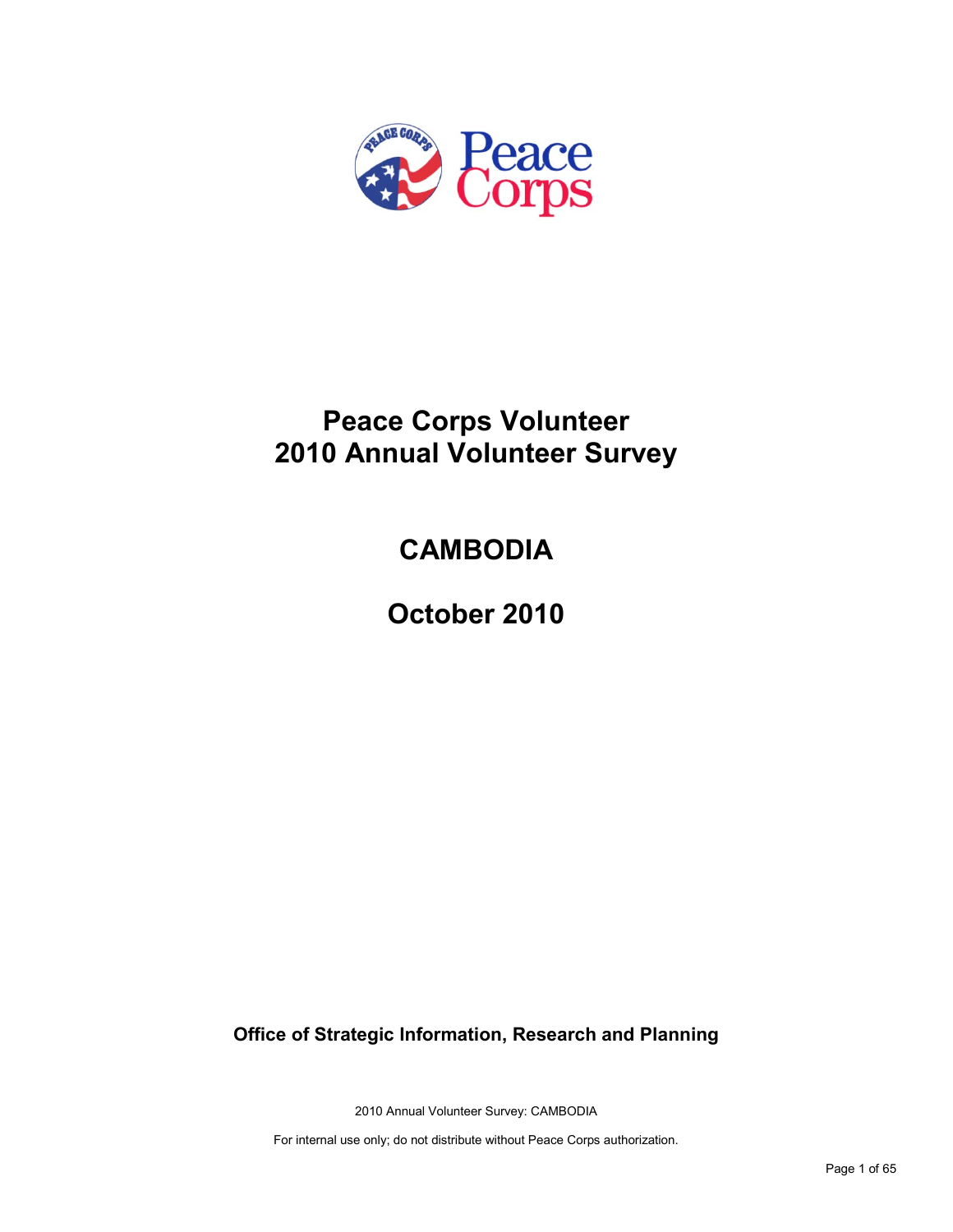# **Table of Contents**

| A.           |                                                   |     |
|--------------|---------------------------------------------------|-----|
| В.           |                                                   |     |
| C.           |                                                   |     |
| D.           |                                                   |     |
| Е.           |                                                   |     |
| F.,          |                                                   | .21 |
| G.           |                                                   |     |
| Н.           |                                                   |     |
| $\mathbf{L}$ |                                                   |     |
| J.           | Overall Assessment of Your Peace Corps Service 58 |     |
| Κ.           |                                                   |     |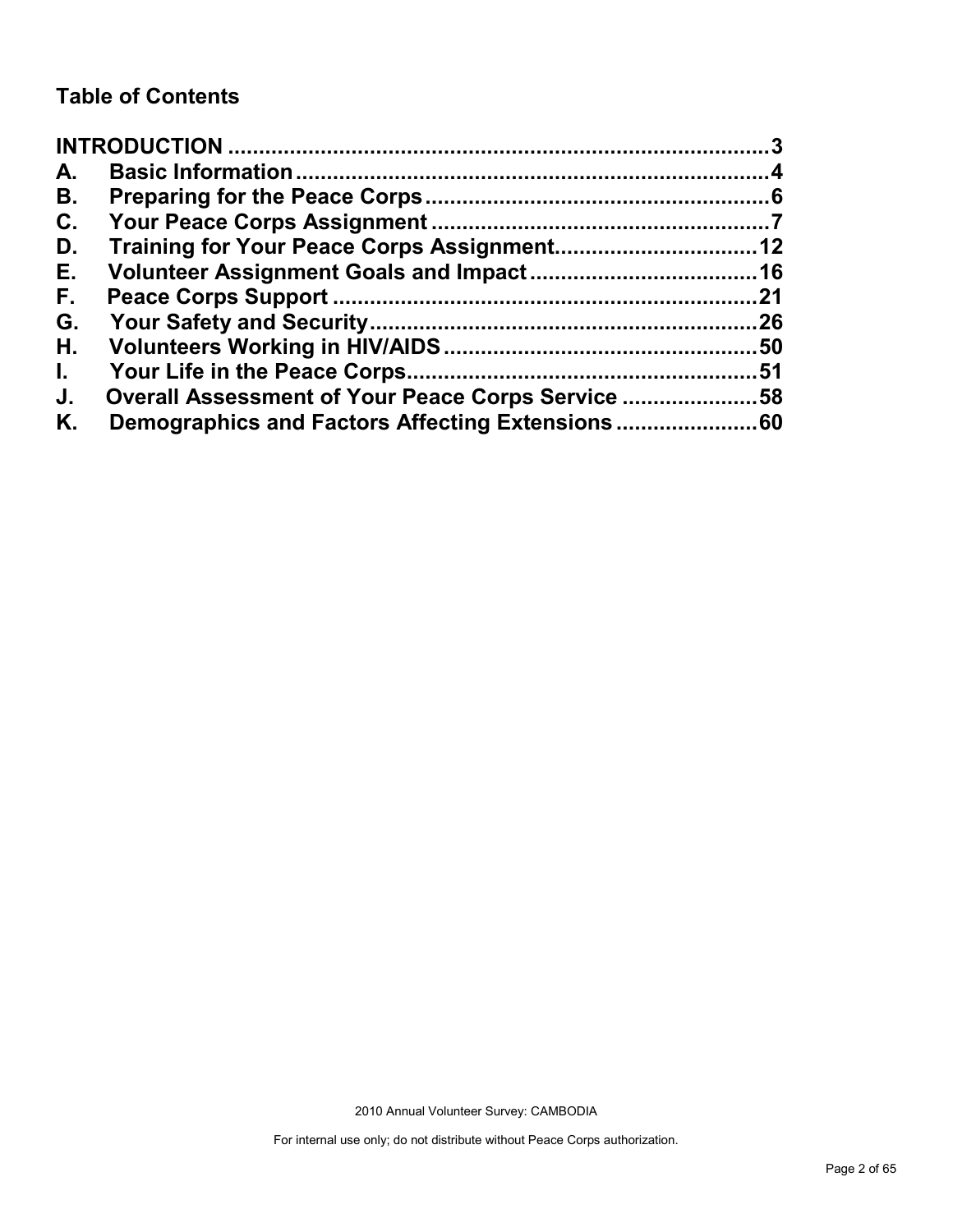# <span id="page-2-0"></span>**INTRODUCTION**

The Annual Volunteer Survey was conducted from June – August 2010 and 81 percent of the Volunteers (5, 239) responded, the highest number in the 35-year history of the survey. Most Volunteers (89 percent) completed the online version of the survey, and another 11 percent completed a paper version of the survey.

This report conveys the responses to the survey from Volunteers serving in one particular country. The report contains the tables and short narrative responses from the questions offering a finite set of possible responses. The results provide a picture of the activities, experiences and views of Peace Corps Volunteers in 2010, including areas where Volunteers confirm that their needs are being well met and where improvements may be needed.

A second report contains the Volunteers' extensive narrative responses to eight open-ended questions on the survey. The report, *2010 Annual Volunteer Survey Open Ended Responses,* is being distributed separately to the Regional and Country Directors.

# **ORGANIZATION OF THE REPORT**

The country report contains eleven sections, corresponding to the major sections of the survey questionnaire.

The tabular results are presented in the order in which the questions appeared in the 2010 AVS, which corresponds roughly to the phases of Volunteer service. Initial questions asked about preparing for Peace Corps. These were followed by questions about assignment activities and training. The final set of questions asked about extending service beyond two years.

The tables show the percent of post respondents that selected each choice and the total number of post respondents that answered the question. Most survey questions asked respondents to select one answer from a set of choices. The percentages for the "select one" responses add up to 100 percent. Questions that allowed Volunteers to "mark all that apply" result in percentages that total to more than 100 percent. This is because each percentage equals the number of respondents selecting that choice divided by the number of respondents who answered the question.

The 2010 AVS included most questions from earlier annual and biennial surveys. A dozen open-ended questions were excluded this year to reduce the reporting burden and internet connection costs to Volunteers.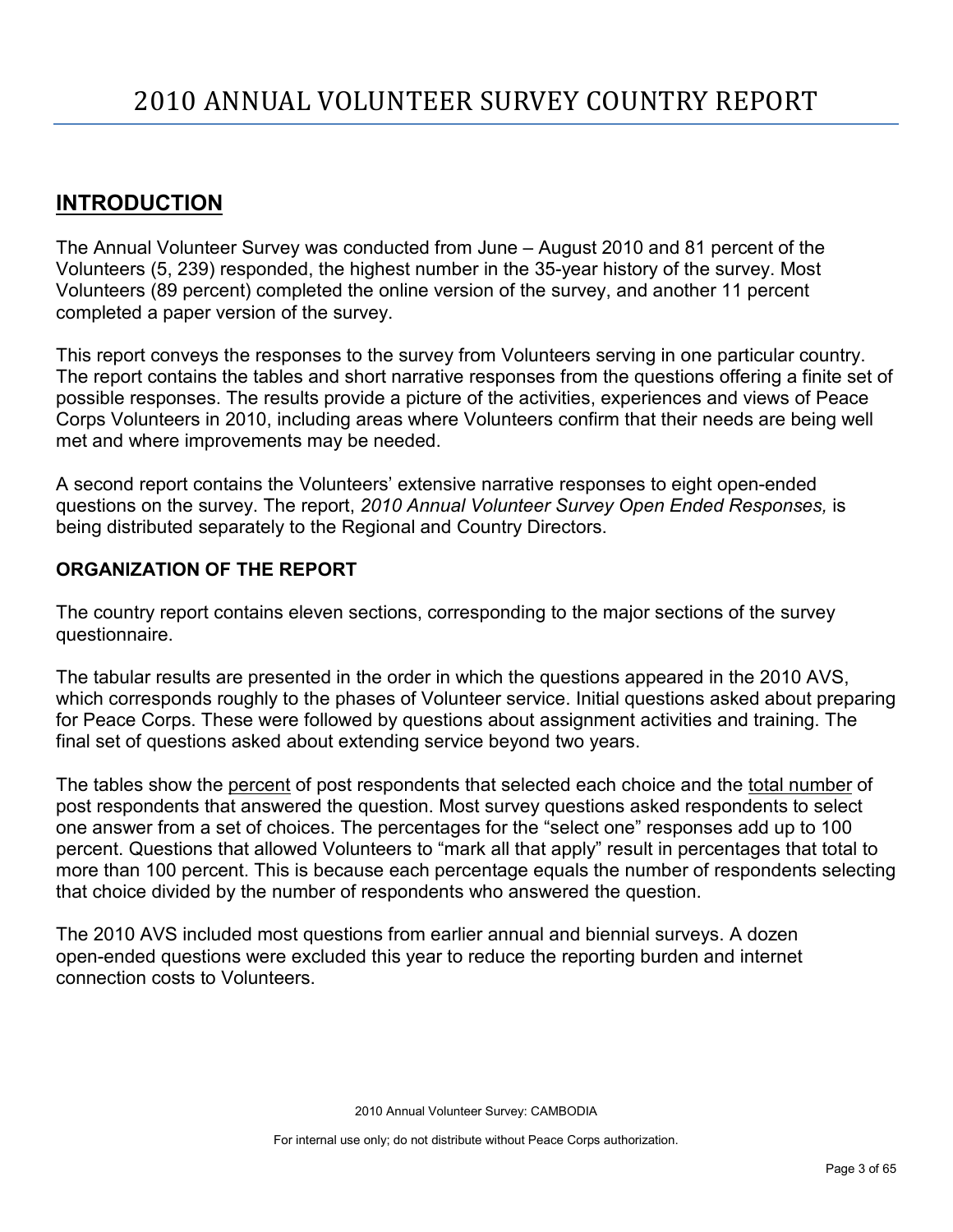Key questions were added to gather more information about:

- Experiences with insensitive comments and behavior based on race, ethnicity, age, gender, or sexual orientation
- Observations or comments about harassment/discrimination experiences (added to the online 2010 AVS after the survey began)
- Reasons that might influence whether or not to extend Volunteer service beyond two years

A crosswalk between the 2009 and 2010 questions is posted on the OSIRP intranet under 2010 AVS Reports "Reference Documents." Earlier surveys and global, regional and post reports are also on the OSIRP Intranet.

# **HOW TO USE THE INFORMATION**

Posts are encouraged to share the results with staff and Volunteers. These reports are an excellent way to initiate a dialogue with staff and Volunteers at post about what is working well and areas for improvement. In the past, posts have found it useful to share the results with their Volunteers, via the VAC, monthly newsletters, summary bulletins, and presentations at PST and IST.

Please consider comparing these 2010 results with your 2006, 2008 and 2009 survey results to identify trends and changes over time. You may also want to compare your country's results with the regional and global numbers.

# <span id="page-3-0"></span>**A. Basic Information**

This section reports on the overall response rate and percentages of online and paper surveys completed, as well as the Volunteers' descriptions of their project and site. Results are more representative of all Volunteers at post when the response rate is above 50 percent.

The 2010 Annual Volunteer Survey response rate for CAMBODIA was 82%.

| <b>OUTIDICICA OTHER AND LADGE ONLYGYS</b> |      |        |  |
|-------------------------------------------|------|--------|--|
| Percent                                   |      | Number |  |
| Online                                    | 100% | 50     |  |
| Paper                                     |      |        |  |
| Total                                     | 100% | 50     |  |

**Completed Online and Paper Surveys**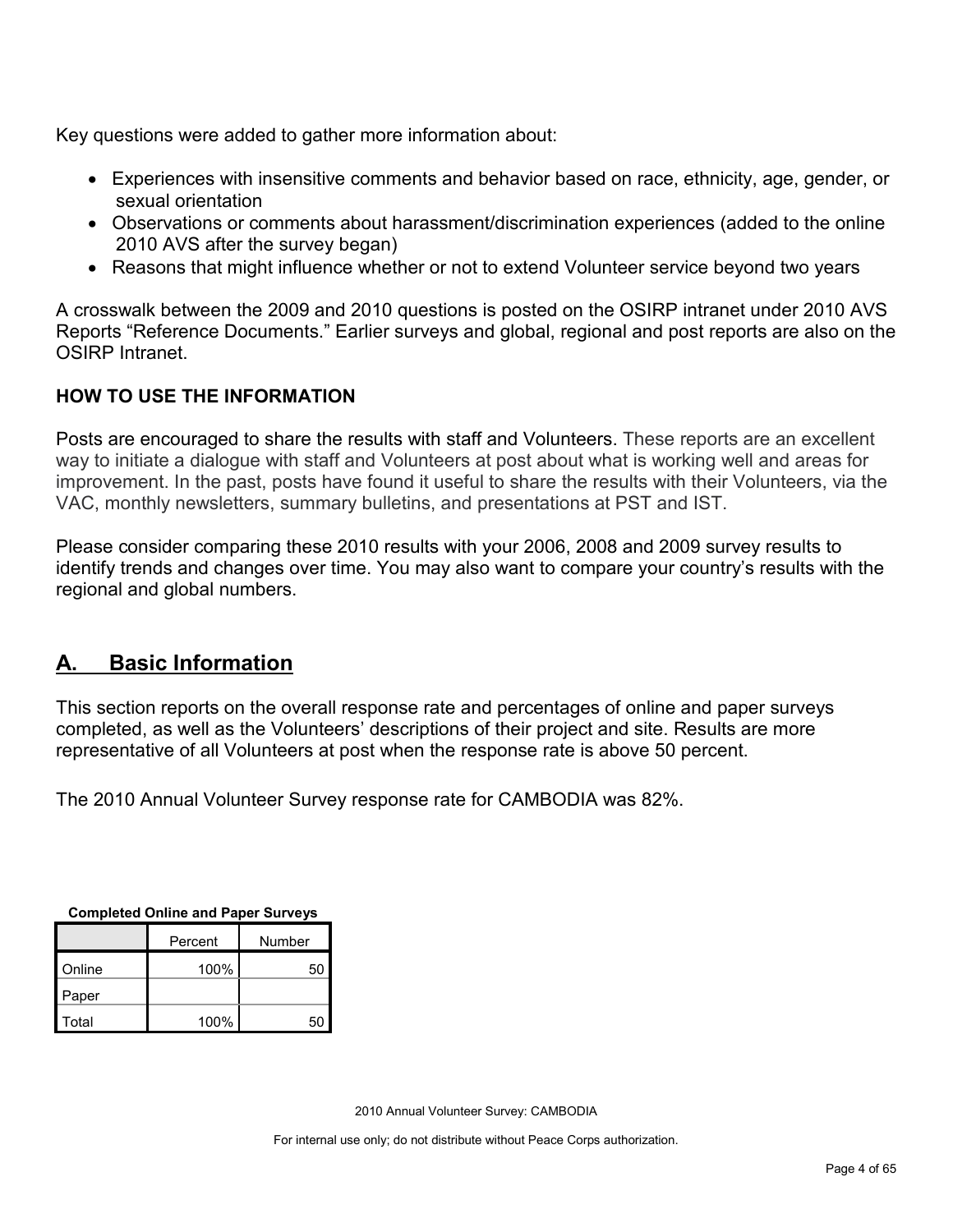| A2: How many months have you been in country? |  |
|-----------------------------------------------|--|
|-----------------------------------------------|--|

|                   | Percent | Number |
|-------------------|---------|--------|
| 6 months or less  | 2%      |        |
| 7 to 12 months    |         |        |
| 13 to 20 months   | 66%     | 33     |
| 21 to 27 months   | 32%     | 16     |
| 28 months or more |         |        |
| otal              | 100%    |        |

#### **A3: Please select your project.**

|                                              | Percent | Number |
|----------------------------------------------|---------|--------|
| <b>English Teaching and Teacher Training</b> | 94%     |        |
| <b>Community Health Education</b>            | 2%      |        |
| Other. Please specify                        | $4\%$   |        |
| <sup>-</sup> otal                            | 100%    | 50     |



#### **A4: Please choose the best description of your assigned site.**

|                                           | Percent | Number |
|-------------------------------------------|---------|--------|
| Rural town (pop. 2,000 + 25,000)          | 46%     | 23     |
| Village/rural area (pop. under 2,000)     | 36%     | 18     |
| City (pop. over 25,000) - not the capital | 18%     |        |
| Capital of the country                    |         |        |
| Outer island (regardless of size)         |         |        |
| Total                                     | 100%    | 50     |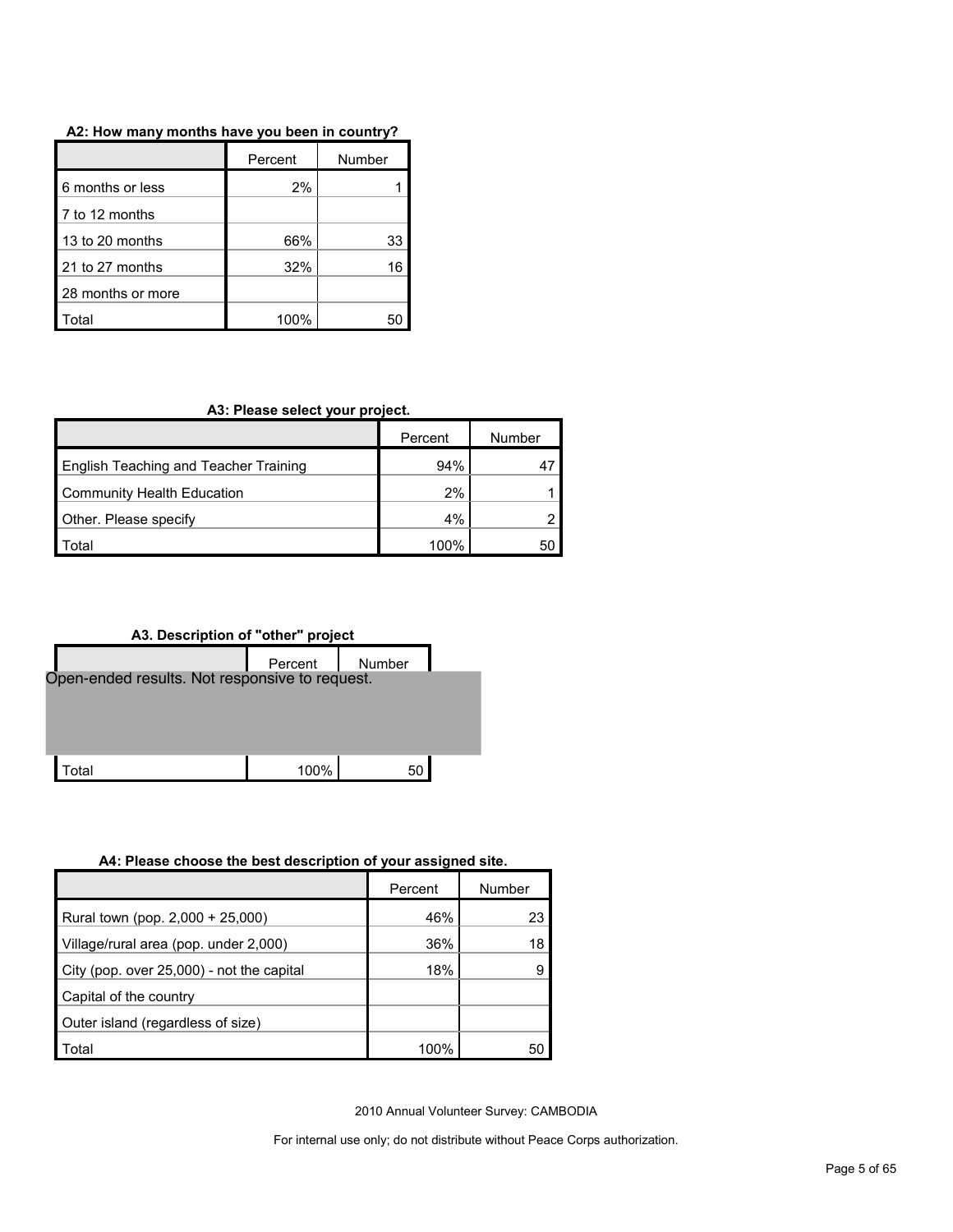# <span id="page-5-0"></span>**B. Preparing for the Peace Corps**

This section reports Volunteers' motivations in applying and accepting a Peace Corps assignment, as well as how prepared they are currently to meet the challenges of service.

|                                                     |                      | % Selected This | <b>Total PCVs</b> |
|-----------------------------------------------------|----------------------|-----------------|-------------------|
|                                                     | <b>PCV Responses</b> | Choice          | Responding        |
| Personal interest in the Peace Corps                | 37                   | 74%             |                   |
| Returned Peace Corps Volunteer whom you met or      | 15                   | 30%             |                   |
| know personally                                     |                      |                 |                   |
| Peace Corps campus or community information session | 14                   | 28%             |                   |
| Peace Corps website                                 | 12                   | 24%             |                   |
| Peace Corps recruiter                               | 10                   | 20%             |                   |
| Other: Please specify                               | 6                    | 12%             |                   |
| Returned Peace Corps Volunteer who spoke to your    | 5                    | 10%             |                   |
| school or group about the Peace Corps               |                      |                 |                   |
| Article or book about the Peace Corps               | 3                    | 6%              |                   |
| Family member/s who served in the Peace Corps       | 3                    | 6%              |                   |
| Americorps service                                  | $\overline{2}$       | 4%              |                   |
| Peace Corps material in the mail                    | 2                    | 4%              |                   |
| Radio, TV, or print advertisement                   |                      |                 |                   |
| Social media (Facebook, Twitter, etc.               |                      |                 |                   |
| Total                                               |                      |                 | 50                |

# **B1: What prompted you to apply to the PC? Mark all that apply.**

Percents may total to more than 100% since Volunteers were asked to "Mark all that apply."

#### **B1.OTHER: Description of other reasons for applying to Peace Corps**

|                                                | PERCENT | <b>NUMBER</b> |  |
|------------------------------------------------|---------|---------------|--|
| Open-ended results. Not responsive to request. |         |               |  |
|                                                |         |               |  |
|                                                |         |               |  |
|                                                |         |               |  |
|                                                |         |               |  |
|                                                |         |               |  |

2010 Annual Volunteer Survey: CAMBODIA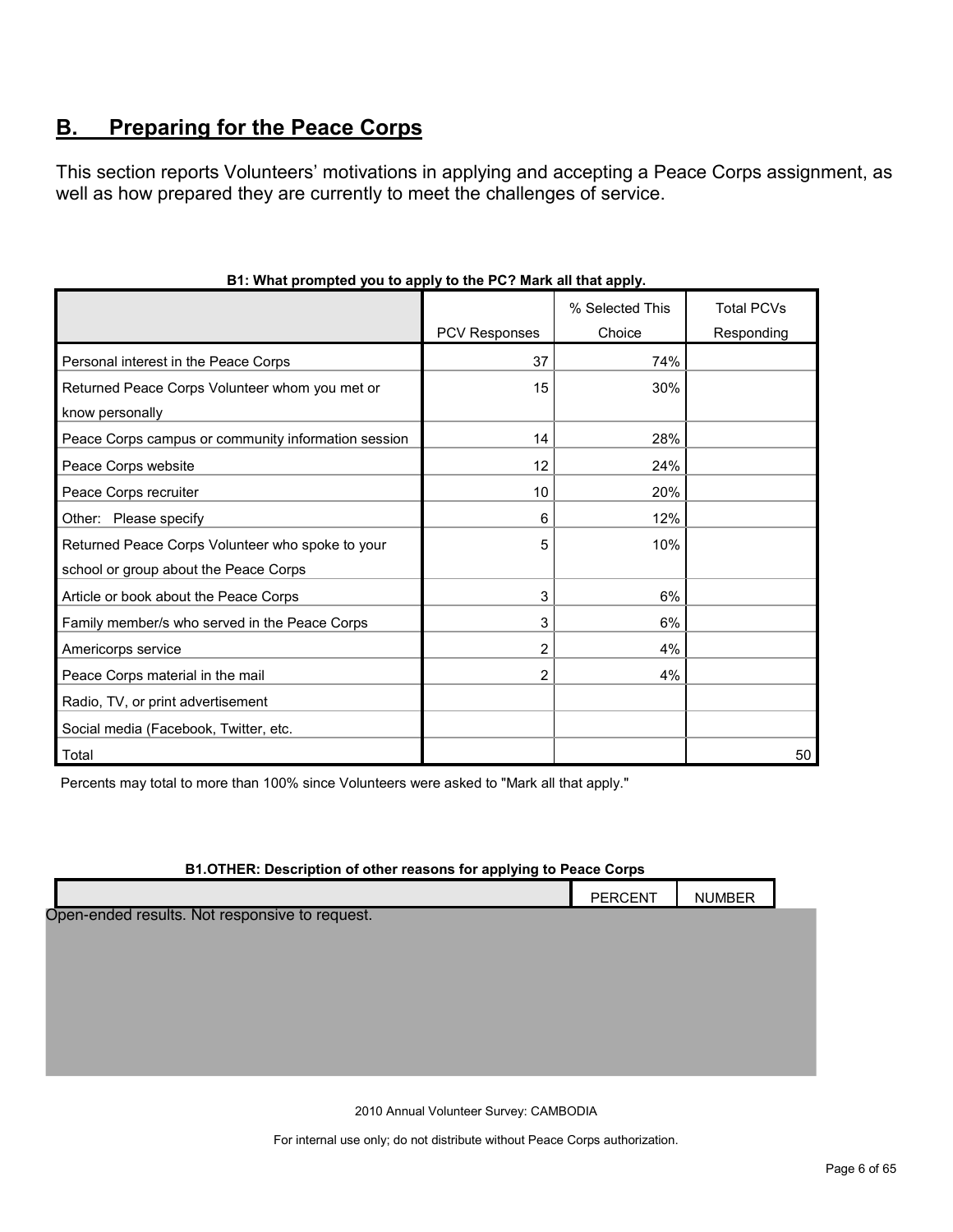| Open-ended results. Not responsive to request. |      |    |  |
|------------------------------------------------|------|----|--|
| ⊺otal                                          | '00% | 50 |  |

| BZ: How important were the following factors in accepting a PC assignment? |               |           |           |       |  |  |
|----------------------------------------------------------------------------|---------------|-----------|-----------|-------|--|--|
|                                                                            |               | Somewhat  |           |       |  |  |
|                                                                            | Not Important | important | Important | Total |  |  |
| Different culture                                                          | 2%            | 12%       | 86%       | 49    |  |  |
| Work experience                                                            | 15%           | 27%       | 58%       | 48    |  |  |
| Help others                                                                |               | 16%       | 84%       | 50    |  |  |
| International experience                                                   |               | 8%        | 92%       | 49    |  |  |
| Language                                                                   | 20%           | 36%       | 44%       | 50    |  |  |
| Personal growth                                                            | 4%            | 14%       | 82%       | 50    |  |  |
| U. S. job market                                                           | 52%           | 30%       | 18%       | 50    |  |  |
| Serve my country                                                           | 22%           | 34%       | 44%       | 50    |  |  |
| Travel/adventure                                                           | 2%            | 12%       | 86%       | 49    |  |  |
| Please specify below<br>Other:                                             | 20%           |           | 80%       | 5     |  |  |

# **B2: How important were the following factors in accepting a PC assignment?**

#### **B2.OTHER: Description of other factor/s in accepting a PC assignment**

|                                                | <b>PERCENT</b> | <b>NUMBER</b> |  |
|------------------------------------------------|----------------|---------------|--|
| Open-ended results. Not responsive to request. |                |               |  |
|                                                |                |               |  |
|                                                |                |               |  |
|                                                |                |               |  |
|                                                |                |               |  |
|                                                |                |               |  |
| Total                                          | 100%           | 50            |  |

# **B3: How prepared do you feel today to meet the challenges of PC service?**

|    | Not at all | Minimally | Adequatelv | ∠onsiderablv | Exceptionally | Total |
|----|------------|-----------|------------|--------------|---------------|-------|
| B3 |            | 2%        | 26%        | 50%          | 22%           | 50    |

# <span id="page-6-0"></span>**C. Your Peace Corps Assignment**

This section reports Volunteers' work on their primary assignment and their secondary activities. The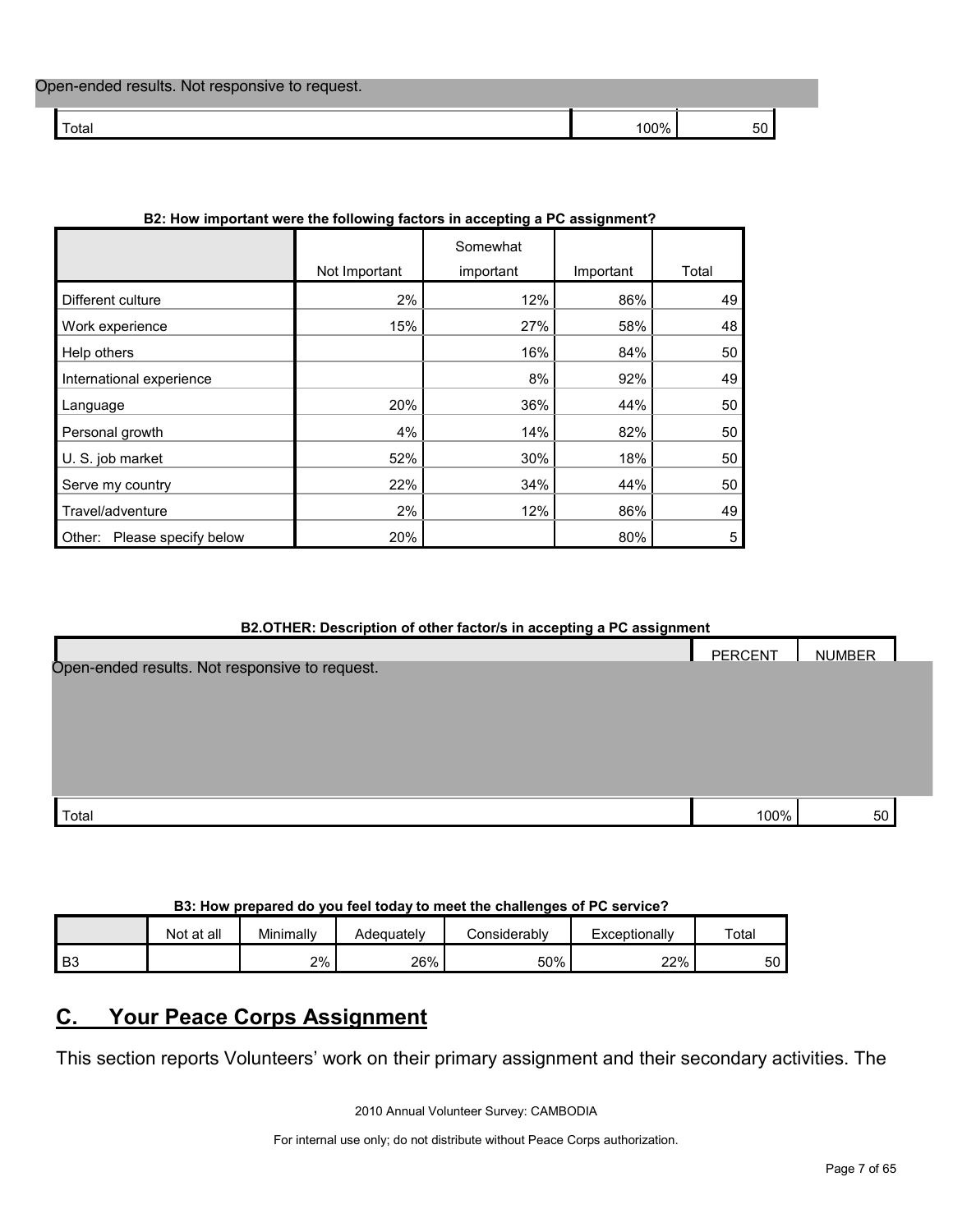term "primary assignment" refers to the Volunteers' assignment which is part of an overall project plan designed by the host country partners and in-country Peace Corps staff.

|                                                 | Percent | Number         |
|-------------------------------------------------|---------|----------------|
| English teaching                                | 92%     | 46             |
| Teacher training                                | 4%      | $\overline{2}$ |
| Youth development                               | 2%      | 1              |
| Health extension                                | 2%      | 1              |
| Business education/advising                     |         |                |
| Urban & regional planning/municipal development |         |                |
| Other: Please specify                           |         |                |
| Water sanitation                                |         |                |
| <b>HIV/AIDS</b>                                 |         |                |
| Forestry/parks                                  |         |                |
| Environmental education                         |         |                |
| Other education                                 |         |                |
| Math/science teaching                           |         |                |
| Agroforestry                                    |         |                |
| Information & communications technology (ICT)   |         |                |
| NGO development                                 |         |                |
| Community development                           |         |                |
| Agriculture/fish/livestock                      |         |                |
| Total                                           | 100%    | 50             |

**C1: Which best describes the focus of your primary assignment/work?**

# **C1.OTHER: Description of "other" primary**

**assignment/work focus**

|       | <b>PERCENT</b> | <b>NUMBER</b> |  |
|-------|----------------|---------------|--|
|       | 100%           | 50            |  |
| Total | 100%           | 50            |  |

#### **C2: Are you a Masters International**

| student? |         |        |  |
|----------|---------|--------|--|
|          | Percent | Number |  |

2010 Annual Volunteer Survey: CAMBODIA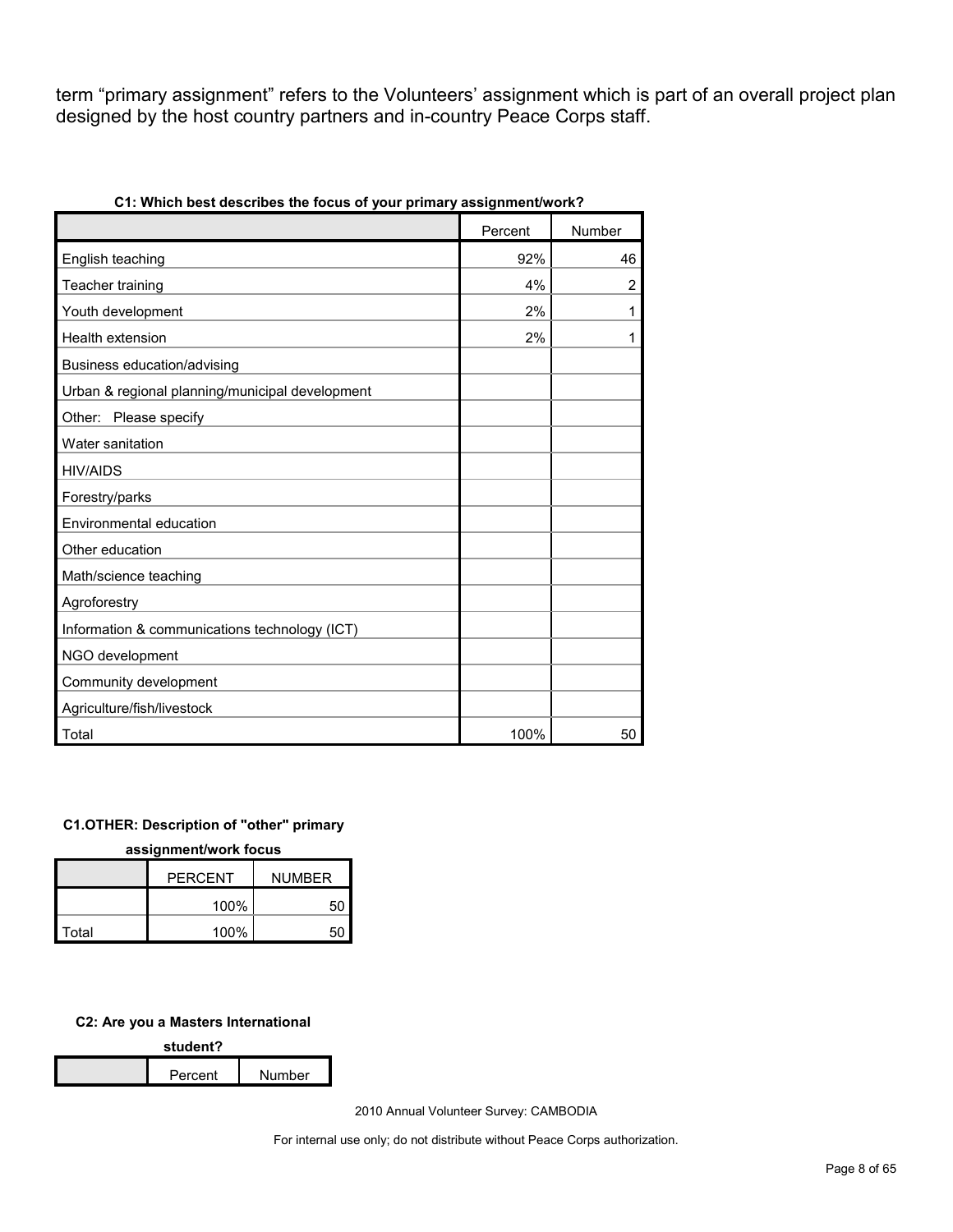| No           | 100% | 50 |
|--------------|------|----|
| Yes          |      |    |
| <b>Total</b> | 100% | 51 |

| C3. WHICH OF the following activities does your primary assignmentwork include a |                      |               |                   |
|----------------------------------------------------------------------------------|----------------------|---------------|-------------------|
|                                                                                  |                      | % Involved in | <b>Total PCVs</b> |
|                                                                                  | <b>PCV Responses</b> | Activity      | Responding        |
| English teaching                                                                 | 49                   | 98%           |                   |
| Working with youth                                                               | 31                   | 62%           |                   |
| Girls' education                                                                 | 18                   | 36%           |                   |
| Library development                                                              | 16                   | 32%           |                   |
| Literacy                                                                         | 16                   | 32%           |                   |
| World Wise Schools/ Correspondence Match                                         | 8                    | 16%           |                   |
| Working with NGO(s)                                                              | 5                    | 10%           |                   |
| Rural development                                                                | 4                    | 8%            |                   |
| Arts                                                                             | 3                    | 6%            |                   |
| Sports/fitness                                                                   | 3                    | 6%            |                   |
| Working with special groups (e.g., disabled, elderly,                            | 3                    | 6%            |                   |
| ethnic minorities, orphans)                                                      |                      |               |                   |
| Child survival                                                                   | $\overline{c}$       | 4%            |                   |
| Information and communications technology (ICT)                                  | 2                    | 4%            |                   |
| Water and sanitation                                                             | 2                    | 4%            |                   |
| <b>HIV/AIDS</b>                                                                  | 1                    | 2%            |                   |
| Mobilize host country nationals (HCNs) to volunteer                              | 1                    | 2%            |                   |
| Nutrition education                                                              | 1                    | 2%            |                   |
| Urban development/municipal development                                          | 1                    | 2%            |                   |
| WID/GAD                                                                          | 1                    | 2%            |                   |
| Other: Please specify                                                            | 1                    | 2%            |                   |
| Biodiversity conservation                                                        |                      |               |                   |
| <b>Business advertising</b>                                                      |                      |               |                   |
| Community food security (production/marketing)                                   |                      |               |                   |
| Environment work                                                                 |                      |               |                   |
| Household food security                                                          |                      |               |                   |
| Income generation                                                                |                      |               |                   |
| Microenterprise development                                                      |                      |               |                   |
| Natural resources management                                                     |                      |               |                   |

# **C3: Which of the following activities does your primary assignment/work include?**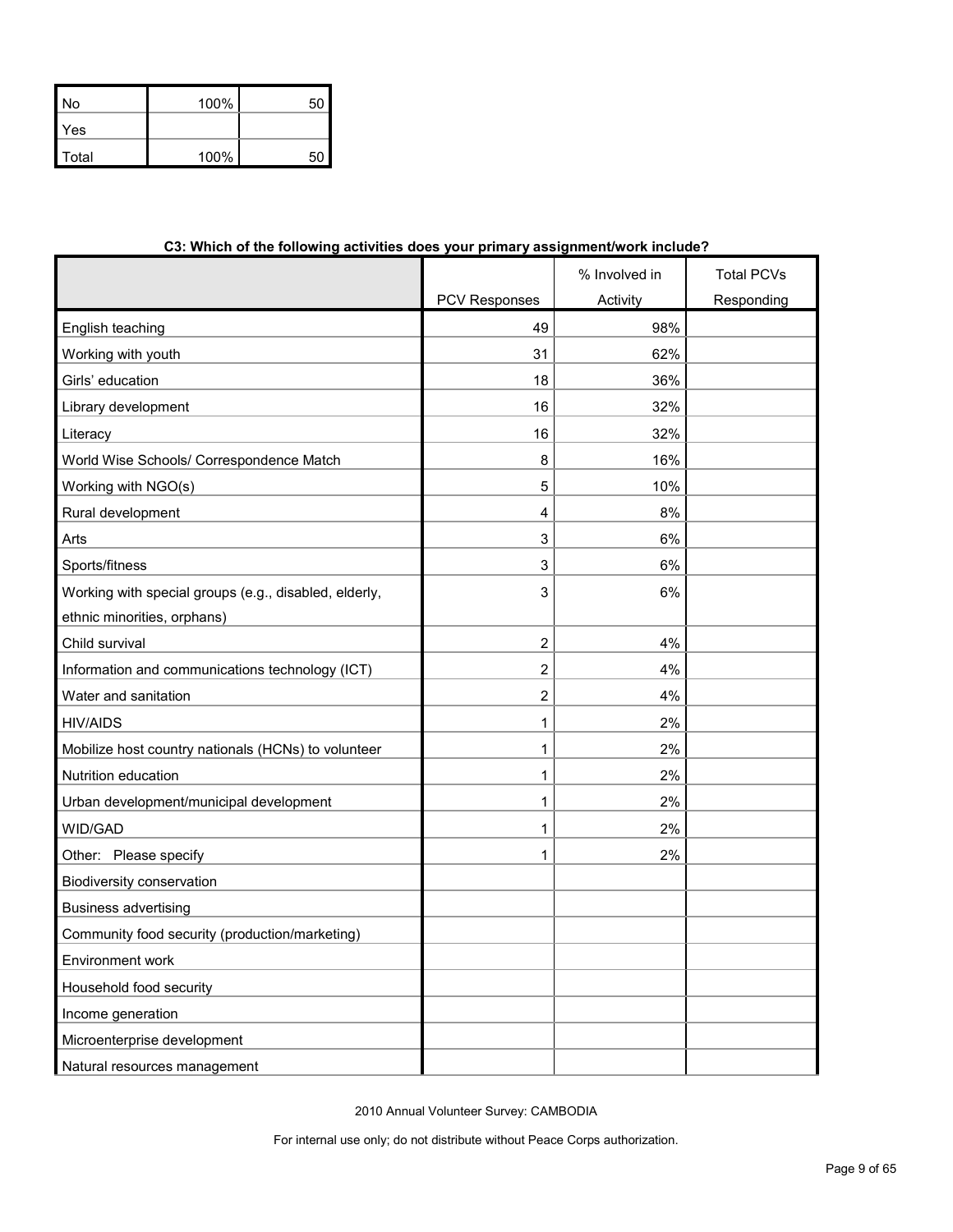| ⊺otal |  |  |
|-------|--|--|
|       |  |  |

Percents may total to more than 100% since Volunteers were asked to "Mark all that apply."

#### **C3.OTHER: Description of other primary**

| assignment/work activities                     |               |  |  |  |
|------------------------------------------------|---------------|--|--|--|
| <b>PERCENT</b>                                 | <b>NUMBER</b> |  |  |  |
| Open-ended results. Not responsive to request. |               |  |  |  |
|                                                |               |  |  |  |
|                                                |               |  |  |  |
| 100%                                           | 50            |  |  |  |
|                                                |               |  |  |  |

# **C4: Hours Spent on Primary Assignment During Average Work Week**

|           | None | $1-10$ hrs | 1-20 hrs<br>44 | 21-30 hrs<br>$^{\circ}$ | 31-40 hrs | More than 40 hrs | Total |
|-----------|------|------------|----------------|-------------------------|-----------|------------------|-------|
| C4Hrs6grp |      | 6%         | 60%            | 32%                     | 2%        |                  | 50    |

### **C4: How many hours do you spend on your primary assignment during an average work week?**

|      | All<br>Volunteers | Average | Lowest reported | Highest reported | Did not answer |
|------|-------------------|---------|-----------------|------------------|----------------|
| l C4 | 50                | 19.9    |                 | 35               |                |

### **C5: Which of the following do your secondary activities (other than your primary assignment work) include?**

|                      |               | % Involved in | <b>Total PCVs</b> |
|----------------------|---------------|---------------|-------------------|
|                      | PCV Responses | Activity      | Responding        |
| Working with youth   | 30            | 63%           |                   |
| English teaching     | 24            | 50%           |                   |
| Girls' education     | 24            | 50%           |                   |
| Working with NGO(s)  | 19            | 40%           |                   |
| Library development  | 14            | 29%           |                   |
| Arts                 | 10            | 21%           |                   |
| Literacy             | 10            | 21%           |                   |
| Nutrition education  | 10            | 21%           |                   |
| Sports/fitness       | 10            | 21%           |                   |
| Water and sanitation | 10            | 21%           |                   |
| <b>HIV/AIDS</b>      | 9             | 19%           |                   |

2010 Annual Volunteer Survey: CAMBODIA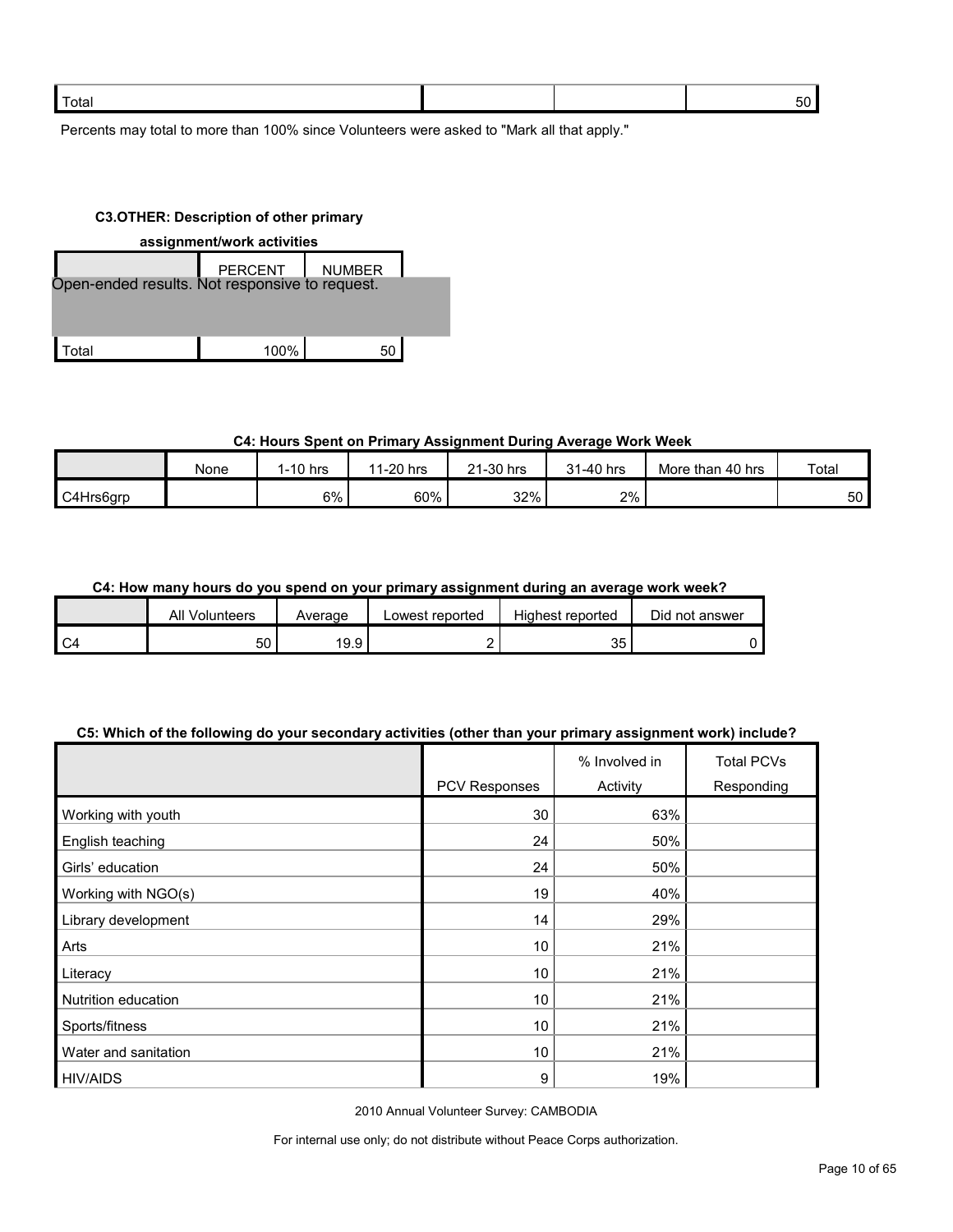| Child survival                                        | 7 | 15% |    |
|-------------------------------------------------------|---|-----|----|
| Mobilize host country nationals (HCNs) to volunteer   | 7 | 15% |    |
| WID/GAD                                               | 7 | 15% |    |
| Information and communications technology (ICT)       | 6 | 13% |    |
| Rural development                                     | 5 | 10% |    |
| World Wise Schools/ Correspondence Match              | 5 | 10% |    |
| Income generation                                     | 4 | 8%  |    |
| Working with special groups (e.g., disabled, elderly, | 4 | 8%  |    |
| ethnic minorities, orphans)                           |   |     |    |
| Environment work                                      | 3 | 6%  |    |
| Other: Please specify                                 | 3 | 6%  |    |
| <b>Business advertising</b>                           | 2 | 4%  |    |
| Household food security                               |   | 2%  |    |
| Microenterprise development                           |   | 2%  |    |
| Natural resources management                          |   | 2%  |    |
| Urban development/municipal development               |   | 2%  |    |
| Biodiversity conservation                             |   |     |    |
| Community food security (production/marketing)        |   |     |    |
| Total                                                 |   |     | 48 |

Percents may total to more than 100% since Volunteers were asked to "Mark all that apply."

# **C5.OTHER: Description of other secondary activities**

|                                                | Column N % | Count |  |
|------------------------------------------------|------------|-------|--|
| Open-ended results. Not responsive to request. |            |       |  |
|                                                |            |       |  |
|                                                |            |       |  |
| $\sf{Total}$                                   | 100%       | 50    |  |

# **C5: No Secondary Activities**

|                         | Percent | Number |
|-------------------------|---------|--------|
| ΝA                      | 96%     | 48     |
| No secondary activities | 4%      |        |
| otal <sup>.</sup>       | 100%    |        |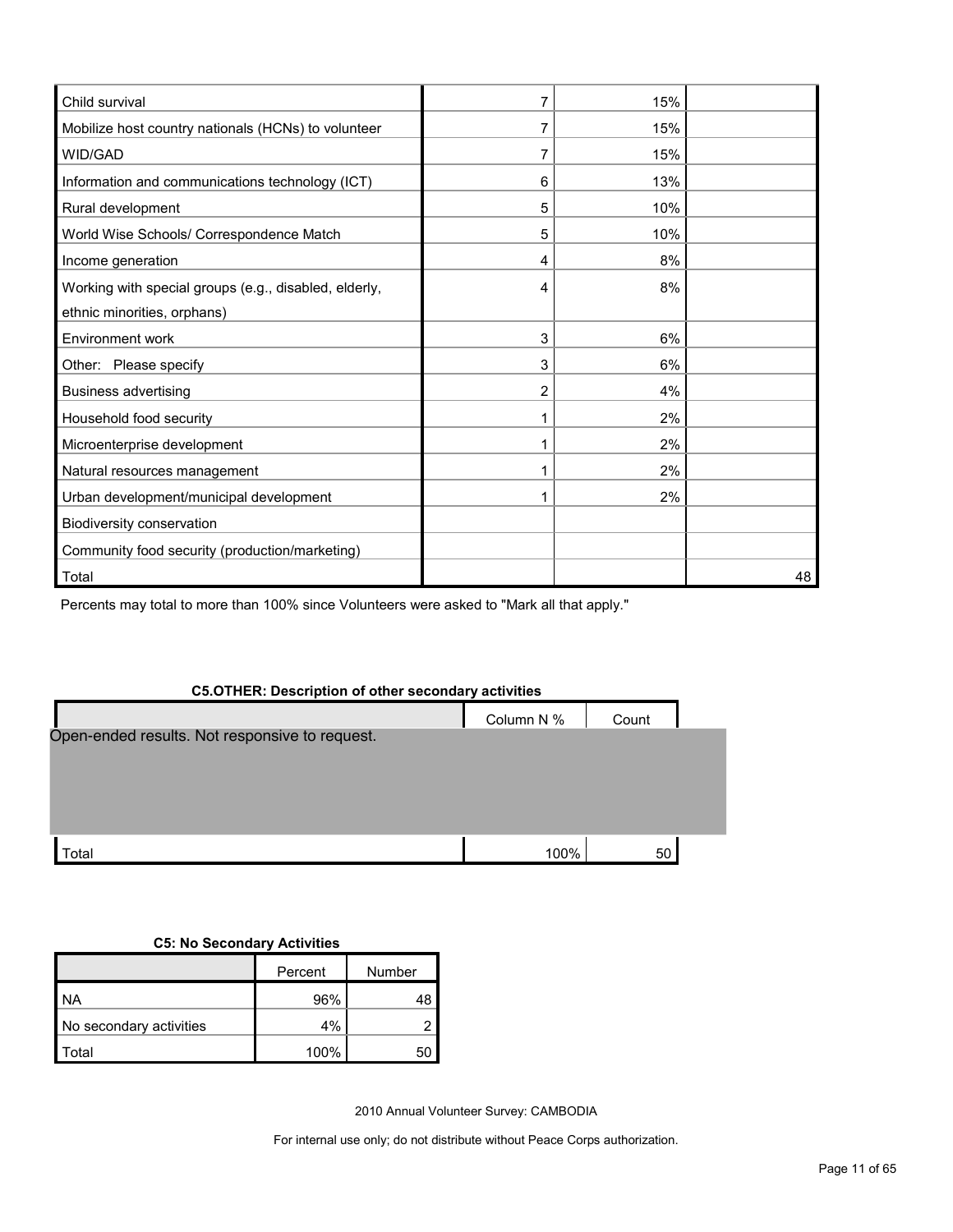|           |             | --------- |           |           |           | -------------    |       |
|-----------|-------------|-----------|-----------|-----------|-----------|------------------|-------|
|           | <b>None</b> | 1-10 hrs  | 11-20 hrs | 21-30 hrs | 31-40 hrs | More than 40 hrs | Total |
| C6Hrs6grp | 2%          | 74%       | 24%       |           |           |                  | 50    |

# **C6: Hours Spent on Secondary Activities During Average Work Week**

# **C6. How many hours do you spend on secondary activities during an average work week?**

|                 | All Volunteers | Average | Lowest reported | <b>Highest reported</b> | Did not answer |
|-----------------|----------------|---------|-----------------|-------------------------|----------------|
| $\overline{C6}$ | 50             | 9.6     |                 | 20                      |                |

# **C7: How personally satisfying is your--?**

|                              | Not at all | Minimally | Adeauatelv | Considerably | Exceptionally | Total |
|------------------------------|------------|-----------|------------|--------------|---------------|-------|
| Primary assignment           | 4%         | 30%       | 34%        | 24%          | 8%            | 50    |
| Secondary project activities |            |           | 30%        | 32%          | 38%           | 50    |

NOTE: See the Open-Ended Responses report for Volunteer comments (C8) about their satisfaction with the work they do

# <span id="page-11-0"></span>**D. Training for Your Peace Corps Assignment**

This section reports Volunteers' assessment of the effectiveness of Pre-Service Training (PST) and In-Service Training at post. In-Service Training (IST) includes: Reconnect, Technical IST, Mid-Service and Close of Service Conferences, project management/leadership conferences, and other post-sponsored training sessions.

# **D1: How many weeks of PST did you have before you were sworn in?**

|                   | Less than 8 |         |         |          |                         |          | More than 12 |       |
|-------------------|-------------|---------|---------|----------|-------------------------|----------|--------------|-------|
|                   | weeks       | 8 weeks | 9 weeks | 10 weeks | weeks<br>$\overline{A}$ | 12 weeks | weeks        | Total |
| D <sub>1GRP</sub> |             | 26%     | 44%     | 30%      |                         |          |              | 43    |

# **D2: How effective was your Pre-Service Training (PST) in preparing you to--**

|                             | Not effective | Poor | Adequate | Effective | Verv effective |
|-----------------------------|---------------|------|----------|-----------|----------------|
| Manage cultural differences |               | 6%   | 38%      | 42%       | 14%            |
| Deal with adiustment issues |               | 16%  | 48%      | 26%       | $10\%$         |

2010 Annual Volunteer Survey: CAMBODIA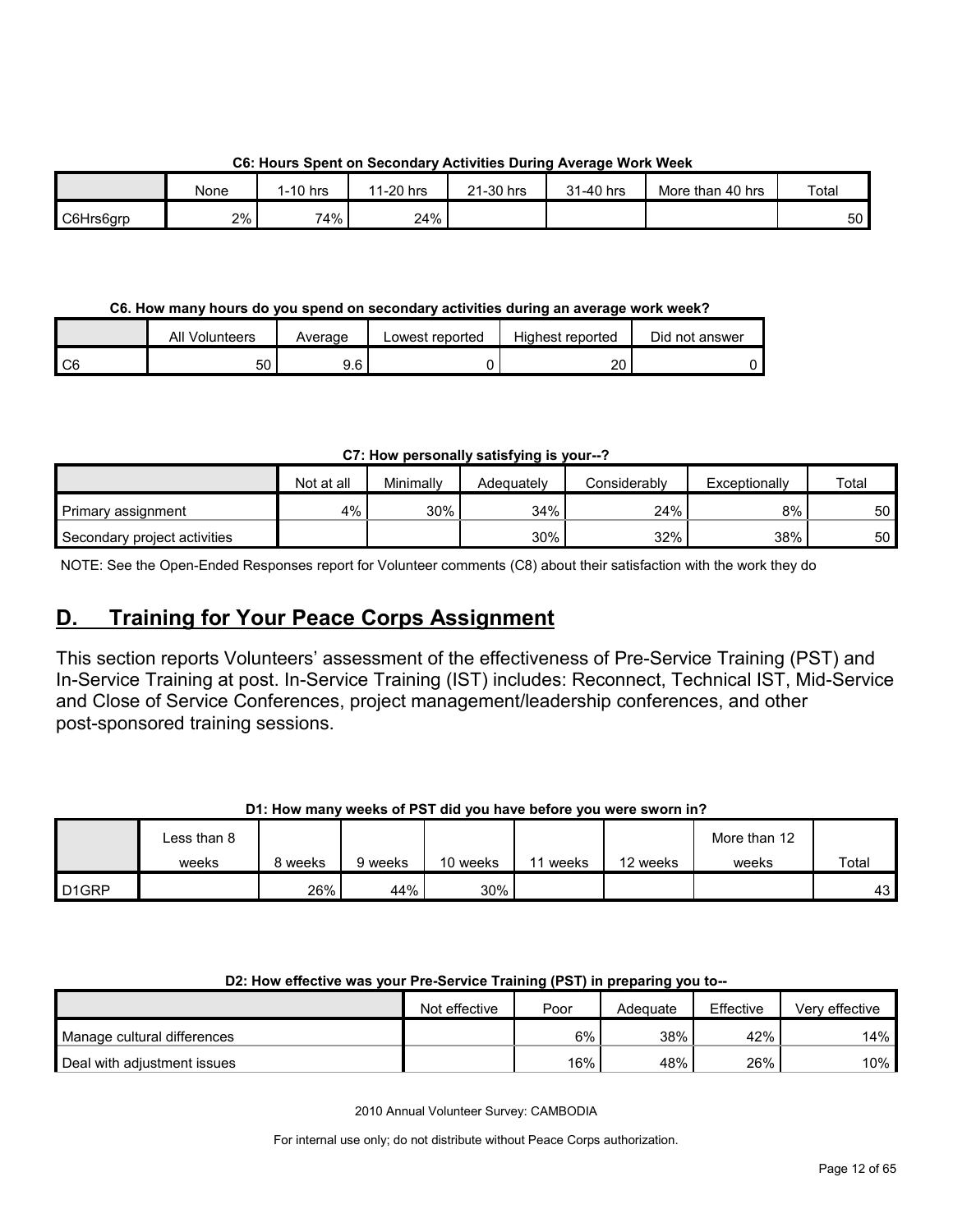| Work with counterparts/community partners           | 2% | 12% | 64% | 20% | $2\%$ |
|-----------------------------------------------------|----|-----|-----|-----|-------|
| Use language needed in work and social interactions |    |     | 36% | 42% | 22%   |
| Perform technical aspects of your work              |    | 12% | 64% | 20% | 4%    |
| Work on your project goals and objectives           | 2% | 12% | 58% | 28% |       |
| Conduct a participatory community needs             | 4% | 24% | 54% | 14% | 4%    |
| assessment (e.g., PACA)                             |    |     |     |     |       |
| Monitor your project goals and outcomes             | 4% | 34% | 40% | 16% | 2%    |
| Maintain your physical health                       | 2% | 4%  | 28% | 28% | 38%   |
| Maintain your mental/emotional health               | 2% | 14% | 30% | 42% | 12%   |
| Maintain your personal safety and security          | 4% | 12% | 46% | 34% | 4%    |

**D2: How effective was your Pre-Service Training (PST) in preparing you to--**

|                                                     | NA/No training | Total |
|-----------------------------------------------------|----------------|-------|
| Manage cultural differences                         |                | 50    |
| Deal with adjustment issues                         |                | 50    |
| Work with counterparts/community partners           |                | 50    |
| Use language needed in work and social interactions |                | 50    |
| Perform technical aspects of your work              |                | 50    |
| Work on your project goals and objectives           |                | 50    |
| Conduct a participatory community needs assessment  |                | 50    |
| (e.g., PACA)                                        |                |       |
| Monitor your project goals and outcomes             | 4%             | 50    |
| Maintain your physical health                       |                | 50    |
| Maintain your mental/emotional health               |                | 50    |
| Maintain your personal safety and security          |                | 50    |

# **D2: How effective was your Pre-Service Training (PST) in preparing you to-- (excluding "NA/No training" responses)**

|                                           | Not effective | Poor  | Adequate | Effective | Very effective | Total |
|-------------------------------------------|---------------|-------|----------|-----------|----------------|-------|
| Manage cultural differences               |               | $6\%$ | 38%      | 42%       | 14%            | 50    |
| Deal with adjustment issues               |               | 16%   | 48%      | 26%       | 10%            | 50    |
| Work with counterparts/community partners | 2%            | 12%   | 64%      | 20%       | 2%             | 50    |
| Use language needed in work and social    |               |       | 36%      | 42%       | 22%            | 50    |
| interactions                              |               |       |          |           |                |       |
| Perform technical aspects of your work    |               | 12%   | 64%      | 20%       | 4%             | 50    |
| Work on your project goals and objectives | 2%            | 12%   | 58%      | 28%       |                | 50    |

2010 Annual Volunteer Survey: CAMBODIA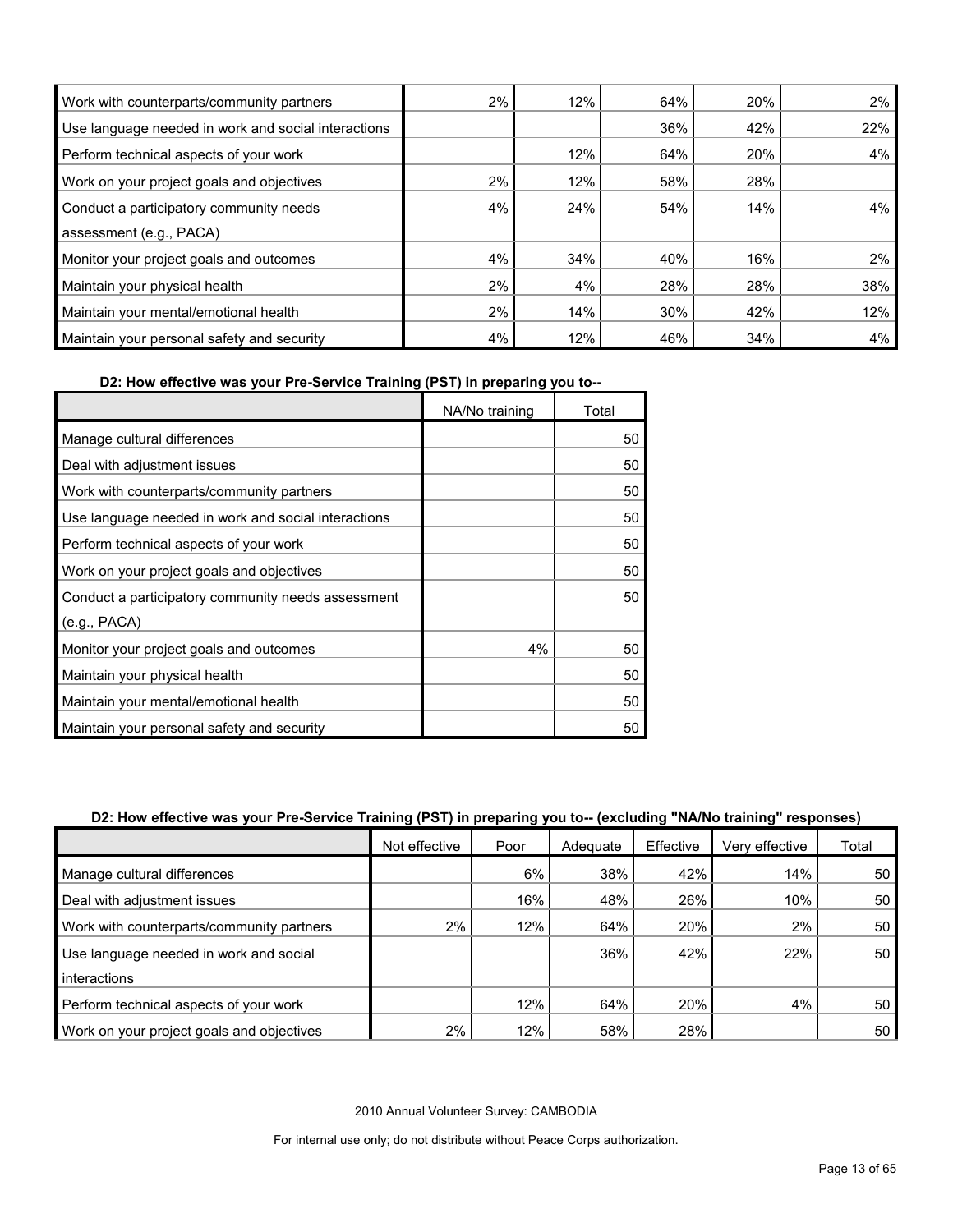| Conduct a participatory community needs    | 4%    | 24% | 54% | 14% | 4%  | 50 <sub>1</sub> |
|--------------------------------------------|-------|-----|-----|-----|-----|-----------------|
| assessment (e.g., PACA)                    |       |     |     |     |     |                 |
| Monitor your project goals and outcomes    | 4%    | 35% | 42% | 17% | 2%  | 48              |
| Maintain your physical health              | $2\%$ | 4%  | 28% | 28% | 38% | 50 <sup>1</sup> |
| Maintain your mental/emotional health      | 2%    | 14% | 30% | 42% | 12% | 50 <sup>1</sup> |
| Maintain your personal safety and security | 4%    | 12% | 46% | 34% | 4%  | 50 <sup>1</sup> |

**D3: How many days of PC-sponsored training have you had since you were sworn in?**

|                    | None | davs  | $6-10$ davs | 11-15 days | 16-20 days | 21-39 days | $40+$ davs | Total |
|--------------------|------|-------|-------------|------------|------------|------------|------------|-------|
| D <sub>3</sub> GRP |      | $8\%$ | 40%         | 23%        | 27%        | 2%         |            | 48 I  |

| D4: How effective was your In-Service Training (IST) in preparing you to-- |
|----------------------------------------------------------------------------|
|----------------------------------------------------------------------------|

|                                                     | Not effective | Poor | Adequate | Effective | Very effective |
|-----------------------------------------------------|---------------|------|----------|-----------|----------------|
| Manage cultural differences                         |               | 8%   | 44%      | 32%       |                |
| Deal with adjustment issues                         |               | 6%   | 44%      | 34%       |                |
| Build and strengthen working relationships with     |               | 12%  | 40%      | 38%       | 4%             |
| counterparts/community partners                     |               |      |          |           |                |
| Use language needed in work and social interactions |               | 10%  | 42%      | 36%       | 2%             |
| Perform technical aspects of your work              |               | 6%   | 52%      | 34%       | $2\%$          |
| Work on your project goals and objectives           |               | 2%   | 48%      | 42%       | $2\%$          |
| Conduct a participatory community needs             | 2%            | 16%  | 47%      | 20%       | 2%             |
| assessment (e.g., PACA)                             |               |      |          |           |                |
| Monitor project goals and outcomes                  |               | 10%  | 48%      | 32%       | 4%             |
| Maintain your physical health                       |               | 4%   | 36%      | 32%       | 12%            |
| Maintain your mental/emotional health               |               | 8%   | 38%      | 29%       | 4%             |
| Maintain your personal safety and security          | 6%            | 10%  | 42%      | 26%       |                |

# **D4: How effective was your In-Service Training (IST) in preparing you to--**

|                                                     | NA/No training | Total |
|-----------------------------------------------------|----------------|-------|
| Manage cultural differences                         | 16%            | 50    |
| Deal with adjustment issues                         | 16%            | 50    |
| Build and strengthen working relationships with     | 6%             | 50    |
| counterparts/community partners                     |                |       |
| Use language needed in work and social interactions | 10%            | 50    |
| Perform technical aspects of your work              | 6%             | 50    |

2010 Annual Volunteer Survey: CAMBODIA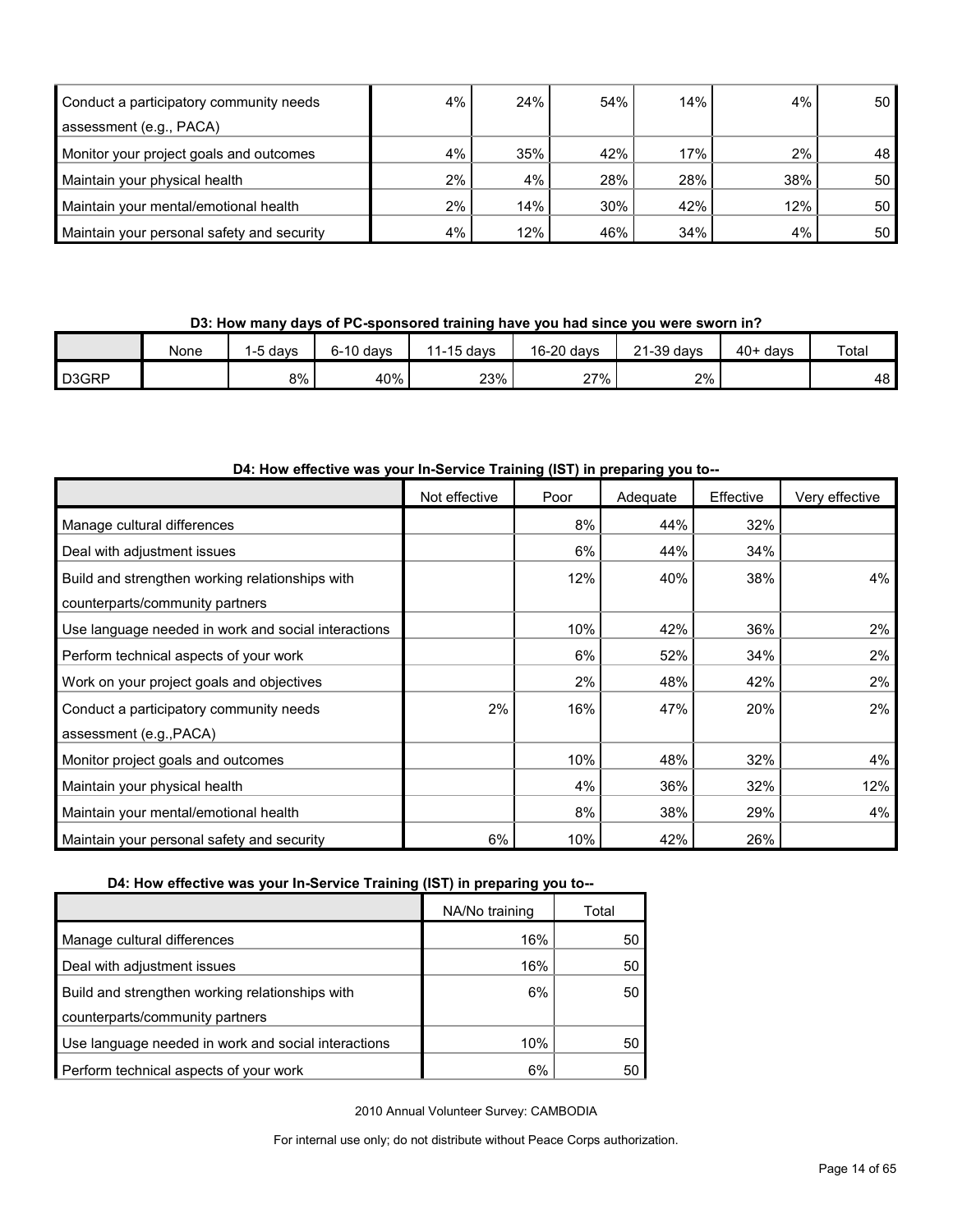| Work on your project goals and objectives          | 6%  | 50 |
|----------------------------------------------------|-----|----|
| Conduct a participatory community needs assessment | 12% | 49 |
| (e.g., PACA)                                       |     |    |
| Monitor project goals and outcomes                 | 6%  | 50 |
| Maintain your physical health                      | 16% | 50 |
| Maintain your mental/emotional health              | 21% | 48 |
| Maintain your personal safety and security         | 16% | 50 |

# **D4: How effective was your In-Service Training (IST) in preparing you to-- (excluding "NA/No training" responses)**

|                                                 | Not effective | Poor | Adequate | Effective | Very effective | Total |
|-------------------------------------------------|---------------|------|----------|-----------|----------------|-------|
| Manage cultural differences                     |               | 10%  | 52%      | 38%       |                | 42    |
| Deal with adjustment issues                     |               | 7%   | 52%      | 40%       |                | 42    |
| Build and strengthen working relationships with |               | 13%  | 43%      | 40%       | 4%             | 47    |
| counterparts/community partners                 |               |      |          |           |                |       |
| Use language needed in work and social          |               | 11%  | 47%      | 40%       | 2%             | 45    |
| interactions                                    |               |      |          |           |                |       |
| Perform technical aspects of your work          |               | 6%   | 55%      | 36%       | 2%             | 47    |
| Work on your project goals and objectives       |               | 2%   | 51%      | 45%       | 2%             | 47    |
| Conduct a participatory community needs         | 2%            | 19%  | 53%      | 23%       | 2%             | 43    |
| assessment (e.g., PACA)                         |               |      |          |           |                |       |
| Monitor project goals and outcomes              |               | 11%  | 51%      | 34%       | 4%             | 47    |
| Maintain your physical health                   |               | 5%   | 43%      | 38%       | 14%            | 42    |
| Maintain your mental/emotional health           |               | 11%  | 47%      | 37%       | 5%             | 38    |
| Maintain your personal safety and security      | 7%            | 12%  | 50%      | 31%       |                | 42    |

# **D5: Please list other types of training you have had that were sponsored by someone other than PC**

|                                        | $\overline{\phantom{0}}$<br>Percent | Number |  |
|----------------------------------------|-------------------------------------|--------|--|
| ded results. Not responsive to request |                                     |        |  |

Open-en

2010 Annual Volunteer Survey: CAMBODIA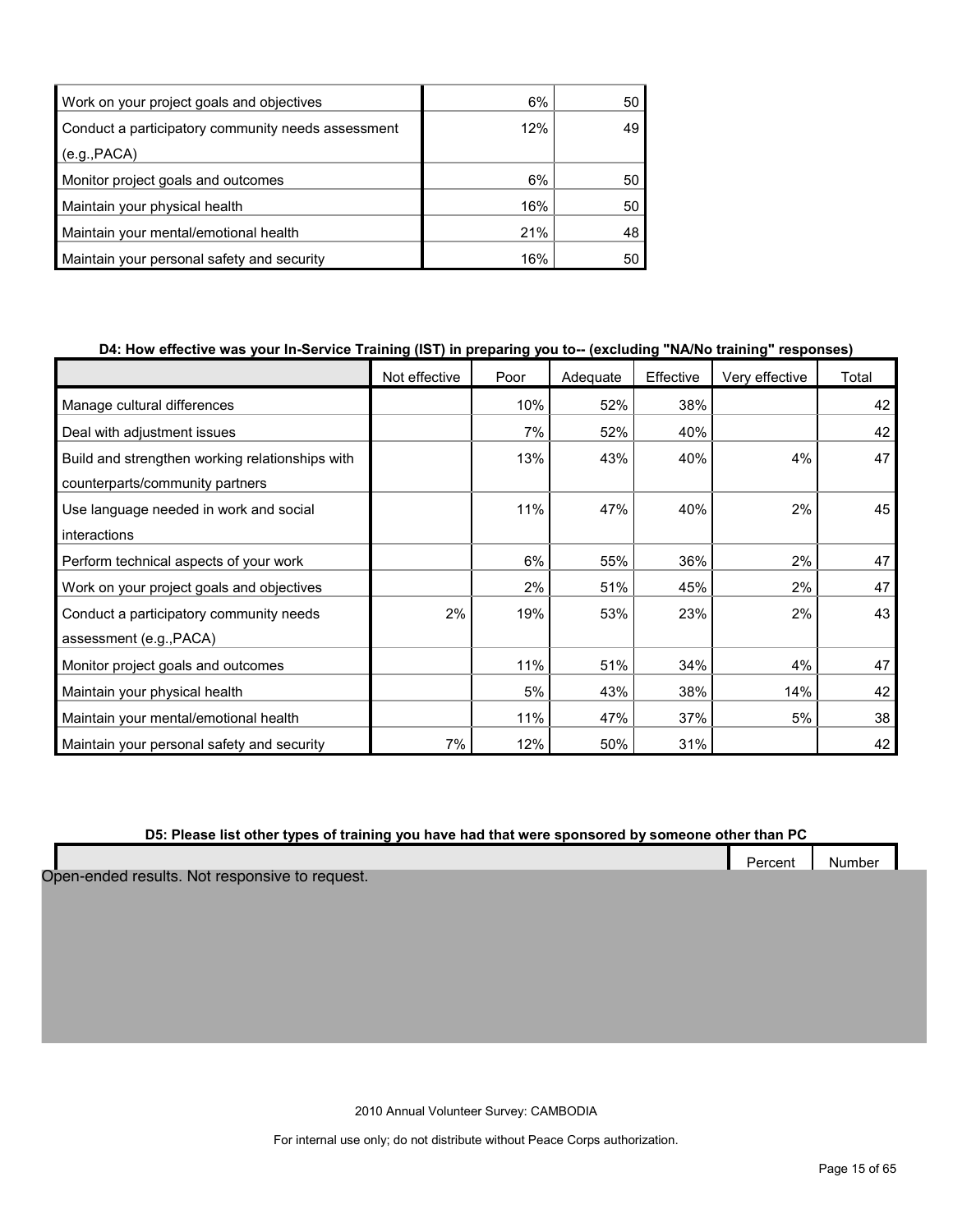| Total | nno/<br>7٥ | - - |
|-------|------------|-----|

#### **D6: How well can you communicate in the language used by most local people in your**

| community? |            |        |            |      |           |       |
|------------|------------|--------|------------|------|-----------|-------|
|            | Not at all | Poorly | Adequately | Well | Verv well | Total |
| D6         |            | 6%     | 44%        | 36%  | 14%       | 50    |

**Local language proficiency (D6) by Time in Country (A2)**

|                   | Not at all | Poorly | Adequately | Well | Very well | Total |
|-------------------|------------|--------|------------|------|-----------|-------|
| 6 months or less  |            |        | 100%       |      |           |       |
| 7 to 12 months    |            |        |            |      |           |       |
| 13 to 20 months   |            | 6%     | 52%        | 30%  | 12%       | 33    |
| 21 to 27 months   |            | 6%     | 25%        | 50%  | 19%       | 16    |
| 28 months or more |            |        |            |      |           |       |
| Total             |            | 6%     | 44%        | 36%  | 14%       | 50    |

# <span id="page-15-0"></span>**E. Volunteer Assignment Goals and Impact**

This section reports Volunteers' self-assessments of their impact on the individuals and organizations in the communities in which they serve. The results address the extent to which Volunteers' work and other community interaction have achieved the following three goals: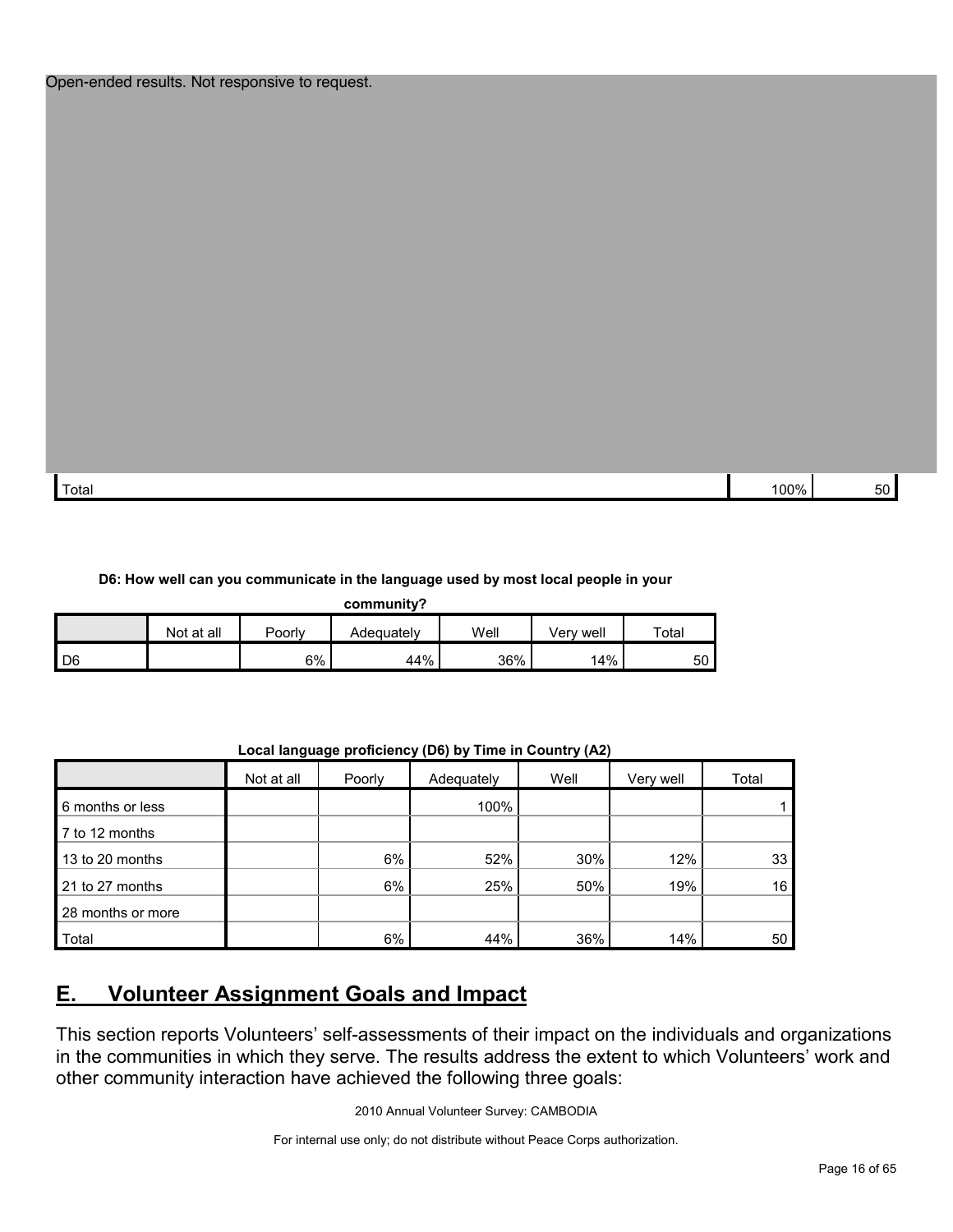Goal 1: To help the people of interested countries in meeting their need for trained men and women by transferring skills to, and building capacity of, host country partners

Goal 2: To help promote a better understanding of Americans on the part of the peoples served Goal 3: To help Americans understand the people and cultures of other countries

|                                                    | Not at all | Minimally | Adequately | Considerably | Exceptionally |
|----------------------------------------------------|------------|-----------|------------|--------------|---------------|
| Meets the objectives of the project plan           |            | 6%        | 31%        | 45%          | 18%           |
| Builds local capacity for sustainability (goal 1)  |            | 24%       | 35%        | 31%          | 10%           |
| Involves local people in planning and implementing | 2%         | 28%       | 30%        | 36%          | 4%            |
| activities                                         |            |           |            |              |               |
| Complements other local development activities     | 8%         | 28%       | 32%        | 28%          | 2%            |
| Transfers skills to host country individuals and   |            | 20%       | 30%        | 38%          | 12%           |
| organizations (goal 1)                             |            |           |            |              |               |
| Mobilizes host country individuals to volunteer    | 10%        | 44%       | 32%        | 12%          | $2\%$         |
| Helps promote a better understanding of Americans  |            | 6%        | 22%        | 40%          | 32%           |
| on the part of the peoples served (goal 2)         |            |           |            |              |               |
| Helps promote a better understanding of other      |            | 8%        | 30%        | 28%          | 32%           |
| peoples on the part of Americans (goal 3)          |            |           |            |              |               |

#### **E1: To what extent does your Volunteer work assignment address the following?**

#### **E1: To what extent does your Volunteer work assignment address the following?**

|                                                       | NA    | Total |
|-------------------------------------------------------|-------|-------|
| Meets the objectives of the project plan              |       | 49    |
| Builds local capacity for sustainability (goal 1)     |       | 49    |
| Involves local people in planning and implementing    |       | 50    |
| activities                                            |       |       |
| Complements other local development activities        | $2\%$ | 50    |
| Transfers skills to host country individuals and      |       | 50    |
| organizations (goal 1)                                |       |       |
| Mobilizes host country individuals to volunteer       |       | 50    |
| Helps promote a better understanding of Americans on  |       | 50    |
| the part of the peoples served (goal 2)               |       |       |
| Helps promote a better understanding of other peoples | 2%    | 50    |
| on the part of Americans (goal 3)                     |       |       |

# **E1: To what extent does your Volunteer work assignment address the following? (excluding "NA" responses)**

2010 Annual Volunteer Survey: CAMBODIA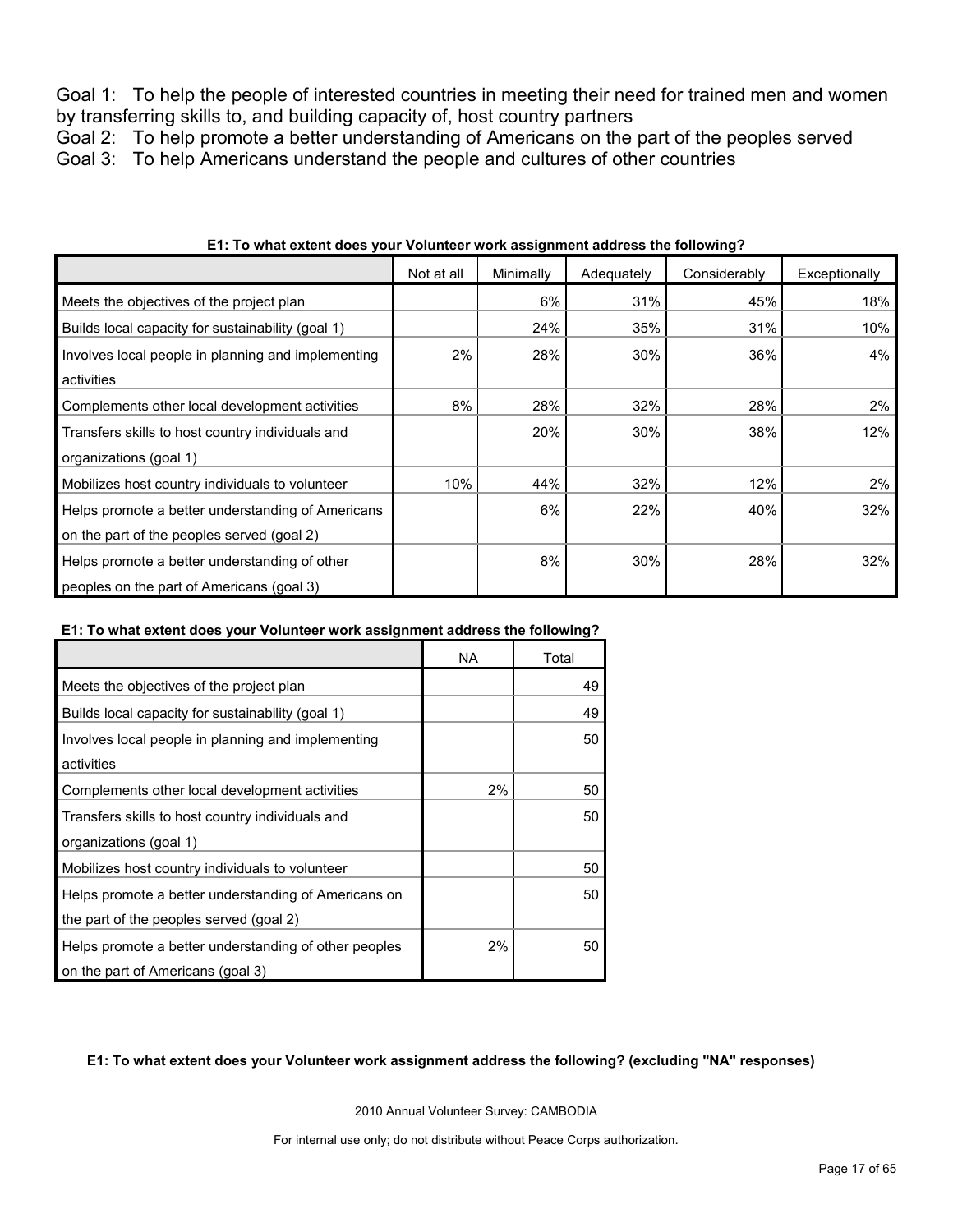|                                                       | Not at all | Minimally | Adequately | Considerably |
|-------------------------------------------------------|------------|-----------|------------|--------------|
| Meets the objectives of the project plan              |            | 6%        | 31%        | 45%          |
| Builds local capacity for sustainability (goal 1)     |            | 24%       | 35%        | 31%          |
| Involves local people in planning and implementing    | 2%         | 28%       | 30%        | 36%          |
| activities                                            |            |           |            |              |
| Complements other local development activities        | 8%         | 29%       | 33%        | 29%          |
| Transfers skills to host country individuals and      |            | 20%       | 30%        | 38%          |
| organizations (goal 1)                                |            |           |            |              |
| Mobilizes host country individuals to volunteer       | 10%        | 44%       | 32%        | 12%          |
| Helps promote a better understanding of Americans on  |            | 6%        | 22%        | 40%          |
| the part of the peoples served (goal 2)               |            |           |            |              |
| Helps promote a better understanding of other peoples |            | 8%        | 31%        | 29%          |
| on the part of Americans (goal 3)                     |            |           |            |              |

# **E1: To what extent does your Volunteer work assignment address the following?**

|                                                       | Exceptionally | Total |
|-------------------------------------------------------|---------------|-------|
| Meets the objectives of the project plan              | 18%           | 49    |
| Builds local capacity for sustainability (goal 1)     | 10%           | 49    |
| Involves local people in planning and implementing    | 4%            | 50    |
| activities                                            |               |       |
| Complements other local development activities        | 2%            | 49    |
| Transfers skills to host country individuals and      | 12%           | 50    |
| organizations (goal 1)                                |               |       |
| Mobilizes host country individuals to volunteer       | 2%            | 50    |
| Helps promote a better understanding of Americans on  | 32%           | 50    |
| the part of the peoples served (goal 2)               |               |       |
| Helps promote a better understanding of other peoples | 33%           | 49    |
| on the part of Americans (goal 3)                     |               |       |

**(excluding "NA" responses)**

# **E2: How effective have you been in transferring knowledge and skills to help the following persons or groups build their**

| capacities?                                      |            |           |            |              |               |  |  |
|--------------------------------------------------|------------|-----------|------------|--------------|---------------|--|--|
|                                                  | Not at all | Minimally | Adequately | Considerably | Exceptionally |  |  |
| Your counterpart/community partner               | 2%         | 10%       | 36%        | 34%          | 18%           |  |  |
| An organization other than your host institution | 4%         | 22%       | 30%        | 28%          | 2%            |  |  |
| Members of your host community                   |            | 22%       | 32%        | 36%          | 8%            |  |  |
| <b>Other Peace Corps Volunteers</b>              |            | 14%       | 35%        | 41%          | 6%            |  |  |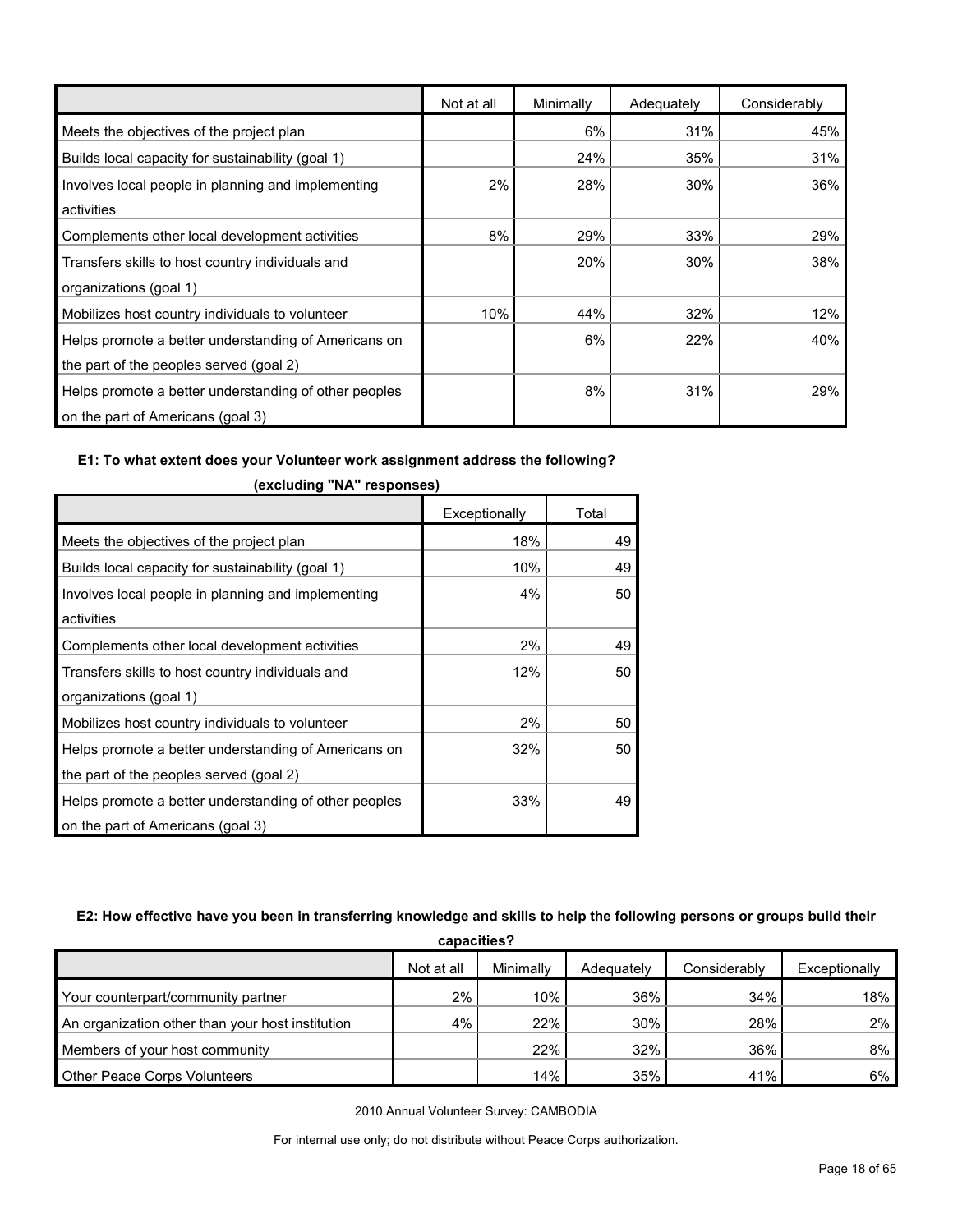#### **E2: How effective have you been in transferring knowledge and skills to help the**

| .                                                |     |       |  |  |  |  |
|--------------------------------------------------|-----|-------|--|--|--|--|
|                                                  | ΝA  | Total |  |  |  |  |
| Your counterpart/community partner               |     | 50    |  |  |  |  |
| An organization other than your host institution | 14% | 50    |  |  |  |  |
| Members of your host community                   | 2%  | 50    |  |  |  |  |
| Other Peace Corps Volunteers                     | 4%  |       |  |  |  |  |

#### **following persons or groups build their capacities?**

# **E2: How effective have you been in transferring knowledge and skills to help the following persons or groups build their capacities? (excluding "NA" responses)**

|                                                  | Not at all | Minimally | Adequately | Considerably |
|--------------------------------------------------|------------|-----------|------------|--------------|
| Your counterpart/community partner               | 2%         | 10%       | 36%        | 34%          |
| An organization other than your host institution | 5%         | 26%       | 35%        | 33%          |
| Members of your host community                   |            | 22%       | 33%        | 37%          |
| <b>Other Peace Corps Volunteers</b>              |            | 15%       | 36%        | 43%          |

#### **E2: How effective have you been in transferring knowledge and skills to help the**

### **following persons or groups build their capacities? (excluding "NA" responses)**

|                                                  | Exceptionally | Total |
|--------------------------------------------------|---------------|-------|
| Your counterpart/community partner               | 18%           | 50    |
| An organization other than your host institution | 2%            | 43.   |
| Members of your host community                   | 8%            | 49    |
| <b>Other Peace Corps Volunteers</b>              | 6%            |       |

### **E2.TEXT: Description of others to whom you**

#### **are transferring skills to help build their**

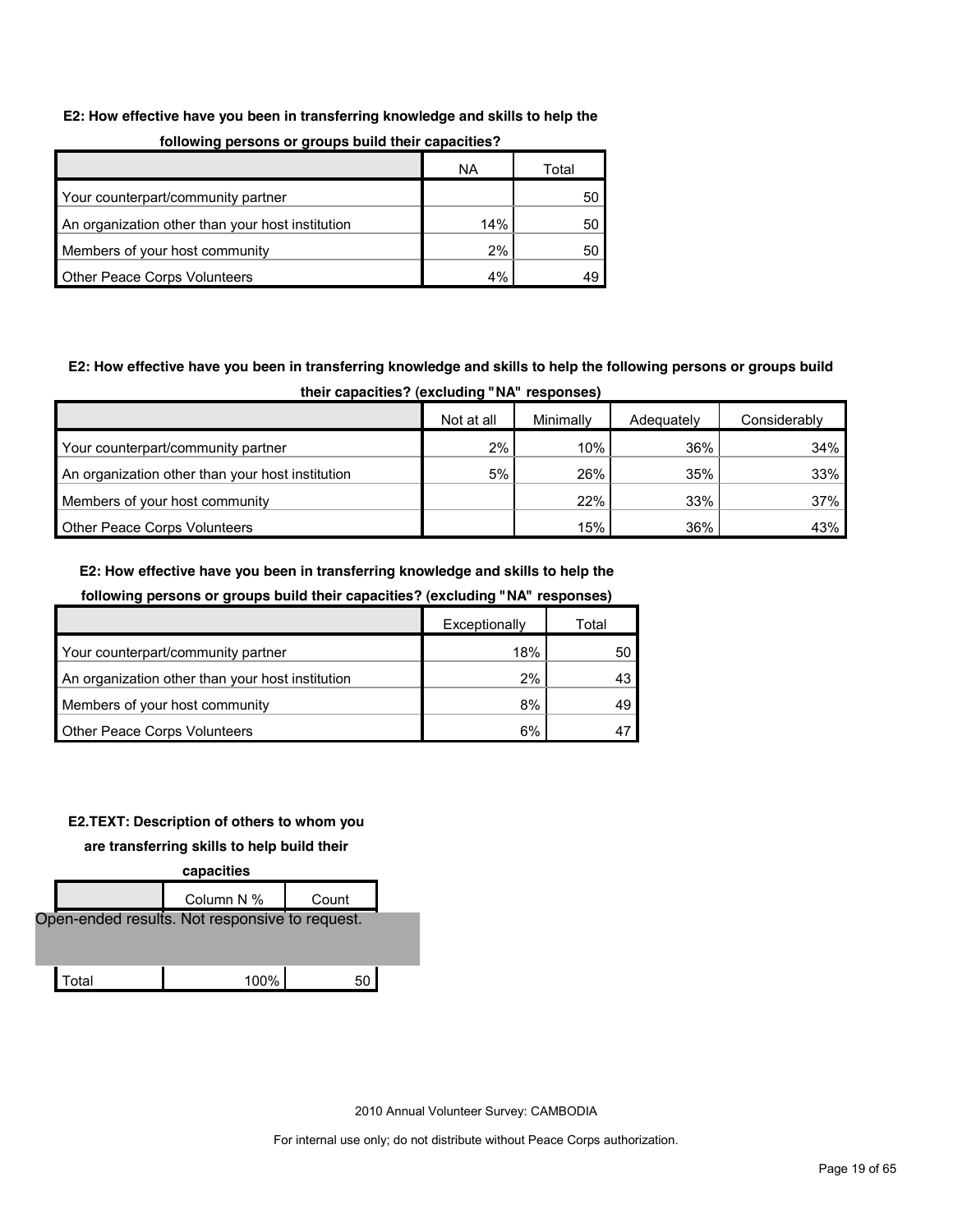#### **E3: Based on your contact with host country nationals, to what extent have they gained a better understanding of**

|                | Not<br>at all | Minimally | Adequatelv | <i>C</i> onsiderabl∨ | Exceptionally | Too early to tell | Total |
|----------------|---------------|-----------|------------|----------------------|---------------|-------------------|-------|
| E <sub>3</sub> |               | 6%        | 18%        | 53%                  | 20%           | 2%                | 49    |

#### **E3: Based on your contact with host country nationals, to what extent have they gained a better**

#### **understanding of Americans? (excluding "Too early to tell" responses)**

|    | Not at all | Minimally | Adequatelv | :onsiderablv | Exceptionally | Total |
|----|------------|-----------|------------|--------------|---------------|-------|
| E3 |            | 6%        | 19%        | 54%          | 21%           | 48    |

#### **E4: In which of the following third goal activities have you participated during your PC service? Mark all that**

| apply.                                                |               |              |                   |  |  |  |  |
|-------------------------------------------------------|---------------|--------------|-------------------|--|--|--|--|
|                                                       |               |              | <b>Total PCVs</b> |  |  |  |  |
|                                                       | PCV Responses | % Doing This | Responding        |  |  |  |  |
| Electronic updates                                    | 40            | 82%          |                   |  |  |  |  |
| Hosting American visitors                             | 32            | 65%          |                   |  |  |  |  |
| Personal website or blog                              | 30            | 61%          |                   |  |  |  |  |
| Hard copy/paper update                                | 20            | 41%          |                   |  |  |  |  |
| Enrollment in the CWWS/CMS program                    | 13            | 27%          |                   |  |  |  |  |
| Pen pal program/letter exchange                       | 12            | 24%          |                   |  |  |  |  |
| While on home leave, spoke at a school or community   | 3             | 6%           |                   |  |  |  |  |
| group                                                 |               |              |                   |  |  |  |  |
| Posted to PC Digital Library                          | 2             | 4%           |                   |  |  |  |  |
| Other please specify                                  | 2             | 4%           |                   |  |  |  |  |
| Podcasted/created a slide show or video posted online | 1             | 2%           |                   |  |  |  |  |
| Peace Corps Week activities                           |               |              |                   |  |  |  |  |
| Total                                                 |               |              | 49                |  |  |  |  |

Percents may total to more than 100% since Volunteers were asked to "Mark all that apply."

#### **E4.TEXT: Description of "others" third goal activities**

|                                                | Column N % | Count |  |
|------------------------------------------------|------------|-------|--|
| Open-ended results. Not responsive to request. |            |       |  |
|                                                |            |       |  |
|                                                |            |       |  |
|                                                |            |       |  |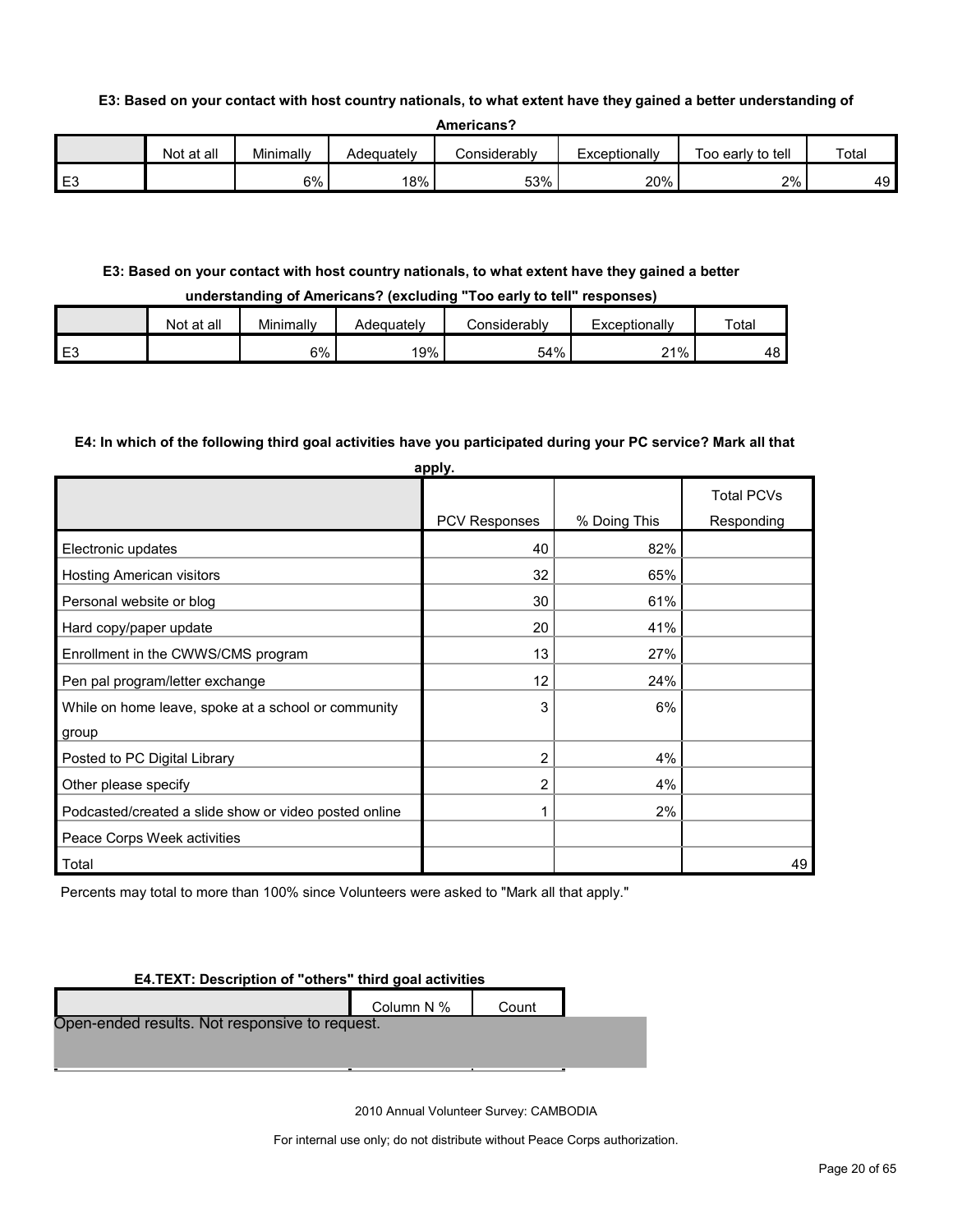| Open-ended results. Not responsive to request. |         |  |
|------------------------------------------------|---------|--|
| l Total                                        | $100\%$ |  |

# **E4: When asked about third goal activities, Volunteer answered "No**

**involvement in third goal activities."** 

|                      |     | No third goal |       |
|----------------------|-----|---------------|-------|
|                      | ΝA  | activities    | Total |
| No Goal 3 activities | 98% | $2\%$         | 50    |

# **E5: Based on your contact with Americans, to what extent have they gained a better understanding of host country**

| nationals?     |            |           |            |              |               |                   |       |  |
|----------------|------------|-----------|------------|--------------|---------------|-------------------|-------|--|
|                | Not at all | Minimally | Adequately | Considerablv | Exceptionally | Too early to tell | Total |  |
| E <sub>5</sub> |            | 8%        | 38%        | 32%          | 18%           | 4%                | 50    |  |

**E5: Based on your contact with Americans, to what extent have they gained a better understanding of host** 

**country nationals? (excluding "Too early to tell" responses)**

|                | Not at all | Minimally | Adeauatelv | onsiderablyٽ | Exceptionally | Total |
|----------------|------------|-----------|------------|--------------|---------------|-------|
| E <sub>5</sub> |            | 8%        | 40%        | 33%          | 19%           | 48    |

# <span id="page-20-0"></span>**F. Peace Corps Support**

This section reports Volunteers' satisfaction with in-country Peace Corps staff support and how the Volunteers communicate with the post.

# **F1: How prepared for your arrival were the host people with whom you would be working?**

|                | at all<br>Not | Minimally | Adequately | . .<br>Considerably | Exceptionally | Total        |
|----------------|---------------|-----------|------------|---------------------|---------------|--------------|
| F <sub>1</sub> | 8%            | 22%       | 48%        | 22%                 |               | $\sim$<br>ხს |

# **F2: To what extent is your CD aware of Volunteer issues and concerns through interactions with PCVs?**

|          | Not at all | Minimally | Adequately | .onsiderablyٽ | Exceptionally | Total |
|----------|------------|-----------|------------|---------------|---------------|-------|
| $\Gamma$ | 6%         | 40%       | 34%        | 16%           | 4%            | 50    |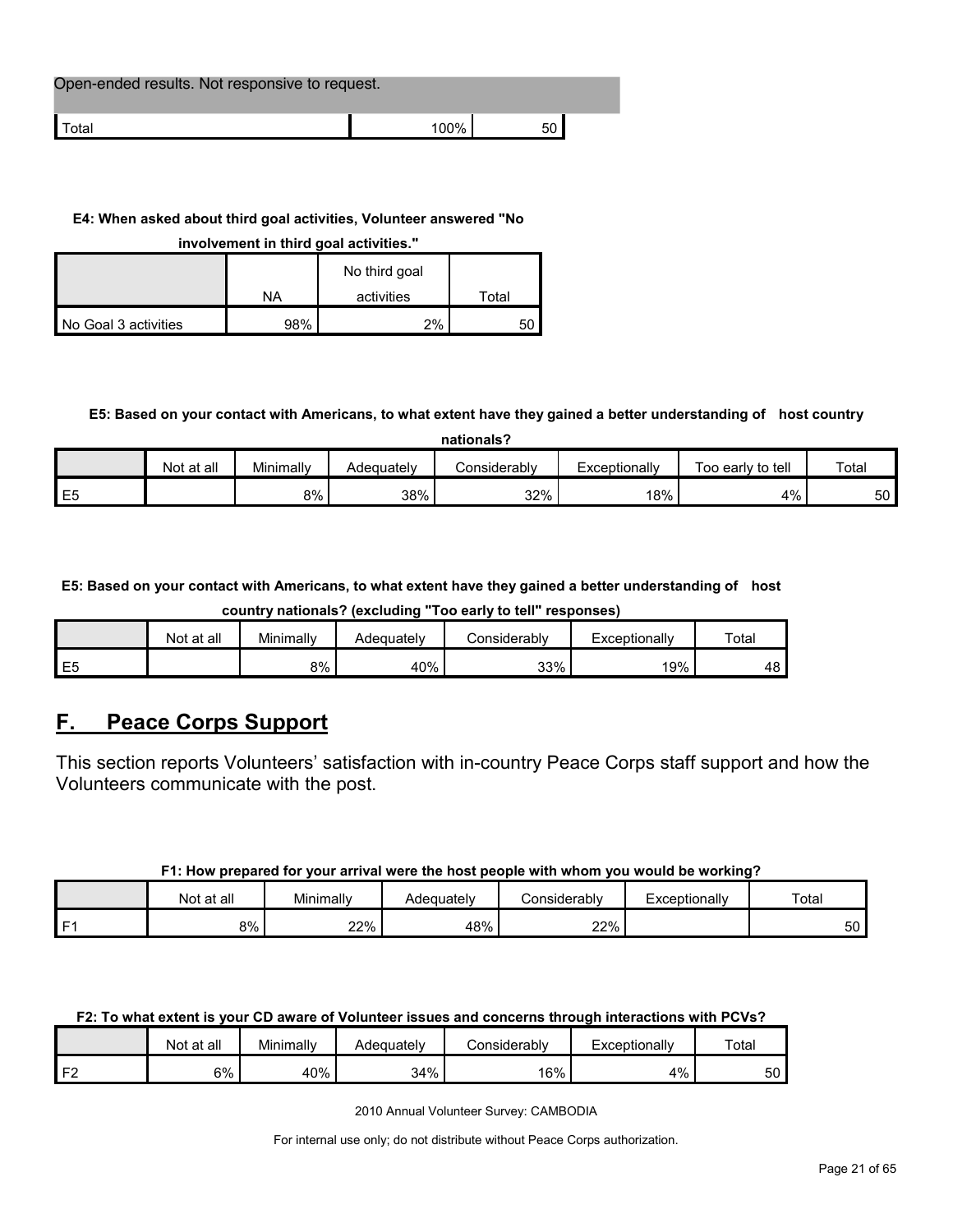**F3: How satisfied are you with the health care you received from your PCMO(s)?**

|     | Not at all | Minimally | Adequately | Considerabl∨ | Exceptionally | Not Used | Total |
|-----|------------|-----------|------------|--------------|---------------|----------|-------|
| ro- |            | 2%        | 4%         | 10%          | 82%           | 2%       | 50    |

# **F3: How satisfied are you with the health care you received from your PCMO(s)?(excluding "Not used"**

| responses |  |
|-----------|--|
|-----------|--|

| Not at all | Minimally | Adequatelv | Considerablv | Exceptionally | $\tau$ otal |
|------------|-----------|------------|--------------|---------------|-------------|
|            | 2%        | 4%         | 10%          | 84%           | 49          |

# **F4: How satisfied are you with the following support provided by in-country PC staff?**

|                             | Not at all | Minimally | Adequately | Considerably | Exceptionally | <b>NA</b> | Total |
|-----------------------------|------------|-----------|------------|--------------|---------------|-----------|-------|
| Administrative/logistical   |            | 12%       | 50%        | 28%          | 10%           |           | 50    |
| Cross-cultural              | $2\%$      | 8%        | 52%        | 38%          |               |           | 50    |
| Emotional                   | 10%        | 20%       | 44%        | 18%          | 6%            | 2%        | 50    |
| Feedback on my work reports | 10%        | 30%       | 40%        | 16%          | 2%            | 2%        | 50    |
| Job assignment              | 2%         | 16%       | 58%        | 22%          | 2%            |           | 50    |
| Language learning           |            | 2%        | 36%        | 44%          | 18%           |           | 50    |
| Medical                     |            |           | 8%         | 20%          | 70%           | 2%        | 50    |
| Safety and security         | 10%        | 20%       | 44%        | 18%          | 6%            | 2%        | 50    |
| Site selection/preparation  | 6%         | 28%       | 38%        | 18%          | 10%           |           | 50    |
| <b>Technical skills</b>     |            | 12%       | 72%        | 16%          |               |           | 50    |

# **F4: How satisfied are you with the following support provided by in-country PC staff? (excluding "NA" responses)**

|                             | Not at all | Minimally | Adequately | Considerably | Exceptionally | Total |
|-----------------------------|------------|-----------|------------|--------------|---------------|-------|
| Administrative/logistical   |            | 12%       | 50%        | 28%          | 10%           | 50    |
| Cross-cultural              | 2%         | 8%        | 52%        | 38%          |               | 50    |
| Emotional                   | 10%        | 20%       | 45%        | 18%          | 6%            | 49    |
| Feedback on my work reports | 10%        | 31%       | 41%        | 16%          | $2\%$         | 49    |
| Job assignment              | 2%         | 16%       | 58%        | 22%          | 2%            | 50    |
| Language learning           |            | 2%        | 36%        | 44%          | 18%           | 50    |
| Medical                     |            |           | 8%         | 20%          | 71%           | 49    |

2010 Annual Volunteer Survey: CAMBODIA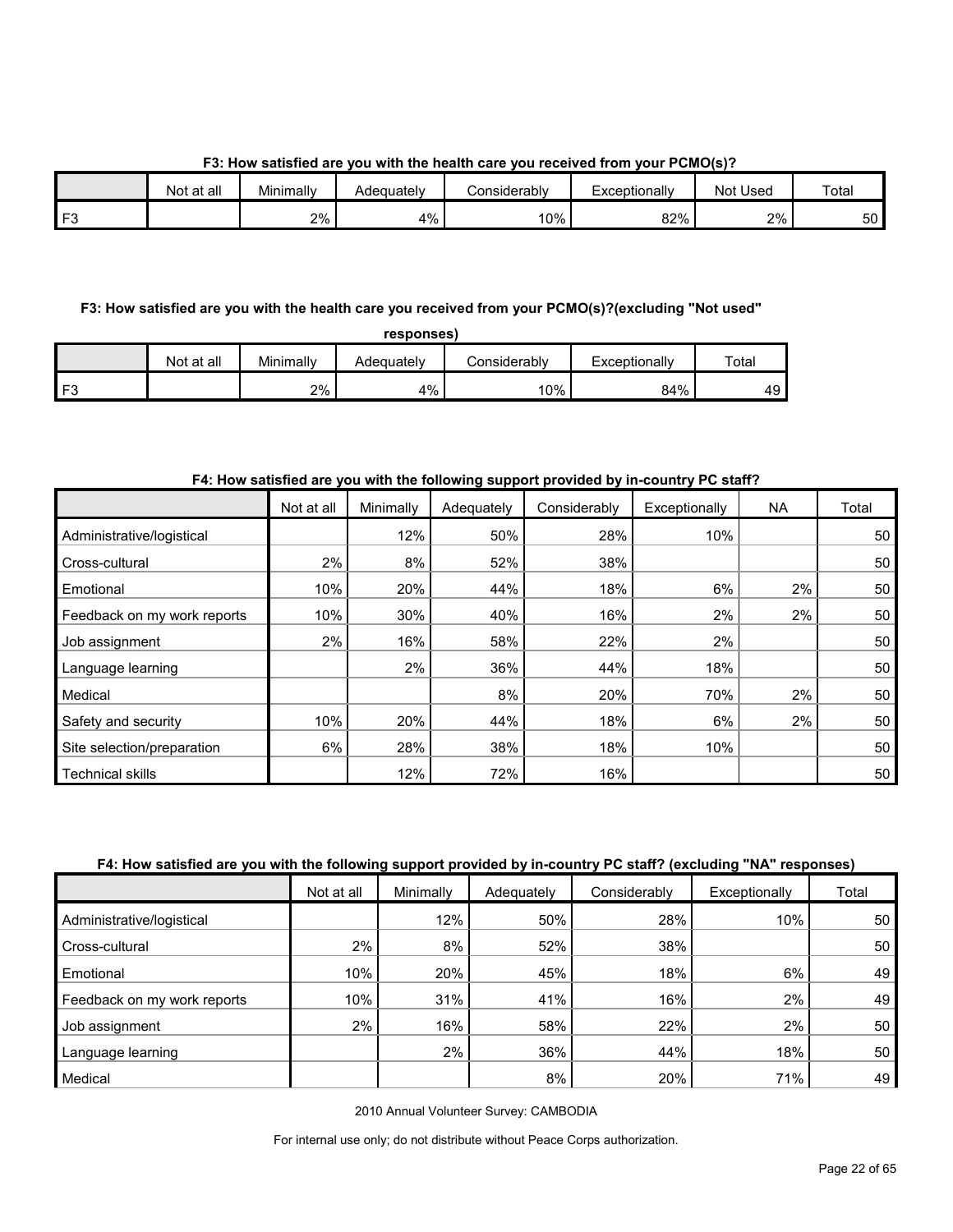| Safety and security        | 10% | 20% | 45% | 18% | 6%     | 49 |
|----------------------------|-----|-----|-----|-----|--------|----|
| Site selection/preparation | 6%  | 28% | 38% | 18% | $10\%$ | 50 |
| Technical skills           |     | 12% | 72% | 16% |        | 50 |

**F5: What level of PC support have you received to help cope with stress from issues such as HIV/AIDS, food insecurity, etc. in your community? (Including PCVs w/no need for support)**

|    |            |                 | Adeguate | Considerable | Exceptional | $NA / I$ have no |       |
|----|------------|-----------------|----------|--------------|-------------|------------------|-------|
|    | No support | Minimal support | support  | support      | support     | need for support | Total |
| F5 | 10%        | 22%             | 26%      | 6%1          |             | 36%              | 50    |

# **F5: What level of PC support have you received to help cope with stress from issues such as HIV/AIDS, food insecurity,**

|    |            |                 |                  | Considerable | Exceptional |                 |
|----|------------|-----------------|------------------|--------------|-------------|-----------------|
|    | No support | Minimal support | Adequate support | support      | support     | Total           |
| F5 | 16%        | 34%             | 41%              | 9%           |             | 32 <sub>1</sub> |

# **F6a: How would you rate your interaction with the Country Director (CD)**

#### **in terms of the following?**

|                          | Inadequate<br>Adequate |     | Total |  |
|--------------------------|------------------------|-----|-------|--|
| <b>CD Responsiveness</b> | 24%                    | 76% | 50    |  |
| CD Informative content   | 14%                    | 86% | 50    |  |
| CD Comfort level         | 32%                    | 68% | 50    |  |
| CD Site visits           | 58%                    | 42% | 48    |  |

#### **F6b: How would you rate your interaction with the PTO in terms of --?**

|                                | Inadequate | Adequate | Total |
|--------------------------------|------------|----------|-------|
| <b>PTO Responsiveness</b>      | 16%        | 84%      | 49    |
| <b>PTO</b> Informative content | 10%        | 90%      | 49    |
| <b>PTO Comfort level</b>       | 33%        | 67%      | 49    |
| <b>PTO Site visits</b>         | 43%        | 57%      | 49    |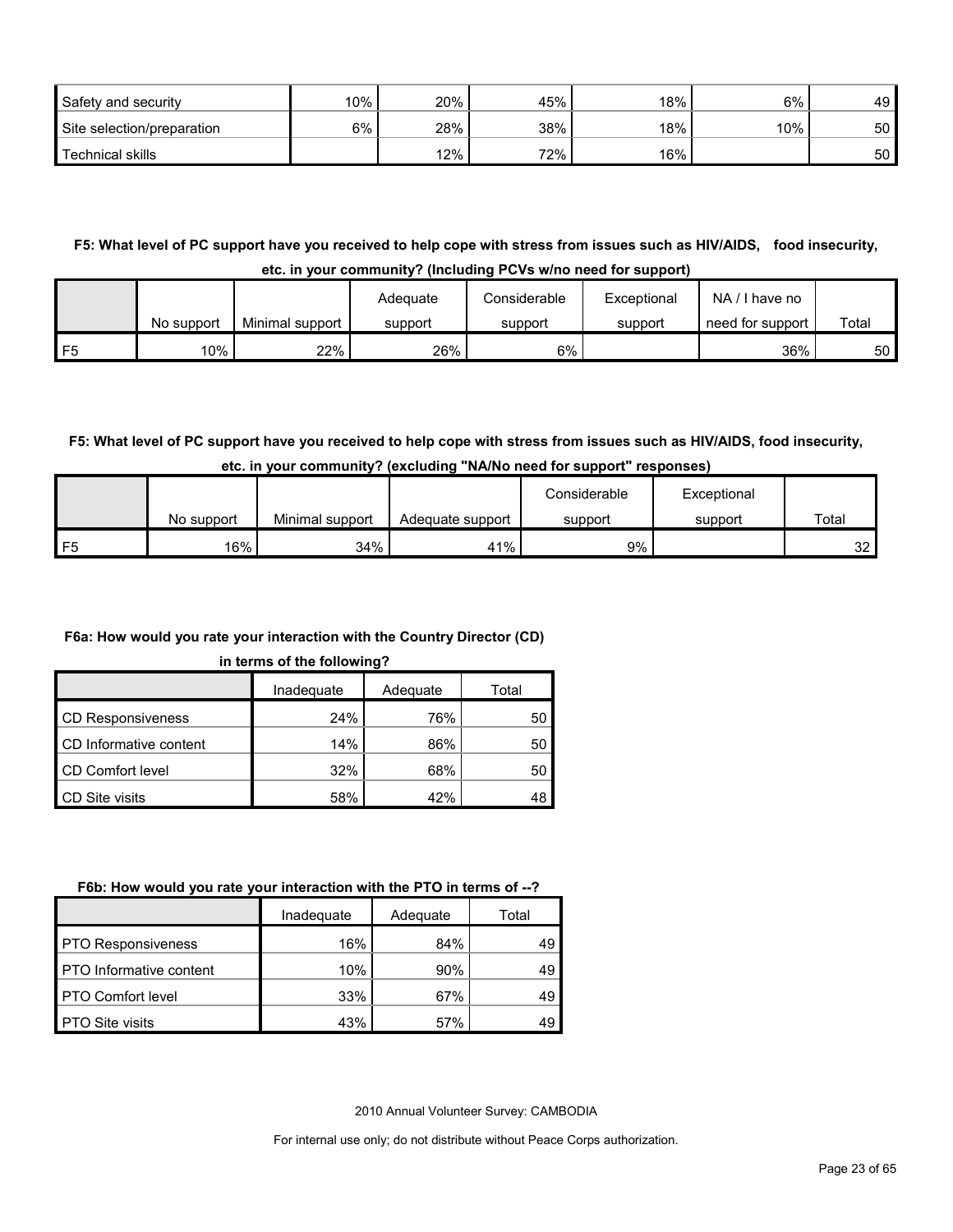#### **F6c: How would you rate your interaction with the APCD/Program Manager in**

| terms of $-2$                      |     |     |    |  |  |  |  |
|------------------------------------|-----|-----|----|--|--|--|--|
| Inadequate<br>Adequate<br>Total    |     |     |    |  |  |  |  |
| <b>APCD/PM Responsiveness</b>      | 20% | 80% | 45 |  |  |  |  |
| <b>APCD/PM Informative content</b> | 20% | 80% | 46 |  |  |  |  |
| <b>APCD/PM Comfort level</b>       | 27% | 73% | 45 |  |  |  |  |
| APCD/PM Site visits                | 26% | 74% | 46 |  |  |  |  |

# **F6d: How would you rate your interaction with the PCMO in terms of --?**

|                                 | Inadequate | Adequate | Total |
|---------------------------------|------------|----------|-------|
| <b>PCMO Responsiveness</b>      | 2%         | 98%      | 48    |
| <b>PCMO</b> Informative content | 2%         | 98%      | 49    |
| <b>PCMO Comfort level</b>       | 2%         | 98%      | 49    |
| <b>PCMO Site visits</b>         | 22%        | 78%      | 49    |

# **F6e: How would you rate your interaction with the Safety and Security**

**Coordinator (SSC) in terms of --?**

|                           | Inadequate | Adequate | Total |
|---------------------------|------------|----------|-------|
| <b>SSC Responsiveness</b> | 29%        | 71%      |       |
| SSC Informative content   | 38%        | 62%      | 50    |
| SSC Comfort level         | 44%        | 56%      | 50    |
| <b>SSC Site visits</b>    | 44%        | 56%      | 50    |

# **F6f: How would you rate your interaction with the Training Manager in terms**

| of $-2$                      |            |          |       |  |  |
|------------------------------|------------|----------|-------|--|--|
|                              | Inadequate | Adequate | Total |  |  |
| <b>TrMngr Responsiveness</b> | 20%        | 80%      | 49    |  |  |
| TrMngr Informative content   | 16%        | 84%      | 49    |  |  |
| <b>TrMngr Comfort level</b>  | 27%        | 73%      | 49    |  |  |
| <b>TrMngr Site visits</b>    | 35%        | 65%      | 49    |  |  |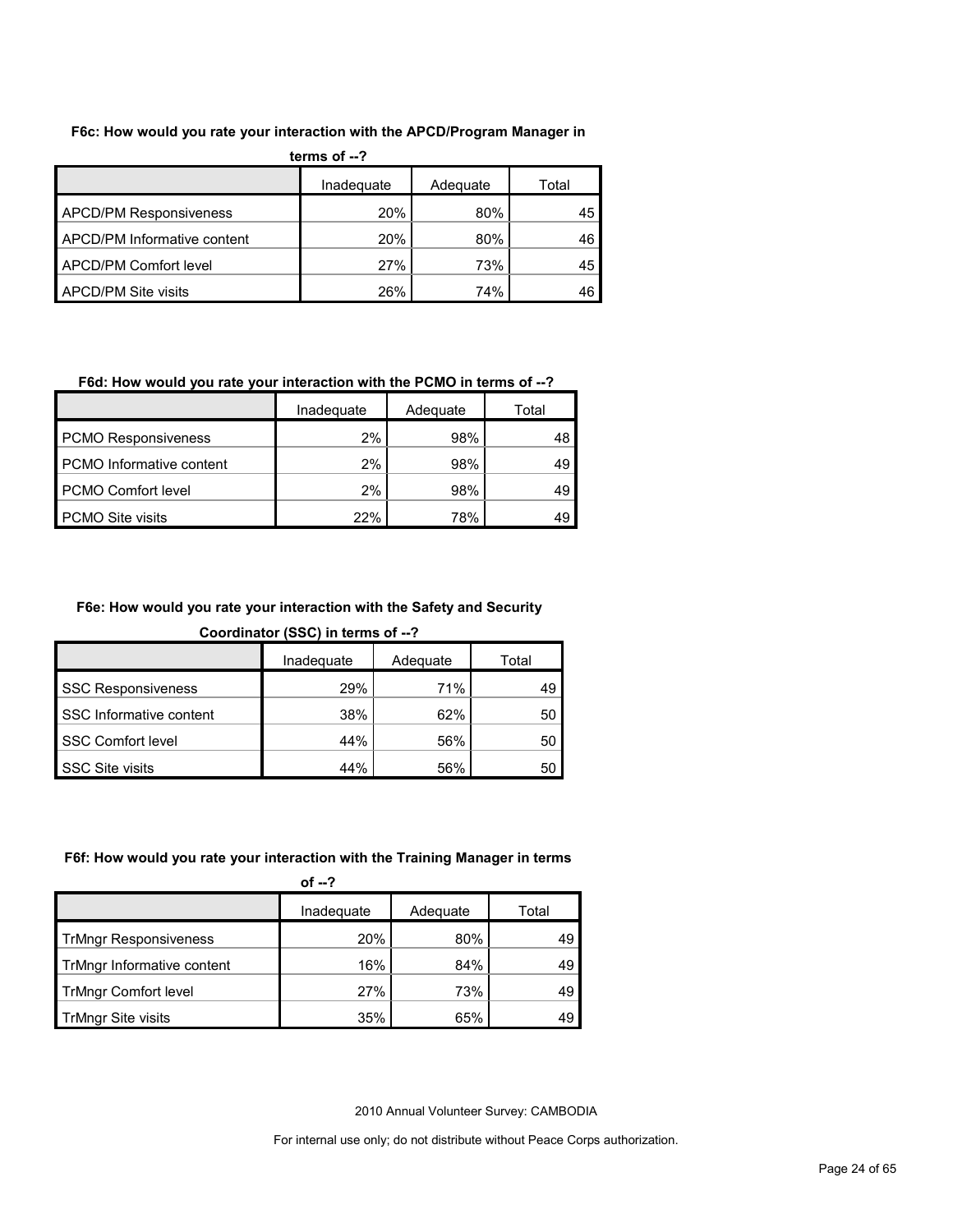#### **F6g: How would you rate your interaction with administrative staff in terms**

| of $-2$                     |            |          |       |  |  |
|-----------------------------|------------|----------|-------|--|--|
|                             | Inadequate | Adequate | Total |  |  |
| <b>Admin Responsiveness</b> | 14%        | 86%      | 49    |  |  |
| Admin Informative content   | 14%        | 86%      | 49    |  |  |
| Admin Comfort level         | 29%        | 71%      | 49    |  |  |
| Admin Site visits           | 27%        | 73%      |       |  |  |

#### **F7: What is the best method for you to communicate with your Peace**

| Corps office?                      |         |        |  |  |  |
|------------------------------------|---------|--------|--|--|--|
|                                    | Percent | Number |  |  |  |
| Cell phone                         | 64%     | 32     |  |  |  |
| Text messaging (SMS)               | 30%     | 15     |  |  |  |
| Other: Please specify below        | 2%      |        |  |  |  |
| In-person visits                   | 2%      |        |  |  |  |
| Email                              | 2%      |        |  |  |  |
| Telephone not at residence or work |         |        |  |  |  |
| Telephone at residence or work     |         |        |  |  |  |
| Letters/postal service             |         |        |  |  |  |
| Fax                                |         |        |  |  |  |
| Total                              | 100%    | 50     |  |  |  |

| F7.OTHER: Description of "other" best method to communicate with post |      |    |  |  |  |  |  |
|-----------------------------------------------------------------------|------|----|--|--|--|--|--|
| PERCENT<br><b>NUMBER</b>                                              |      |    |  |  |  |  |  |
| Open-ended results. Not responsive to request.                        |      |    |  |  |  |  |  |
|                                                                       |      |    |  |  |  |  |  |
|                                                                       |      |    |  |  |  |  |  |
| Total                                                                 | 100% | 50 |  |  |  |  |  |

#### **F8: In general, how do you rate the effectiveness of your communication resources for contacting your**

| PC staff in-country?                                                      |    |     |     |     |     |                 |  |
|---------------------------------------------------------------------------|----|-----|-----|-----|-----|-----------------|--|
| Effective<br>Not effective<br>Total<br>Verv effective<br>Poor<br>Adequate |    |     |     |     |     |                 |  |
|                                                                           | 2% | 10% | 24% | 30% | 34% | 50 <sub>1</sub> |  |

2010 Annual Volunteer Survey: CAMBODIA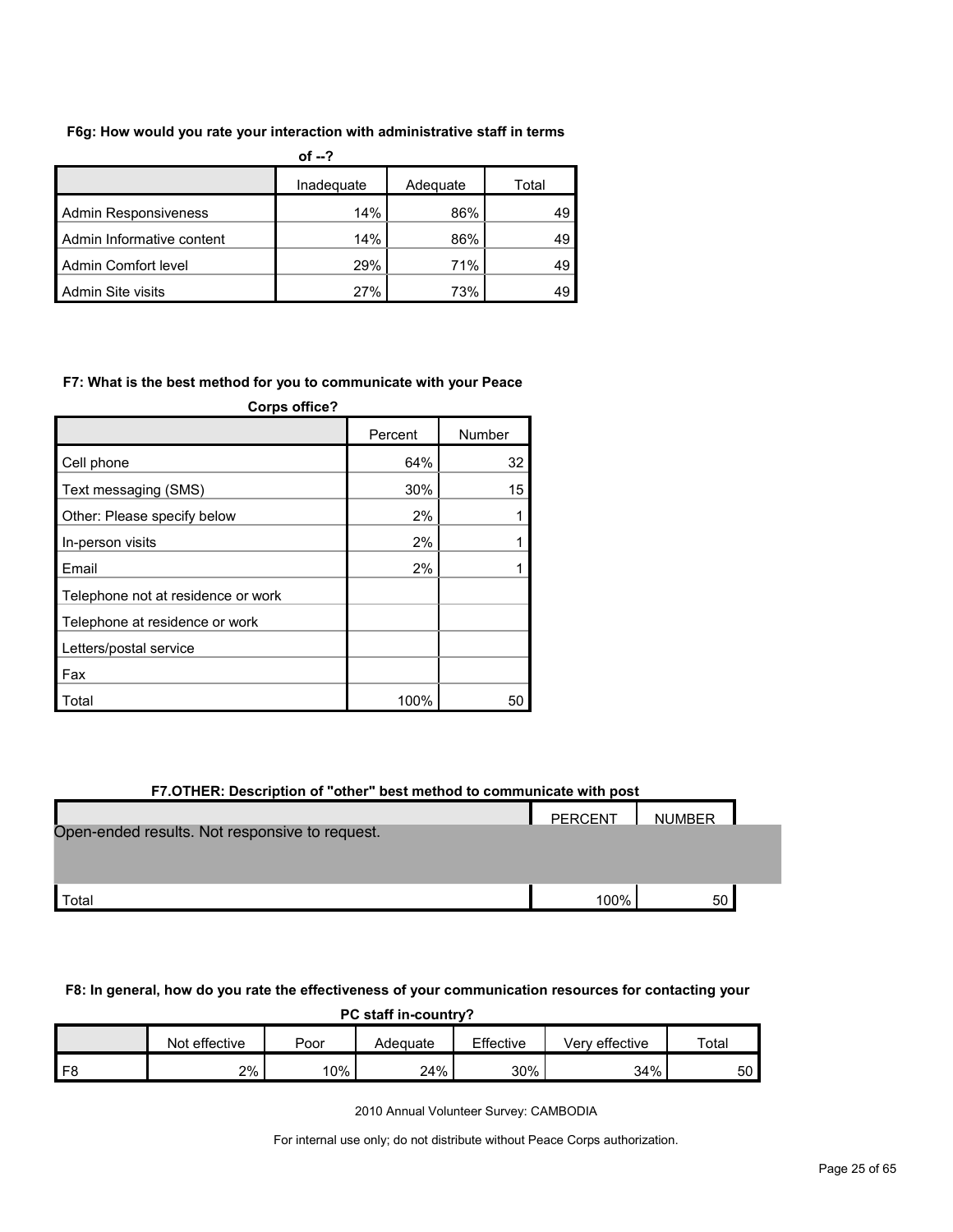# <span id="page-25-0"></span>**G. Your Safety and Security**

This section reports on how safe Volunteers feel. Volunteers' experiences with various types of insensitive remarks or behaviors, harassment or discrimination, and crime are summarized, as well as whether harassment and crime events were reported to Peace Corps.

|                                    | Not at All Safe | Often Unsafe | Adequately Safe | Usually Safe | Very Safe | Total           |
|------------------------------------|-----------------|--------------|-----------------|--------------|-----------|-----------------|
| Where you live                     |                 |              | 18%             | 22%          | 60%       | 50 <sub>1</sub> |
| Where you work                     |                 | 2%           | 14%             | 26%          | 58%       | 50              |
| When you travel in-country         |                 | 4%           | 24%             | 64%          | 8%        | 50              |
| City where main Peace Corps office |                 | 10%          | 36%             | 44%          | 10%       | 50 <sub>1</sub> |
| is located                         |                 |              |                 |              |           |                 |

#### **G1: How safe do you feel...?**

**G2: Have you encountered insensitive comments or behavior toward you based on your race, ethnicity, age, gender, or sexual orientation from any of the following sources?**

|                         | <b>Yes</b> | No  | <b>NA</b> | Total |
|-------------------------|------------|-----|-----------|-------|
| Host/home stay family   | 18%        | 76% | 6%        | 50    |
| Community members       | 54%        | 44% | 2%        | 50    |
| <b>Other Volunteers</b> | 10%        | 88% | 2%        | 50    |
| PC in-country staff     | 10%        | 88% | 2%        | 50    |
| Other                   | 9%         | 27% | 64%       |       |

**G2: Have you encountered insensitive comments or behavior toward you based on your race, ethnicity, age, gender, or sexual orientation from any of** 

| - -                     |     |     |       |
|-------------------------|-----|-----|-------|
|                         | Yes | No  | Total |
| Host/home stay family   | 19% | 81% |       |
| Community members       | 55% | 45% | 49    |
| <b>Other Volunteers</b> | 10% | 90% | 49    |
| PC in-country staff     | 10% | 90% | 49    |

**the following sources? (excluding "NA" responses)**

2010 Annual Volunteer Survey: CAMBODIA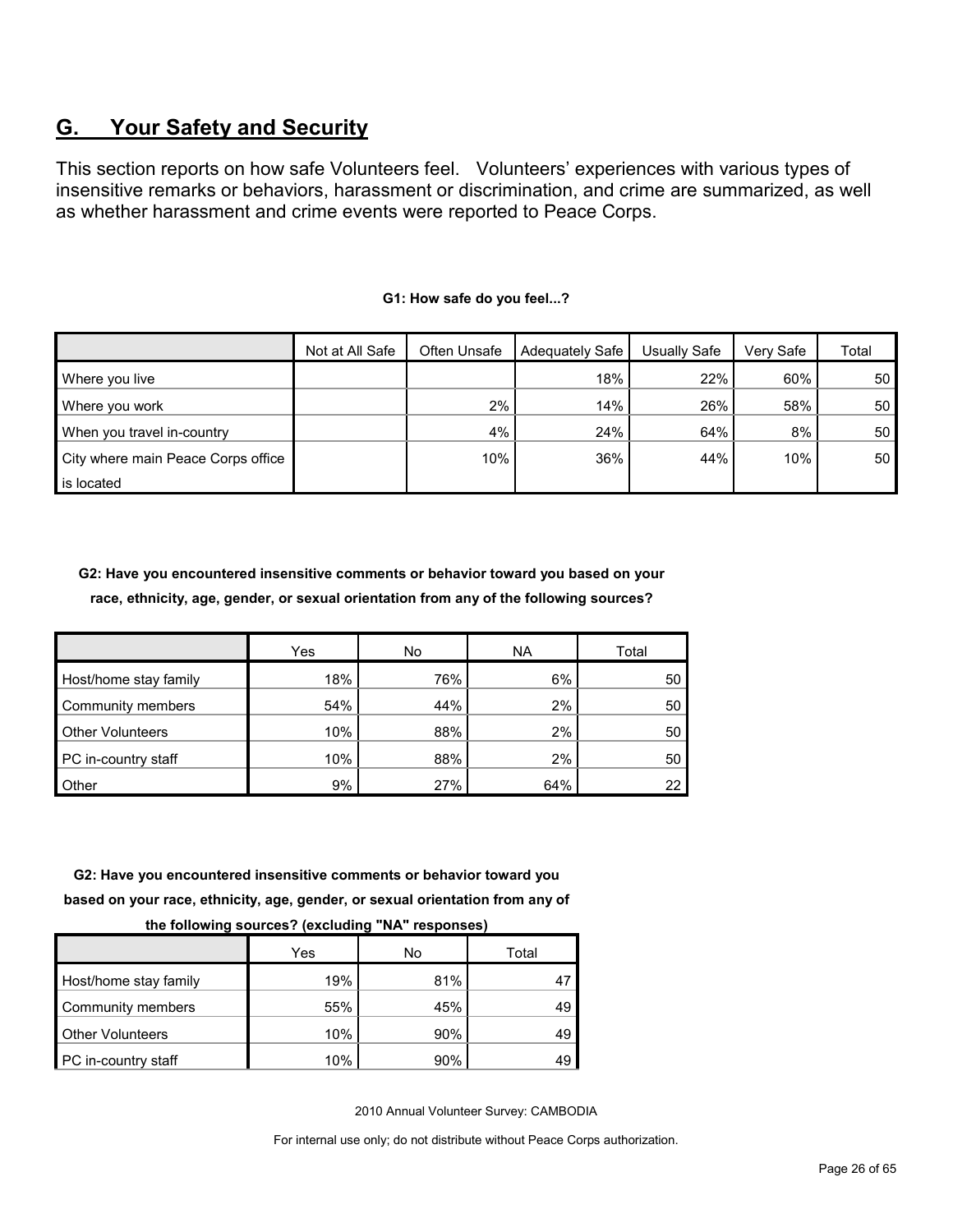**G2: Have you encountered insensitive comments or behavior toward you** 

**based on your race, ethnicity, age, gender, or sexual orientation from any of** 

|                         | Yes | No  | Total |
|-------------------------|-----|-----|-------|
| Host/home stay family   | 19% | 81% |       |
| Community members       | 55% | 45% | 49    |
| <b>Other Volunteers</b> | 10% | 90% | 49    |
| PC in-country staff     | 10% | 90% | 49    |
| Other                   | 25% | 75% |       |

#### **the following sources? (excluding "NA" responses)**

#### **G2.OTHER: Description of "other" sources of insensitive comments/behavior**

|                                                | PERCENT | NUMBER |  |
|------------------------------------------------|---------|--------|--|
| Open-ended results. Not responsive to request. |         |        |  |
|                                                |         |        |  |
|                                                |         |        |  |
|                                                |         |        |  |
|                                                |         |        |  |
| Total                                          | 100%    | 50     |  |

NOTE: See Open-Ended Responses Report for comments Volunteers wrote in response to Question G3 to explain their harassment/discrimination answers.

|                              | None | Once | 2-5 times | 6-10 times | 11-25 times | 26+ times | Total |
|------------------------------|------|------|-----------|------------|-------------|-----------|-------|
| Age H/D                      | 79%  |      | 8%        | 5%         |             | 8%        | 38    |
| Anti-American H/D            | 89%  |      | 5%        | 3%         | 3%          |           | 38    |
| Disability H/D               | 100% |      |           |            |             |           | 35    |
| Gender H/D                   | 58%  |      | 16%       | 11%        | 5%          | 11%       | 38    |
| Racial/color H/D             | 76%  | 3%   | 5%        | 5%         |             | 11%       | 37    |
| Religious H/D                | 92%  |      | 3%        |            | 3%          | 3%        | 36    |
| Sexual orientation H/D       | 94%  |      |           | 6%         |             |           | 36    |
| Sexual harassment (physical) | 70%  | 14%  | 11%       | 3%         |             | 3%        | 37    |
| Sexual harassment (verbal)   | 75%  | 3%   | 6%        | 3%         | 6%          | 8%        | 36    |

#### **G3: Please indicate the number of times you experienced the following types of discrimination/harassment: PERCENTAGES**

#### **G3: Please indicate the number of times you experienced the following types of discrimination/harassment: NUMBERS**

2010 Annual Volunteer Survey: CAMBODIA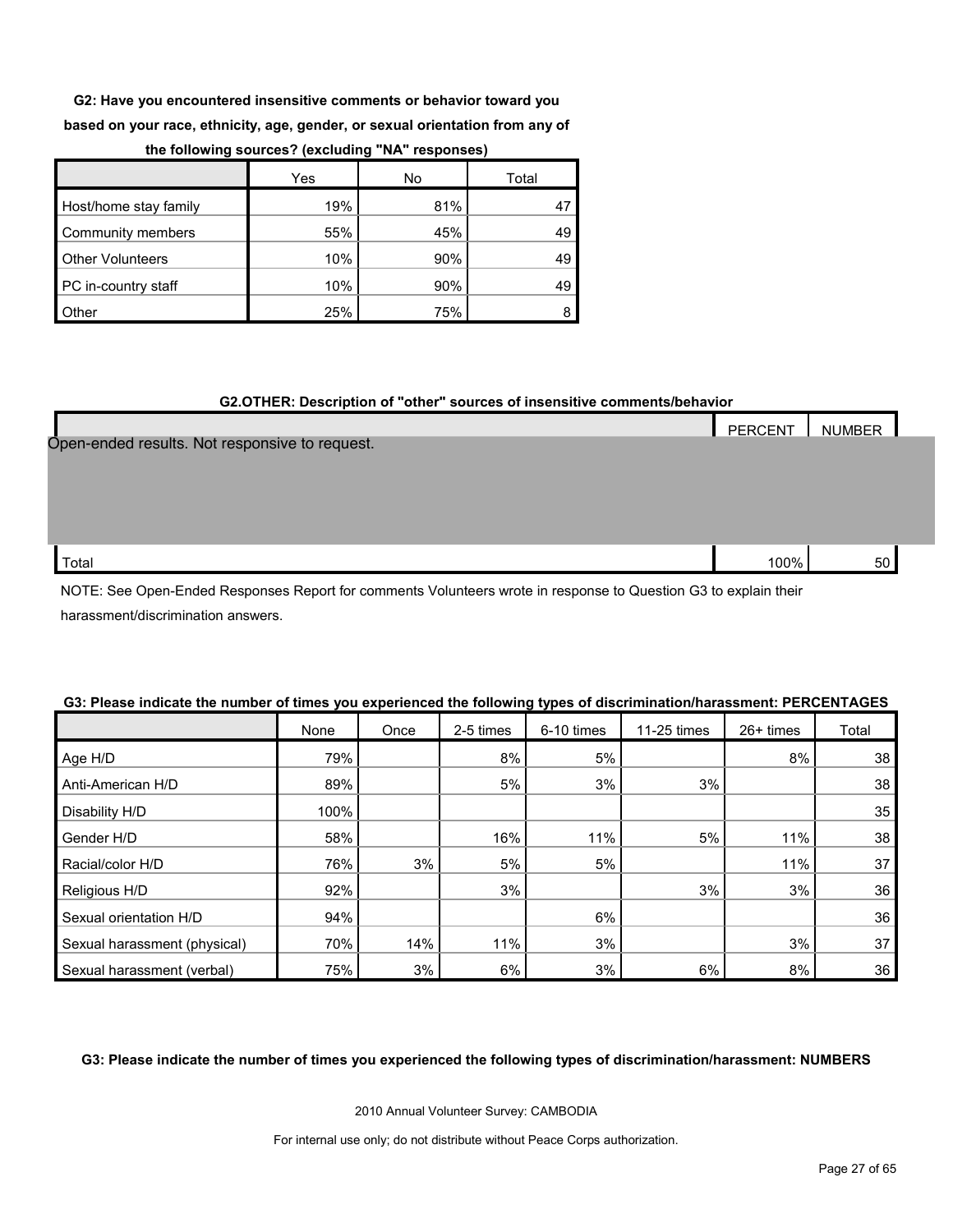|                              | None | Once | 2-5 times | 6-10 times | 11-25 times | 26+ times | Total           |
|------------------------------|------|------|-----------|------------|-------------|-----------|-----------------|
| Age H/D                      | 30   |      |           |            |             | 3         | 38              |
| Anti-American H/D            | 34   |      |           |            |             |           | 38              |
| Disability H/D               | 35   |      |           |            |             |           | 35              |
| Gender H/D                   | 22   |      | 6         |            |             | 4         | 38              |
| Racial/color H/D             | 28   |      |           | ົ          |             | 4         | 37              |
| Religious H/D                | 33   |      |           |            |             |           | 36              |
| Sexual orientation H/D       | 34   |      |           | ົ          |             |           | 36 <sub>1</sub> |
| Sexual harassment (physical) | 26   | 5    | 4         |            |             |           | 37              |
| Sexual harassment (verbal)   | 27   |      |           |            |             |           | 36              |

# **G3: Volunteers experiencing AGE discrimination/harassment: Events by Number of Reports to PC**

|         |             |                | Reported Age H/D |           |            |             |           |                |  |
|---------|-------------|----------------|------------------|-----------|------------|-------------|-----------|----------------|--|
|         |             | Never          | Once             | 2-5 times | 6-10 times | 11-25 times | 26+ times | Total          |  |
| Age H/D | Once        |                |                  |           |            |             |           |                |  |
|         | 2-5 times   | 3 <sub>l</sub> |                  |           |            |             |           | 3              |  |
|         | 6-10 times  | ົ              |                  |           |            |             |           | $\overline{2}$ |  |
|         | 11-25 times |                |                  |           |            |             |           |                |  |
|         | 26+ times   |                |                  |           |            |             |           |                |  |
|         | Total       | 6              |                  |           |            |             |           | 6              |  |

NOTE: Some PCVs provided the number of events without answering how many times they reported the event/s.

#### **G3: Volunteers experiencing AGE discrimination/harassment: Events by Person Responsible**

|         |             | Stranger    | Someone you<br>know | Counterpart,<br>supervisor,<br>co-worker | Peace Corps<br>Volunteer | Peace Corps staff |
|---------|-------------|-------------|---------------------|------------------------------------------|--------------------------|-------------------|
|         |             |             |                     |                                          |                          |                   |
|         |             | Responsible | Responsible         | Responsible                              | Responsible              | Responsible       |
| Age H/D | Once        |             |                     |                                          |                          |                   |
|         | 2-5 times   |             |                     |                                          |                          |                   |
|         | 6-10 times  |             |                     |                                          |                          |                   |
|         | 11-25 times |             |                     |                                          |                          |                   |
|         | 26+ times   |             |                     |                                          |                          |                   |
|         | Total PCVs  |             |                     |                                          |                          |                   |

NOTE: Some PCVs provided the number of events without answering who was responsible.

2010 Annual Volunteer Survey: CAMBODIA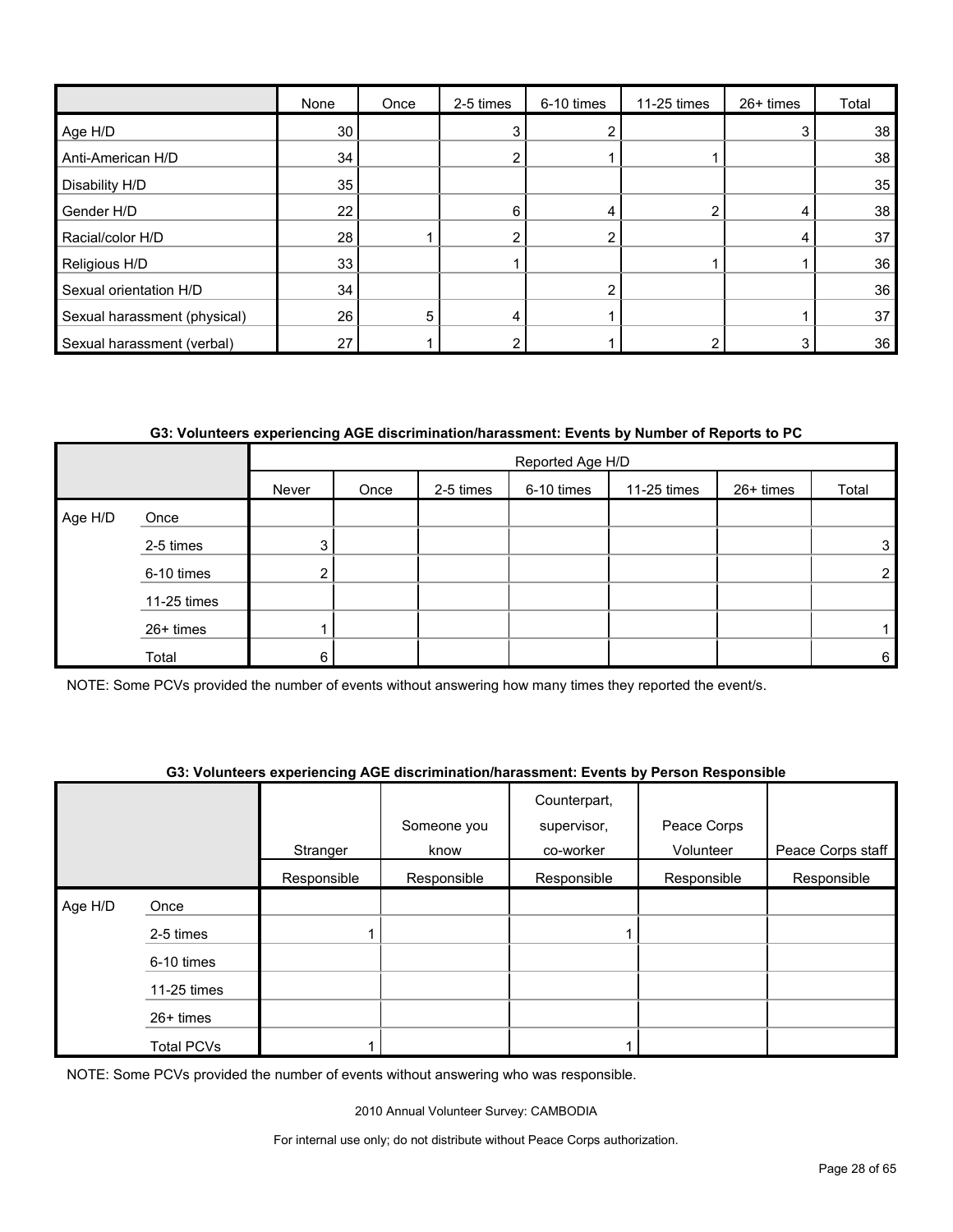#### **G3: Volunteers experiencing AGE discrimination/harassment:**

|         |                   | Host country family<br>member | Other       |
|---------|-------------------|-------------------------------|-------------|
|         |                   | Responsible                   | Responsible |
| Age H/D | Once              |                               |             |
|         | 2-5 times         |                               |             |
|         | 6-10 times        |                               |             |
|         | 11-25 times       |                               |             |
|         | 26+ times         |                               |             |
|         | <b>Total PCVs</b> |                               |             |

# **Events by Person Responsible**

NOTE: Some PCVs provided the number of events without answering who was responsible.

#### **G3: Volunteers experiencing ANTI-AMERICAN discrimination/harassment: Events by Number of Reports to PC**

|                   |             |       | Reported Anti-American H/D |           |            |             |           |       |  |
|-------------------|-------------|-------|----------------------------|-----------|------------|-------------|-----------|-------|--|
|                   |             | Never | Once                       | 2-5 times | 6-10 times | 11-25 times | 26+ times | Total |  |
| Anti-American H/D | Once        |       |                            |           |            |             |           |       |  |
|                   | 2-5 times   | ົ     |                            |           |            |             |           | 2     |  |
|                   | 6-10 times  |       |                            |           |            |             |           |       |  |
|                   | 11-25 times |       |                            |           |            |             |           |       |  |
|                   | 26+ times   |       |                            |           |            |             |           |       |  |
|                   | Total       | 3     |                            |           |            |             |           | 3     |  |

NOTE: Some PCVs provided the number of events without answering how many times they reported the event/s .

#### **G3: Volunteers experiencing ANTI-AMERICAN discrimination/harassment: Events by Person Responsible**

|                   |            |             |             | Counterpart, |             |             |
|-------------------|------------|-------------|-------------|--------------|-------------|-------------|
|                   |            |             | Someone you | supervisor,  | Peace Corps | Peace Corps |
|                   |            | Stranger    | know        | co-worker    | Volunteer   | staff       |
|                   |            | Responsible | Responsible | Responsible  | Responsible | Responsible |
| Anti-American H/D | Once       |             |             |              |             |             |
|                   | 2-5 times  |             |             |              |             |             |
|                   | 6-10 times |             |             |              |             |             |

2010 Annual Volunteer Survey: CAMBODIA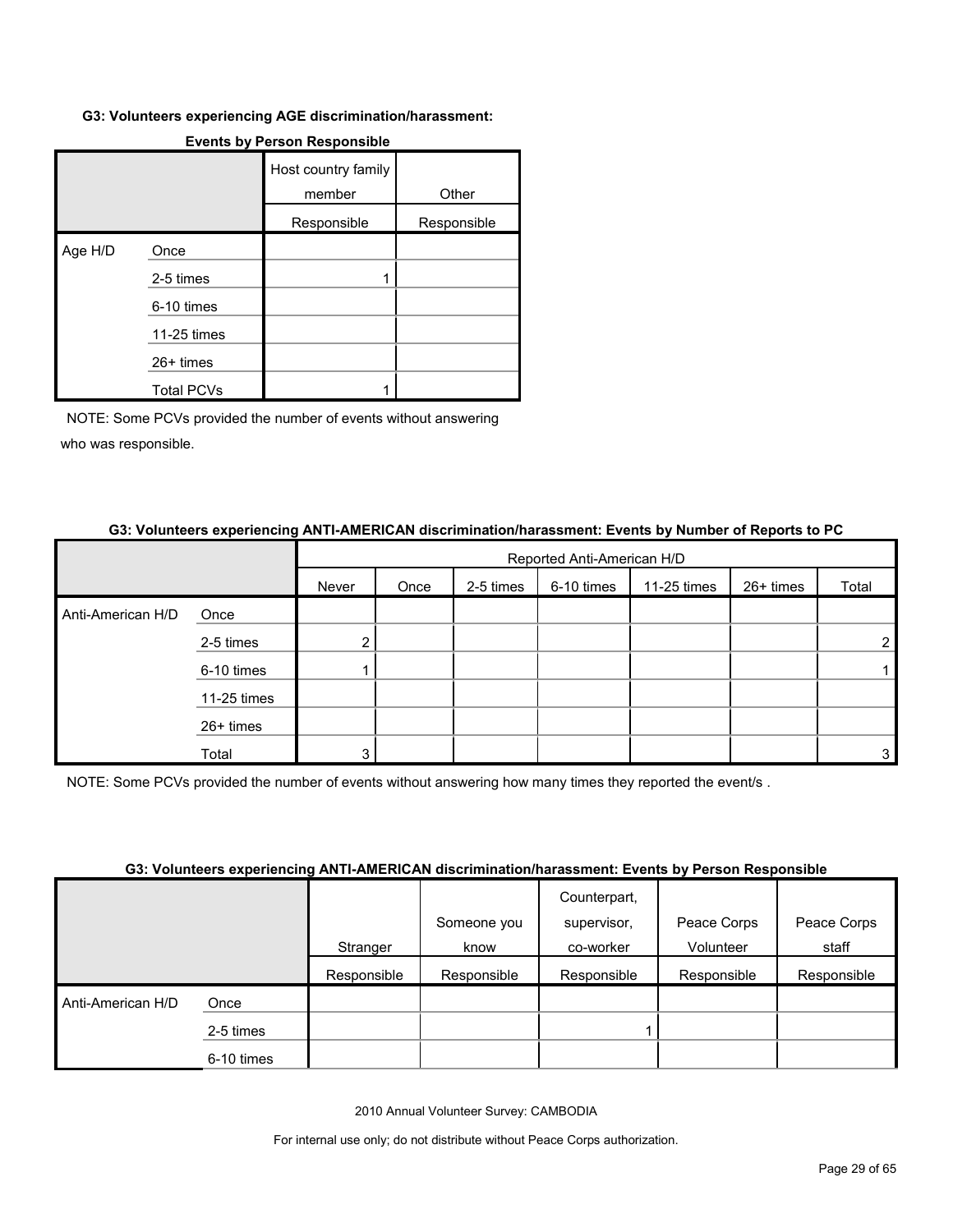| 11-25 times       |  |  |  |
|-------------------|--|--|--|
| 26+ times         |  |  |  |
| <b>Total PCVs</b> |  |  |  |

NOTE: Some PCVs provided the number of events without answering who was responsible.

#### **G3: Volunteers experiencing ANTI-AMERICAN discrimination/harassment:**

|                   | <b>EXAMPLE IS NATURE IN AUTOMORPH</b> |                               |             |
|-------------------|---------------------------------------|-------------------------------|-------------|
|                   |                                       | Host country family<br>member | Other       |
|                   |                                       | Responsible                   | Responsible |
| Anti-American H/D | Once                                  |                               |             |
|                   | 2-5 times                             | 1                             |             |
|                   | 6-10 times                            |                               |             |
|                   | 11-25 times                           |                               |             |
|                   | 26+ times                             |                               |             |
|                   | <b>Total PCVs</b>                     |                               |             |

**Events by Person Responsible**

NOTE: Some PCVs provided the number of events without answering who was responsible.

|                |             | <b>OUT FURNISHED AND DISTURBANCE IN A SERVICE CONTINUATION OF STATES AND A SERVICE OF A SERVICE OF STATES.</b> |                         |           |            |             |           |       |  |  |
|----------------|-------------|----------------------------------------------------------------------------------------------------------------|-------------------------|-----------|------------|-------------|-----------|-------|--|--|
|                |             |                                                                                                                | Reported Disability H/D |           |            |             |           |       |  |  |
|                |             | Never                                                                                                          | Once                    | 2-5 times | 6-10 times | 11-25 times | 26+ times | Total |  |  |
| Disability H/D | Once        |                                                                                                                |                         |           |            |             |           |       |  |  |
|                | 2-5 times   |                                                                                                                |                         |           |            |             |           |       |  |  |
|                | 6-10 times  |                                                                                                                |                         |           |            |             |           |       |  |  |
|                | 11-25 times |                                                                                                                |                         |           |            |             |           |       |  |  |
|                | 26+ times   |                                                                                                                |                         |           |            |             |           |       |  |  |
|                | Total       |                                                                                                                |                         |           |            |             |           |       |  |  |

#### **G3: Volunteers experiencing DISABILITY discrimination/harassment: Events by Number of Reports to PC**

NOTE: Some PCVs provided the number of events without answering how many times they reported the event/s.

#### **G3: Volunteers experiencing DISABILITY discrimination/harassment: Events by Person Responsible**

|          |             | Counterpart, |             |                   |
|----------|-------------|--------------|-------------|-------------------|
|          | Someone you | supervisor,  | Peace Corps |                   |
| Stranger | know        | co-worker    | Volunteer   | Peace Corps staff |

2010 Annual Volunteer Survey: CAMBODIA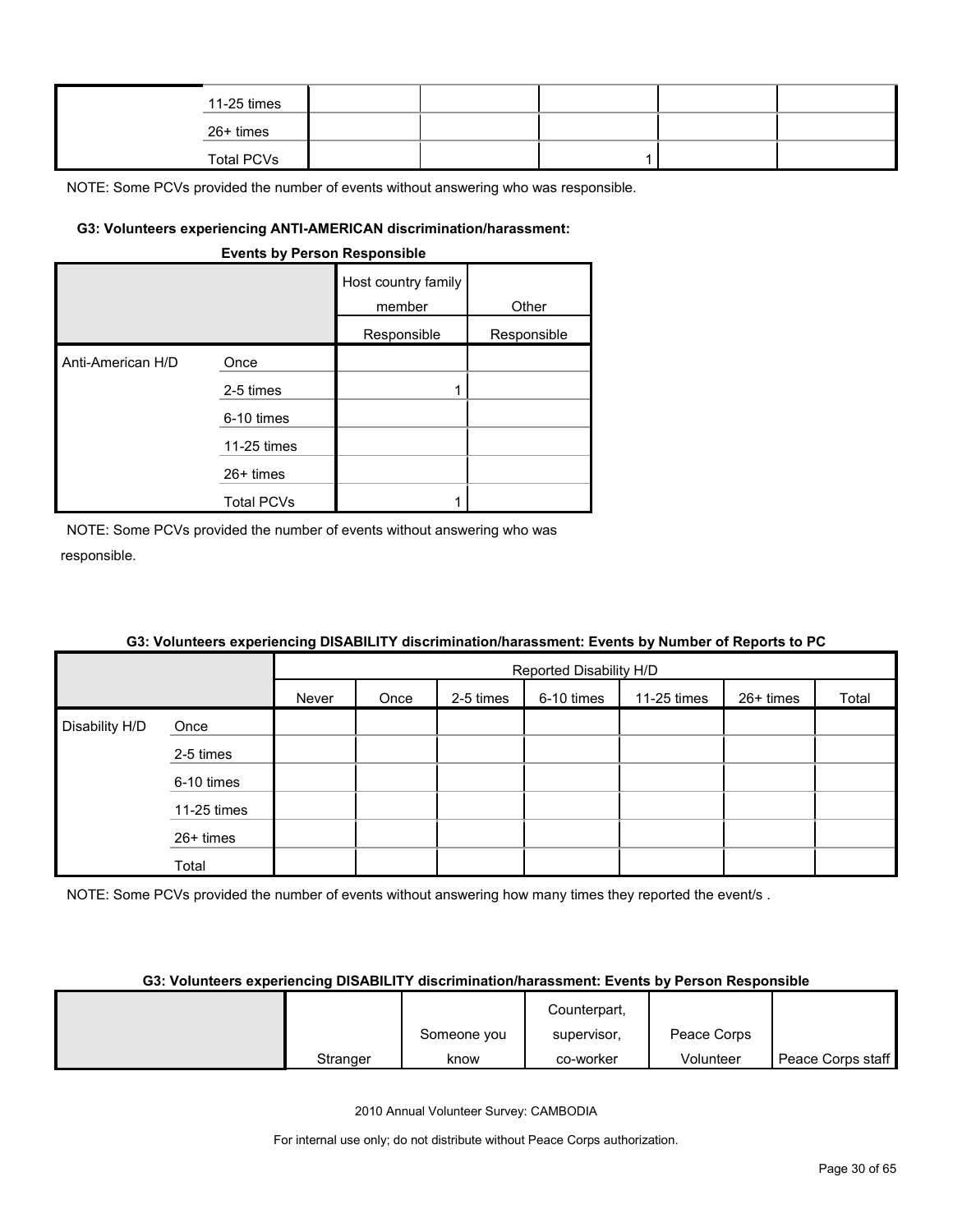|                |                   | Responsible | Responsible | Responsible | Responsible | Responsible |
|----------------|-------------------|-------------|-------------|-------------|-------------|-------------|
| Disability H/D | Once              |             |             |             |             |             |
|                | 2-5 times         |             |             |             |             |             |
|                | 6-10 times        |             |             |             |             |             |
|                | 11-25 times       |             |             |             |             |             |
|                | 26+ times         |             |             |             |             |             |
|                | <b>Total PCVs</b> |             |             |             |             |             |

NOTE: Some PCVs provided the number of events without answering who was responsible.

#### **G3: Volunteers experiencing DISABILITY discrimination/harassment:**

|                |                   | Host country family<br>member | Other       |
|----------------|-------------------|-------------------------------|-------------|
|                |                   | Responsible                   | Responsible |
| Disability H/D | Once              |                               |             |
|                | 2-5 times         |                               |             |
|                | 6-10 times        |                               |             |
|                | 11-25 times       |                               |             |
|                | $26+$ times       |                               |             |
|                | <b>Total PCVs</b> |                               |             |

#### **Events by Person Responsible**

NOTE: Some PCVs provided the number of events without answering who

was responsible.

#### **G3: Volunteers experiencing GENDER discrimination/harassment: Events by Number of Reports to PC**

|            |             |       | Reported Gender H/D |           |            |             |           |       |  |  |
|------------|-------------|-------|---------------------|-----------|------------|-------------|-----------|-------|--|--|
|            |             | Never | Once                | 2-5 times | 6-10 times | 11-25 times | 26+ times | Total |  |  |
| Gender H/D | Once        |       |                     |           |            |             |           |       |  |  |
|            | 2-5 times   | 6     |                     |           |            |             |           | 6     |  |  |
|            | 6-10 times  | 3     |                     |           |            |             |           | 3     |  |  |
|            | 11-25 times |       |                     |           |            |             |           |       |  |  |
|            | 26+ times   | 4     |                     |           |            |             |           | 4     |  |  |
|            | Total       | 14    |                     |           |            |             |           | 14    |  |  |

NOTE: Some PCVs provided the number of events without answering how many times they reported the event/s .

2010 Annual Volunteer Survey: CAMBODIA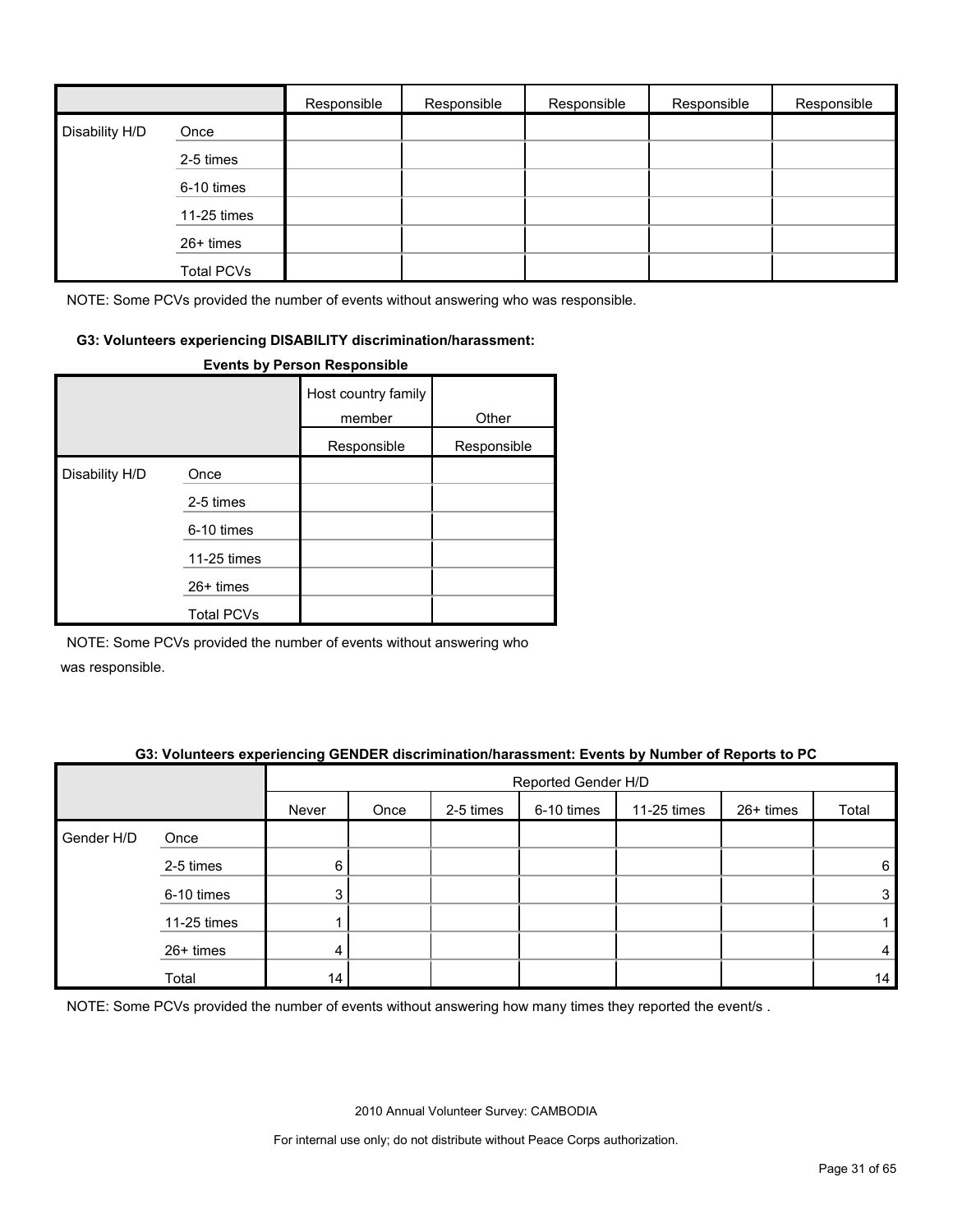#### **G3: Volunteers experiencing GENDER discrimination/harassment: Events by Person Responsible**

|            |                   | Stranger    | Someone you<br>know | Counterpart,<br>supervisor,<br>co-worker | Peace Corps<br>Volunteer | Peace Corps staff |
|------------|-------------------|-------------|---------------------|------------------------------------------|--------------------------|-------------------|
|            |                   | Responsible | Responsible         | Responsible                              | Responsible              | Responsible       |
| Gender H/D | Once              |             |                     |                                          |                          |                   |
|            | 2-5 times         |             |                     | 3                                        |                          |                   |
|            | 6-10 times        |             |                     | 2                                        |                          |                   |
|            | 11-25 times       |             |                     |                                          |                          |                   |
|            | 26+ times         |             |                     |                                          |                          |                   |
|            | <b>Total PCVs</b> |             |                     | 5                                        |                          |                   |

NOTE: Some PCVs provided the number of events without answering who was responsible.

#### **G3: Volunteers experiencing GENDER discrimination/harassment:**

|            |                   | Host country family<br>member | Other       |
|------------|-------------------|-------------------------------|-------------|
|            |                   | Responsible                   | Responsible |
| Gender H/D | Once              |                               |             |
|            | 2-5 times         |                               |             |
|            | 6-10 times        | 2                             |             |
|            | 11-25 times       |                               |             |
|            | $26+$ times       |                               |             |
|            | <b>Total PCVs</b> | 2                             |             |

#### **Events by Person Responsible**

NOTE: Some PCVs provided the number of events without answering who was responsible.

#### **G3: Volunteers experiencing RACIAL/COLOR discrimination/harassment: Events by Number of Reports to PC**

|                  |             | $\sim$ | Reported Racial/color H/D |           |            |             |           |                |  |  |
|------------------|-------------|--------|---------------------------|-----------|------------|-------------|-----------|----------------|--|--|
|                  |             | Never  | Once                      | 2-5 times | 6-10 times | 11-25 times | 26+ times | Total          |  |  |
| Racial/color H/D | Once        |        |                           |           |            |             |           |                |  |  |
|                  | 2-5 times   |        |                           |           |            |             |           | $\overline{2}$ |  |  |
|                  | 6-10 times  |        |                           |           |            |             |           | $\overline{2}$ |  |  |
|                  | 11-25 times |        |                           |           |            |             |           |                |  |  |
|                  | 26+ times   |        |                           |           |            |             |           | 4              |  |  |

2010 Annual Volunteer Survey: CAMBODIA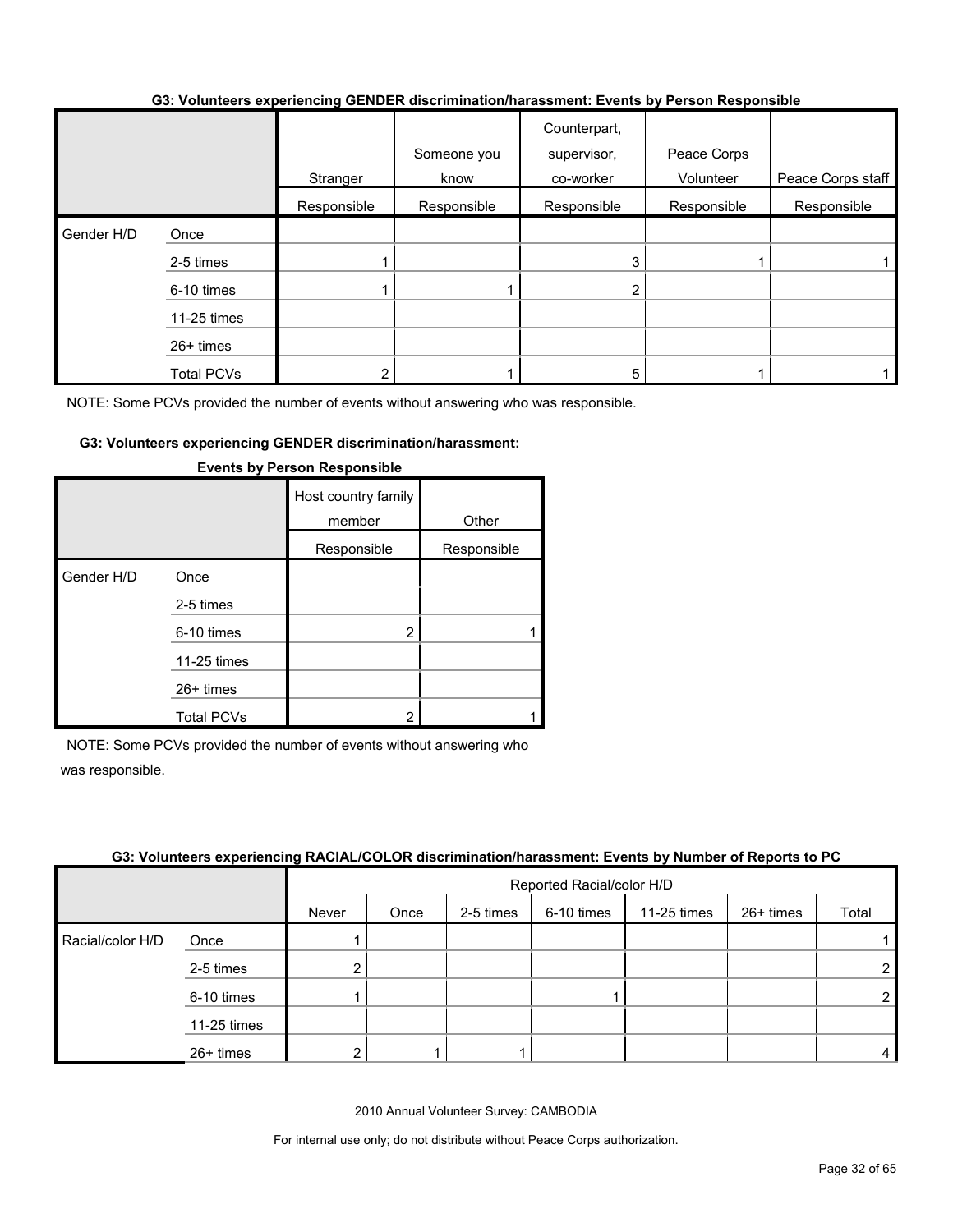| זר |  |  |  |  |
|----|--|--|--|--|
|    |  |  |  |  |

NOTE: Some PCVs provided the number of events without answering how many times they reported the event/s.

#### **G3: Volunteers experiencing RACIAL/COLOR discrimination/harassment: Events by Person Responsible**

|                  |                   | Stranger    | Someone you<br>know | Counterpart,<br>supervisor,<br>co-worker | Peace Corps<br>Volunteer | Peace Corps<br>staff |
|------------------|-------------------|-------------|---------------------|------------------------------------------|--------------------------|----------------------|
|                  |                   | Responsible | Responsible         | Responsible                              | Responsible              | Responsible          |
| Racial/color H/D | Once              |             |                     |                                          |                          |                      |
|                  | 2-5 times         |             |                     |                                          |                          |                      |
|                  | 6-10 times        |             |                     |                                          |                          |                      |
|                  | 11-25 times       |             |                     |                                          |                          |                      |
|                  | 26+ times         | ົ           |                     |                                          |                          |                      |
|                  | <b>Total PCVs</b> |             |                     |                                          |                          |                      |

NOTE: Some PCVs provided the number of events without answering who was responsible.

# **G3: Volunteers experiencing RACIAL/COLOR discrimination/harassment:**

#### **Events by Person Responsible**

|                  |                   | Host country family<br>member | Other       |
|------------------|-------------------|-------------------------------|-------------|
|                  |                   | Responsible                   | Responsible |
| Racial/color H/D | Once              |                               |             |
|                  | 2-5 times         |                               |             |
|                  | 6-10 times        |                               |             |
|                  | 11-25 times       |                               |             |
|                  | $26+$ times       |                               |             |
|                  | <b>Total PCVs</b> |                               |             |

NOTE: Some PCVs provided the number of events without answering who was responsible.

#### **G3: Volunteers experiencing RELIGIOUS discrimination/harassment: Events by Number of Reports to PC**

|               |      |       |      |           | Reported Religious H/D |             |             |       |
|---------------|------|-------|------|-----------|------------------------|-------------|-------------|-------|
|               |      | Never | Once | 2-5 times | 6-10 times             | 11-25 times | $26+$ times | Total |
| Religious H/D | Once |       |      |           |                        |             |             |       |

2010 Annual Volunteer Survey: CAMBODIA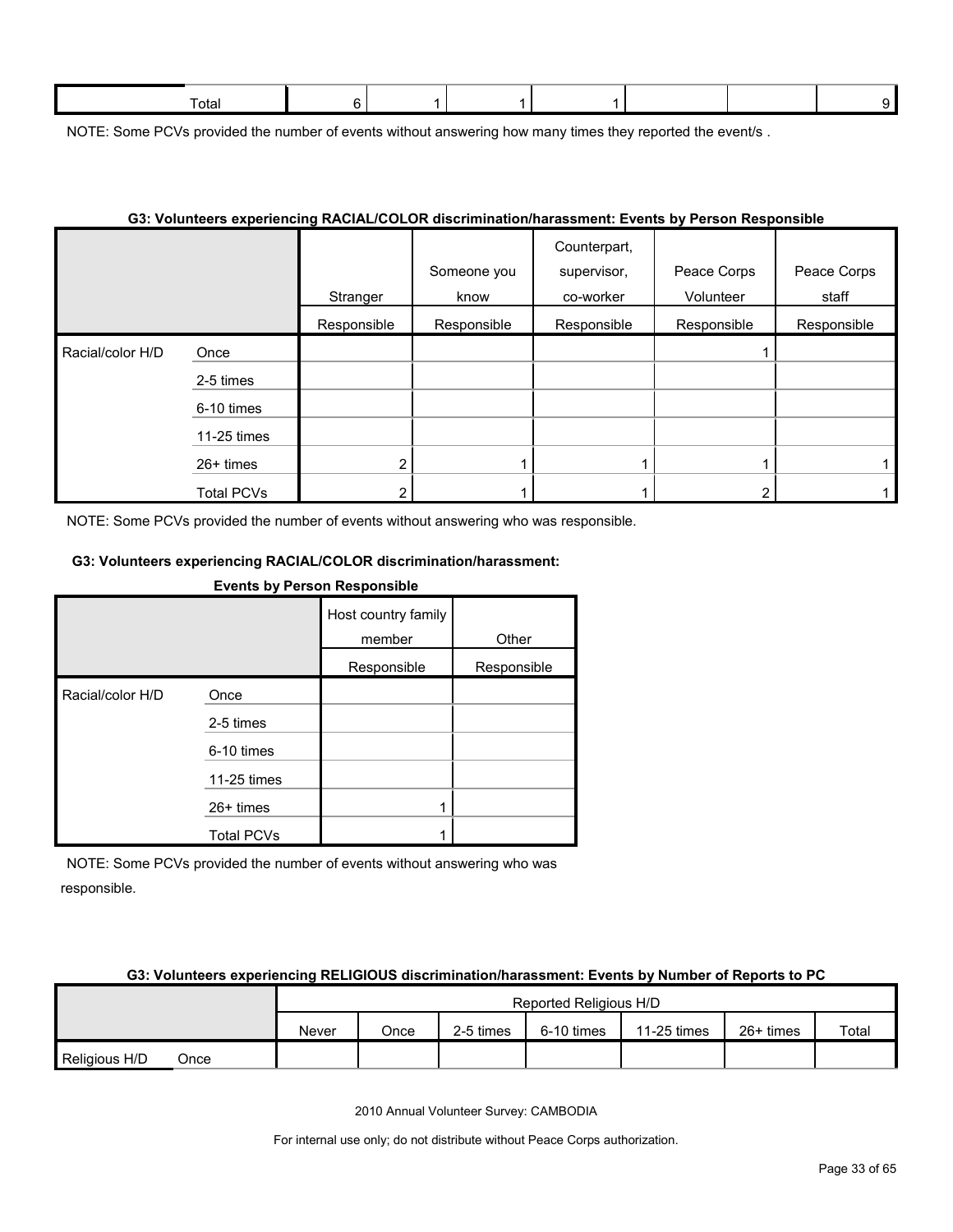| 2-5 times   |  |  |  |  |
|-------------|--|--|--|--|
| 6-10 times  |  |  |  |  |
| 11-25 times |  |  |  |  |
| 26+ times   |  |  |  |  |
| Total       |  |  |  |  |

NOTE: Some PCVs provided the number of events without answering how many times they reported the event/s.

#### **G3: Volunteers experiencing RELIGIOUS discrimination/harassment: Events by Person Responsible**

|               |                   | Stranger    | Someone you<br>know | Counterpart,<br>supervisor,<br>co-worker | Peace Corps<br>Volunteer | Peace Corps staff |
|---------------|-------------------|-------------|---------------------|------------------------------------------|--------------------------|-------------------|
|               |                   | Responsible | Responsible         | Responsible                              | Responsible              | Responsible       |
| Religious H/D | Once              |             |                     |                                          |                          |                   |
|               | 2-5 times         |             |                     |                                          |                          |                   |
|               | 6-10 times        |             |                     |                                          |                          |                   |
|               | 11-25 times       |             |                     |                                          |                          |                   |
|               | $26+$ times       |             |                     |                                          |                          |                   |
|               | <b>Total PCVs</b> |             |                     |                                          |                          |                   |

NOTE: Some PCVs provided the number of events without answering who was responsible.

### **G3: Volunteers experiencing RELIGIOUS discrimination/harassment:**

#### **Events by Person Responsible**

|               |                   | Host country family<br>member | Other       |
|---------------|-------------------|-------------------------------|-------------|
|               |                   | Responsible                   | Responsible |
| Religious H/D | Once              |                               |             |
|               | 2-5 times         |                               |             |
|               | 6-10 times        |                               |             |
|               | 11-25 times       |                               |             |
|               | $26+$ times       |                               |             |
|               | <b>Total PCVs</b> |                               |             |

NOTE: Some PCVs provided the number of events without answering who was responsible.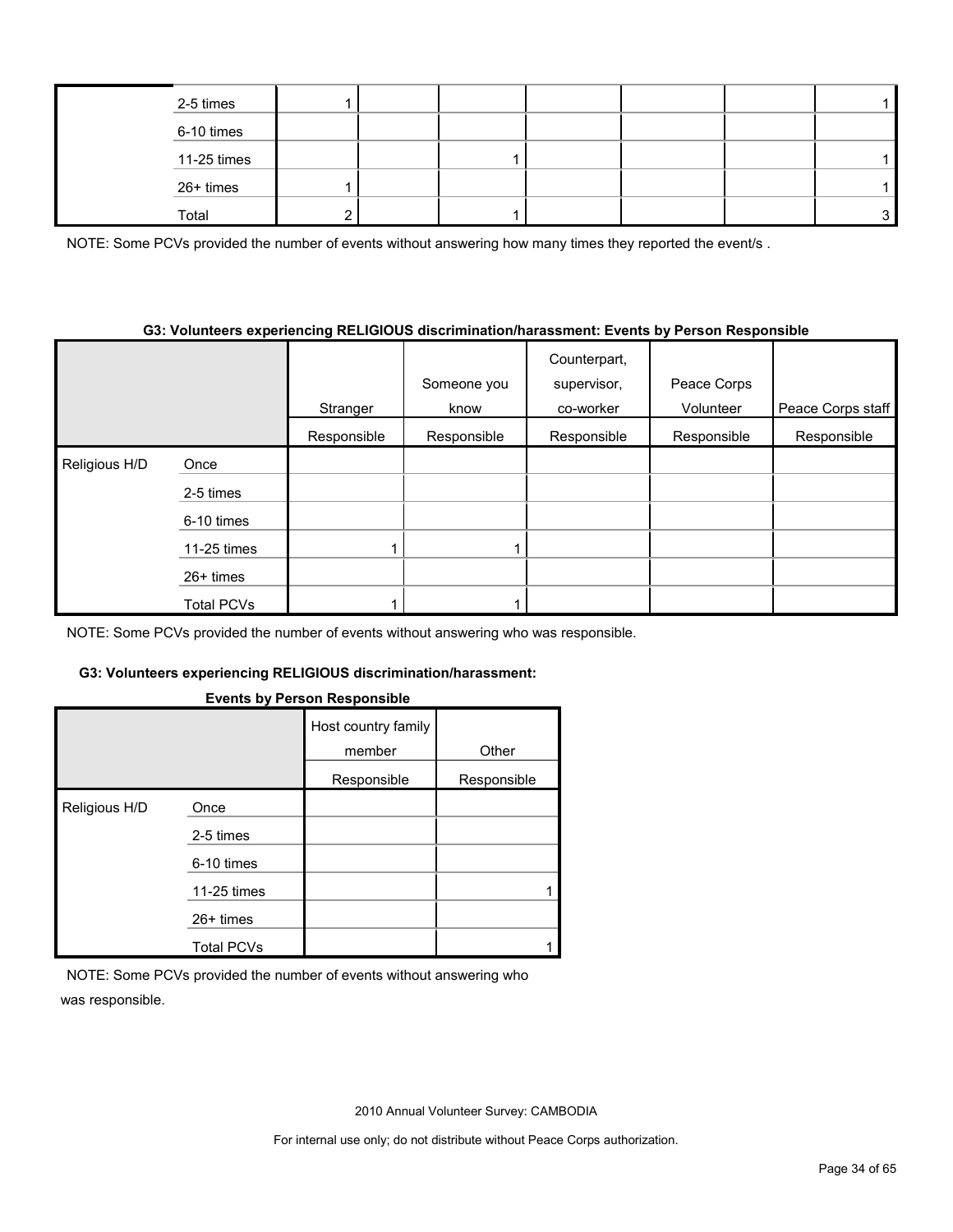#### **G3: Volunteers experiencing SEXUAL ORIENTATION discrimination/harassment: Events by Number of Reports to PC**

|                        |             | Reported Sexual orientation H/D |      |           |            |             |
|------------------------|-------------|---------------------------------|------|-----------|------------|-------------|
|                        |             | Never                           | Once | 2-5 times | 6-10 times | 11-25 times |
| Sexual orientation H/D | Once        |                                 |      |           |            |             |
|                        | 2-5 times   |                                 |      |           |            |             |
|                        | 6-10 times  |                                 |      |           |            |             |
|                        | 11-25 times |                                 |      |           |            |             |
|                        | 26+ times   |                                 |      |           |            |             |
|                        | Total       |                                 |      |           |            |             |

NOTE: Some PCVs provided the number of events without answering how many times they reported the event/s.

#### **G3: Volunteers experiencing SEXUAL ORIENTATION discrimination/harassment:**

|                        |             | Reported Sexual orientation H/D |       |
|------------------------|-------------|---------------------------------|-------|
|                        |             | 26+ times                       | Total |
| Sexual orientation H/D | Once        |                                 |       |
|                        | 2-5 times   |                                 |       |
|                        | 6-10 times  |                                 |       |
|                        | 11-25 times |                                 |       |
|                        | 26+ times   |                                 |       |
|                        | Total       |                                 |       |

**Events by Number of Reports to PC**

NOTE: Some PCVs provided the number of events without answering how many times they reported the event/s .

#### **G3: Volunteers experiencing SEXUAL ORIENTATION discrimination/harassment: Events by Person Responsible**

|                        |                   | Stranger    | Someone you<br>know | Counterpart,<br>supervisor,<br>co-worker | Peace Corps<br>Volunteer | Peace Corps<br>staff |
|------------------------|-------------------|-------------|---------------------|------------------------------------------|--------------------------|----------------------|
|                        |                   | Responsible | Responsible         | Responsible                              | Responsible              | Responsible          |
| Sexual orientation H/D | Once              |             |                     |                                          |                          |                      |
|                        | 2-5 times         |             |                     |                                          |                          |                      |
|                        | 6-10 times        |             |                     |                                          |                          |                      |
|                        | 11-25 times       |             |                     |                                          |                          |                      |
|                        | $26+$ times       |             |                     |                                          |                          |                      |
|                        | <b>Total PCVs</b> |             |                     |                                          |                          |                      |

2010 Annual Volunteer Survey: CAMBODIA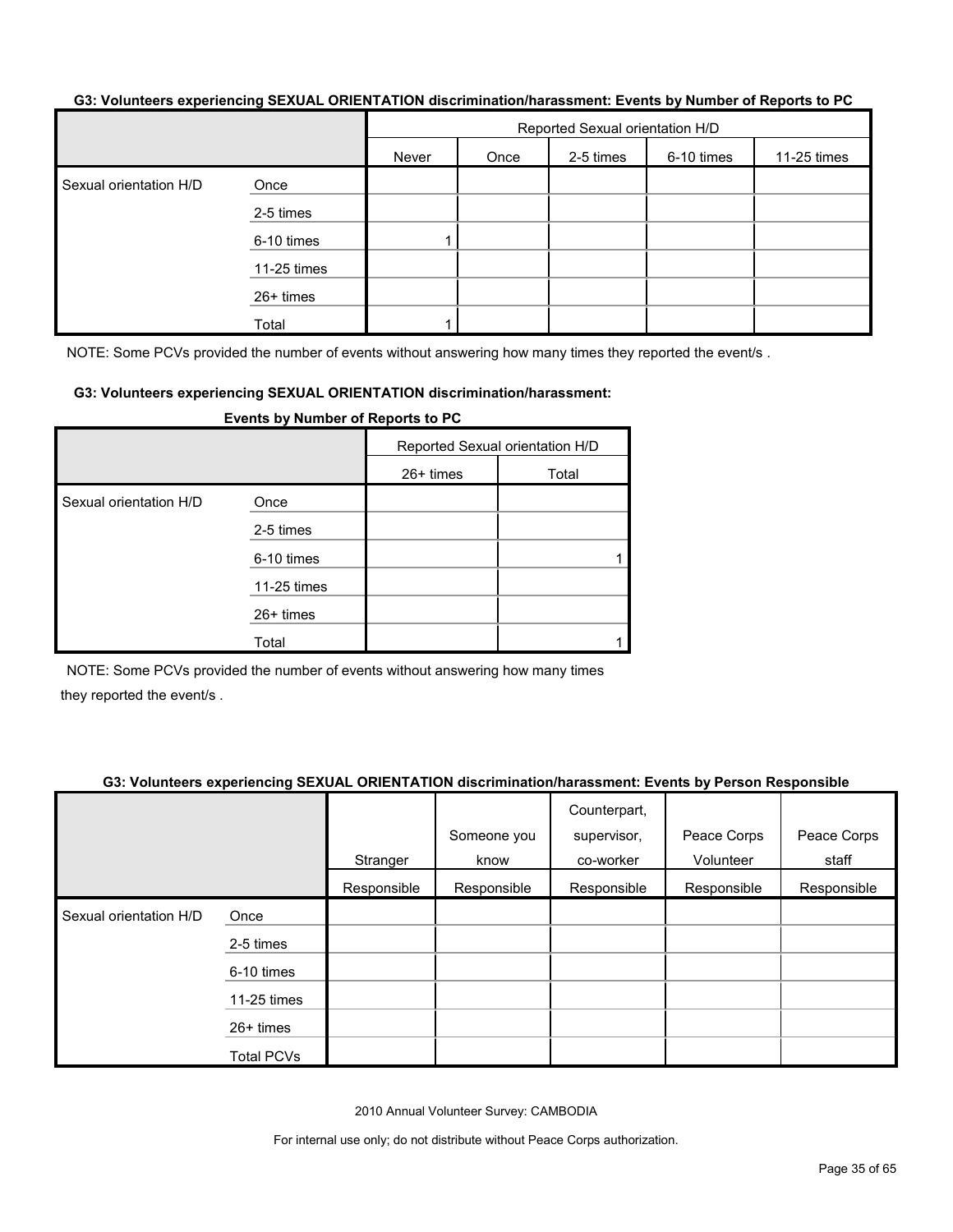#### **G3: Volunteers experiencing SEXUAL ORIENTATION discrimination/harassment: Events by Person Responsible**

|                        |                   |             | Someone you | Counterpart,<br>supervisor, | Peace Corps | Peace Corps |
|------------------------|-------------------|-------------|-------------|-----------------------------|-------------|-------------|
|                        |                   | Stranger    | know        | co-worker                   | Volunteer   | staff       |
|                        |                   | Responsible | Responsible | Responsible                 | Responsible | Responsible |
| Sexual orientation H/D | Once              |             |             |                             |             |             |
|                        | 2-5 times         |             |             |                             |             |             |
|                        | 6-10 times        |             |             |                             |             |             |
|                        | 11-25 times       |             |             |                             |             |             |
|                        | 26+ times         |             |             |                             |             |             |
|                        | <b>Total PCVs</b> |             |             |                             |             |             |

NOTE: Some PCVs provided the number of events without answering who was responsible.

#### **G3: Volunteers experiencing SEXUAL ORIENTATION discrimination/harassment:**

|                        |                   | Host country family<br>member<br>Responsible | Other<br>Responsible |
|------------------------|-------------------|----------------------------------------------|----------------------|
| Sexual orientation H/D | Once              |                                              |                      |
|                        | 2-5 times         |                                              |                      |
|                        | 6-10 times        |                                              |                      |
|                        | 11-25 times       |                                              |                      |
|                        | $26+$ times       |                                              |                      |
|                        | <b>Total PCVs</b> |                                              |                      |

#### **Events by Person Responsible**

NOTE: Some PCVs provided the number of events without answering who was responsible.

#### **G3: Volunteers experiencing PHYSICAL SEXUAL harassment: Events by Number of Reports to PC**

|                              |             | Reported Sexual harassment (physical) |      |           |            |             |  |  |
|------------------------------|-------------|---------------------------------------|------|-----------|------------|-------------|--|--|
|                              |             | Never                                 | Once | 2-5 times | 6-10 times | 11-25 times |  |  |
| Sexual harassment (physical) | Once        | 3                                     | 2    |           |            |             |  |  |
|                              | 2-5 times   | 2                                     | 2    |           |            |             |  |  |
|                              | 6-10 times  |                                       |      |           |            |             |  |  |
|                              | 11-25 times |                                       |      |           |            |             |  |  |
|                              | 26+ times   |                                       |      |           |            |             |  |  |

2010 Annual Volunteer Survey: CAMBODIA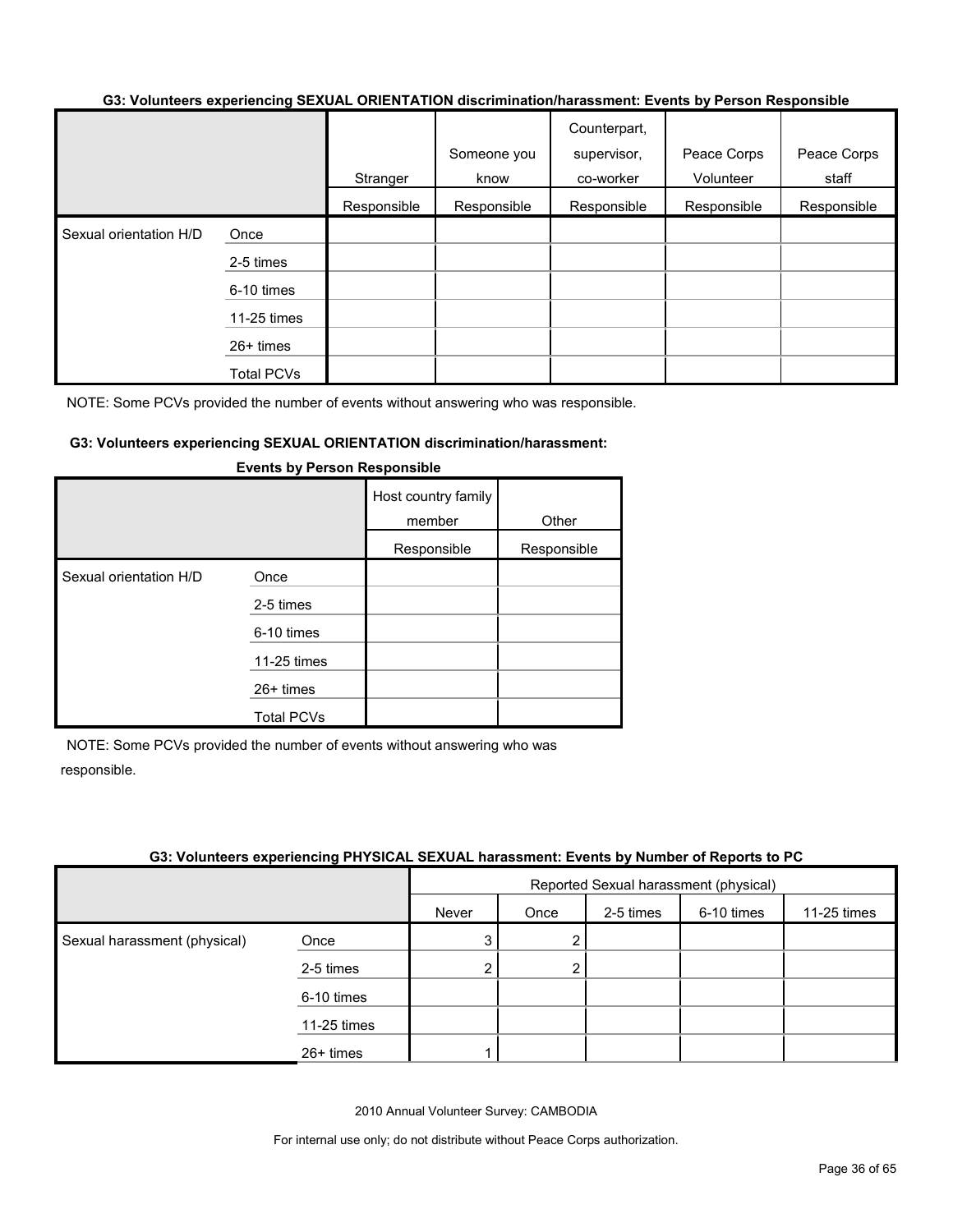| Γotal |  |  |  |
|-------|--|--|--|
|       |  |  |  |

NOTE: Some PCVs provided the number of events without answering how many times they reported the event/s.

#### **G3: Volunteers experiencing PHYSICAL SEXUAL harassment: Events by Number of Reports**

|                              | to PC       |           |                                       |
|------------------------------|-------------|-----------|---------------------------------------|
|                              |             |           | Reported Sexual harassment (physical) |
|                              |             | 26+ times | Total                                 |
| Sexual harassment (physical) | Once        |           | 5                                     |
|                              | 2-5 times   |           | 4                                     |
|                              | 6-10 times  |           |                                       |
|                              | 11-25 times |           |                                       |
|                              | $26+$ times |           |                                       |
|                              | Total       |           | 10                                    |

NOTE: Some PCVs provided the number of events without answering how many times they reported the event/s .

# **G3: Volunteers experiencing PHYSICAL SEXUAL harassment: Events by Person Responsible**

|                              |                   |             | Someone you | Counterpart,<br>supervisor, | Peace Corps |
|------------------------------|-------------------|-------------|-------------|-----------------------------|-------------|
|                              |                   | Stranger    | know        | co-worker                   | Volunteer   |
|                              |                   | Responsible | Responsible | Responsible                 | Responsible |
| Sexual harassment (physical) | Once              | 2           |             |                             |             |
|                              | 2-5 times         |             |             |                             |             |
|                              | 6-10 times        |             |             |                             |             |
|                              | $11-25$ times     |             |             |                             |             |
|                              | $26+$ times       |             |             |                             |             |
|                              | <b>Total PCVs</b> | 2           |             |                             |             |

NOTE: Some PCVs provided the number of events without answering who was responsible.

# **G3: Volunteers experiencing PHYSICAL SEXUAL harassment: Events by Person Responsible**

|                              |            | Peace Corps staff | Host country family<br>member | Other       |
|------------------------------|------------|-------------------|-------------------------------|-------------|
|                              |            | Responsible       | Responsible                   | Responsible |
| Sexual harassment (physical) | Once       |                   |                               |             |
|                              | 2-5 times  |                   |                               |             |
|                              | 6-10 times |                   |                               |             |

2010 Annual Volunteer Survey: CAMBODIA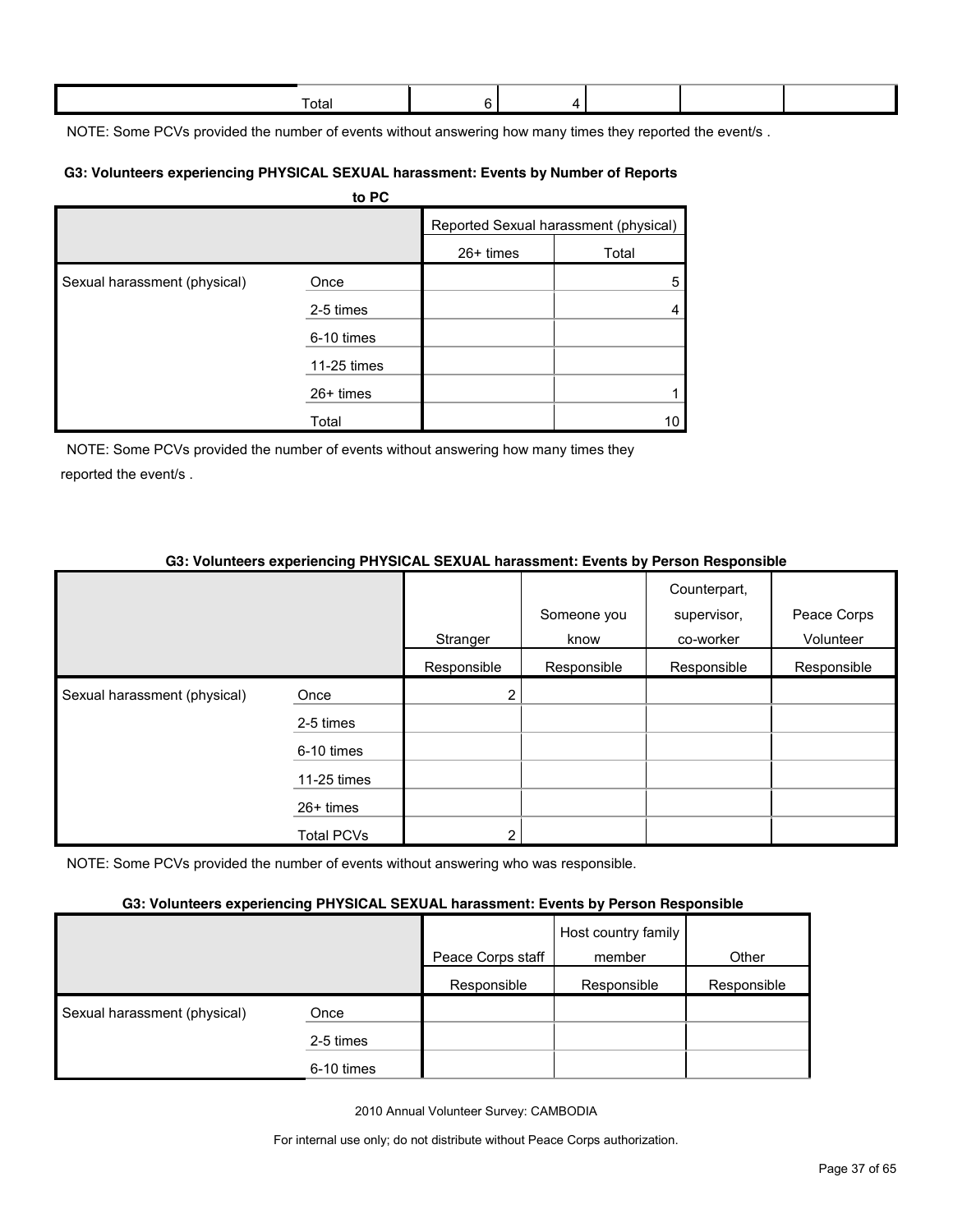| 11-25 times       |  |  |
|-------------------|--|--|
| 26+ times         |  |  |
| <b>Total PCVs</b> |  |  |

NOTE: Some PCVs provided the number of events without answering who was responsible.

# **G3: Volunteers experiencing VERBAL SEXUAL harassment: Events by Number of Reports to PC**

|                            |             | Reported Sexual harassment (verbal) |      |           |            |             |  |  |
|----------------------------|-------------|-------------------------------------|------|-----------|------------|-------------|--|--|
|                            |             | Never                               | Once | 2-5 times | 6-10 times | 11-25 times |  |  |
| Sexual harassment (verbal) | Once        |                                     |      |           |            |             |  |  |
|                            | 2-5 times   |                                     |      |           |            |             |  |  |
|                            | 6-10 times  |                                     |      |           |            |             |  |  |
|                            | 11-25 times |                                     |      |           |            |             |  |  |
|                            | 26+ times   | 3                                   |      |           |            |             |  |  |
|                            | Total       | я                                   |      |           |            |             |  |  |

NOTE: Some PCVs provided the number of events without answering how many times they reported the event/s .

#### **G3: Volunteers experiencing VERBAL SEXUAL harassment: Events by Number of Reports**

|                            | to PC       |             |                                     |
|----------------------------|-------------|-------------|-------------------------------------|
|                            |             |             | Reported Sexual harassment (verbal) |
|                            |             | $26+$ times | Total                               |
| Sexual harassment (verbal) | Once        |             |                                     |
|                            | 2-5 times   |             |                                     |
|                            | 6-10 times  |             |                                     |
|                            | 11-25 times |             |                                     |
|                            | $26+$ times |             |                                     |
|                            | Total       |             | 8                                   |

NOTE: Some PCVs provided the number of events without answering how many times they reported the event/s .

#### **G3: Volunteers experiencing VERBAL SEXUAL harassment: Events by Person Responsible**

|             |             | Counterpart, |             |
|-------------|-------------|--------------|-------------|
|             | Someone you | supervisor,  | Peace Corps |
| Stranger    | know        | co-worker    | Volunteer   |
| Responsible | Responsible | Responsible  | Responsible |

2010 Annual Volunteer Survey: CAMBODIA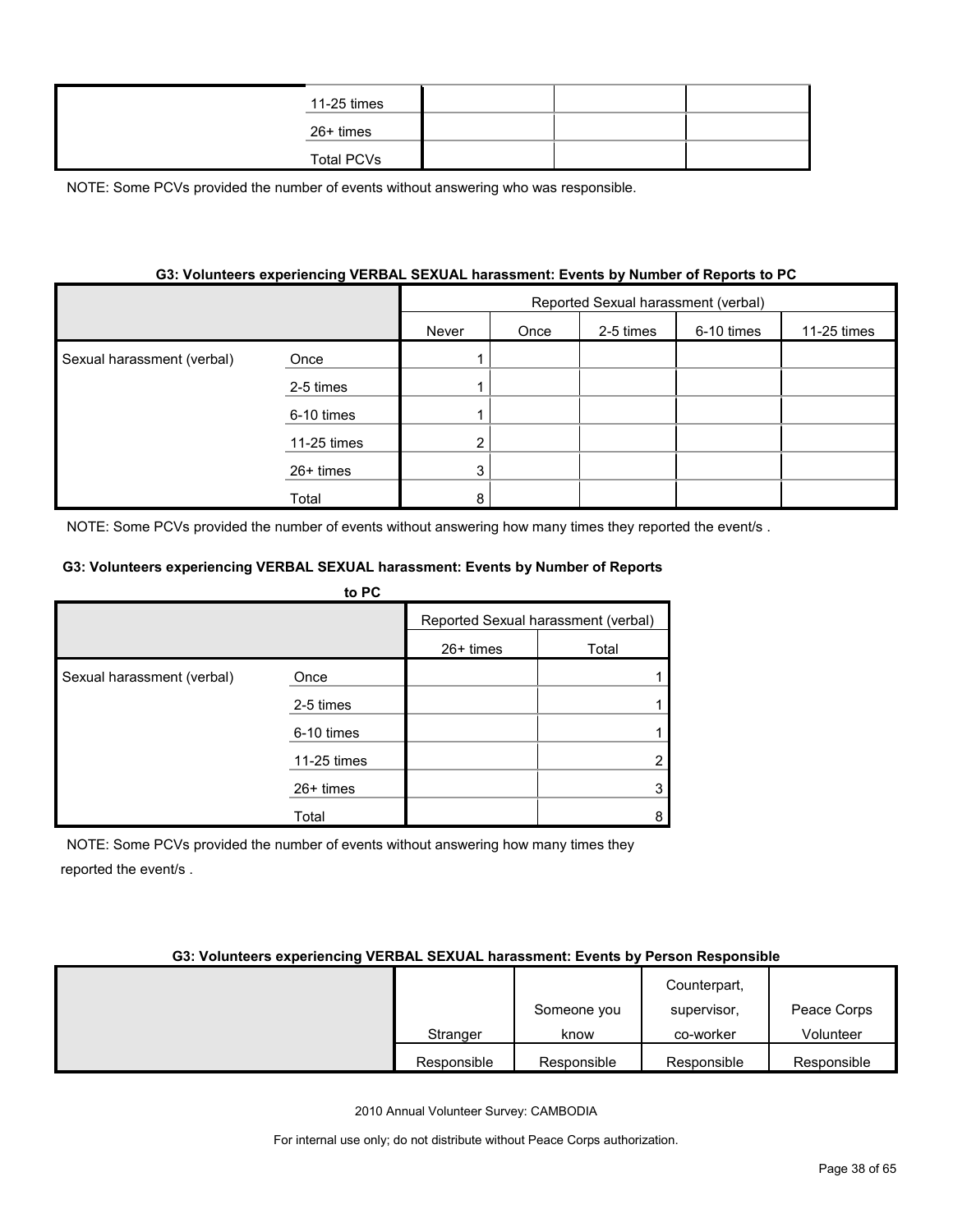| Sexual harassment (verbal) | Once              |  |  |
|----------------------------|-------------------|--|--|
|                            | 2-5 times         |  |  |
|                            | 6-10 times        |  |  |
|                            | 11-25 times       |  |  |
|                            | 26+ times         |  |  |
|                            | <b>Total PCVs</b> |  |  |

NOTE: Some PCVs provided the number of events without answering who was responsible.

#### **G3: Volunteers experiencing VERBAL SEXUAL harassment: Events by Person Responsible**

|                            |                   | Peace Corps staff | Host country family<br>member | Other       |
|----------------------------|-------------------|-------------------|-------------------------------|-------------|
|                            |                   | Responsible       | Responsible                   | Responsible |
| Sexual harassment (verbal) | Once              |                   |                               |             |
|                            | 2-5 times         |                   |                               |             |
|                            | 6-10 times        |                   |                               |             |
|                            | 11-25 times       |                   |                               |             |
|                            | $26+$ times       |                   |                               |             |
|                            | <b>Total PCVs</b> |                   |                               |             |

NOTE: Some PCVs provided the number of events without answering who was responsible.

|                    | None | Once | 2-5 times | 6-10 times | 11-25 times | 26+ times | Total           |
|--------------------|------|------|-----------|------------|-------------|-----------|-----------------|
| <b>Buglary</b>     | 91%  | 9%   |           |            |             |           | 35              |
| Theft              | 70%  | 25%  | 5%        |            |             |           | 40              |
| Robbery            | 92%  | 8%   |           |            |             |           | 37              |
| Physical assault   | 89%  | 11%  |           |            |             |           | 38              |
| Aggravated assault | 100% |      |           |            |             |           | 35 <sub>1</sub> |
| Sexual assault     | 89%  | 8%   | 3%        |            |             |           | 37              |
| Rape               | 100% |      |           |            |             |           | 35 <sub>1</sub> |

#### **G4: Please indicate the number of times you experienced the following types of crimes: PERCENTAGES**

# **G4: Please indicate the number of times you experienced the following types of crimes: NUMBERS**

|                | None      | Once | 2-5 times | 6-10 times | 11-25 times | $26+$ times | Total           |
|----------------|-----------|------|-----------|------------|-------------|-------------|-----------------|
| <b>Buglary</b> | nn<br>ັບ∠ |      |           |            |             |             | 35 <sup>1</sup> |
| Theft          | 28        | 10.  |           |            |             |             | 40              |

2010 Annual Volunteer Survey: CAMBODIA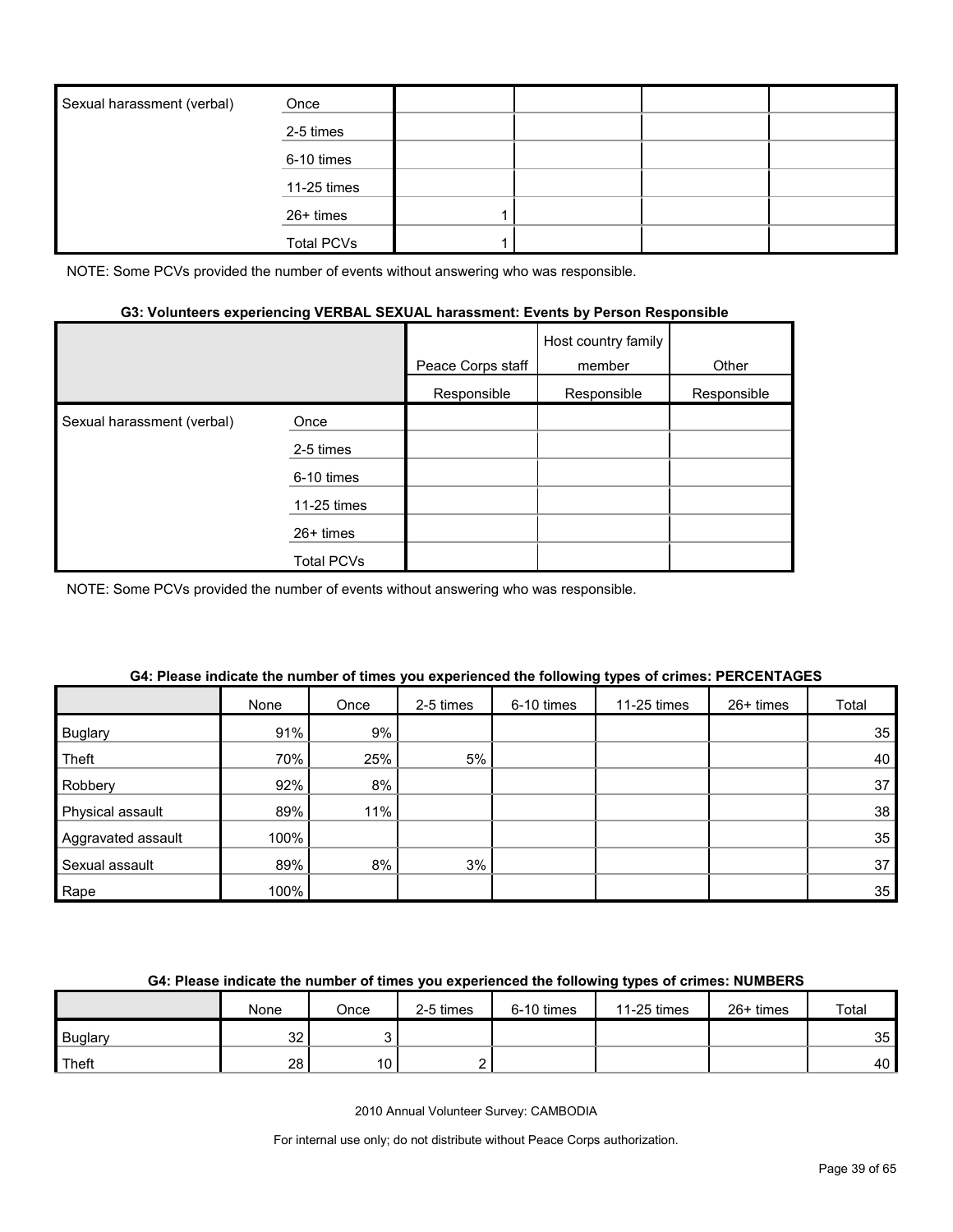| Robbery            | 34 |  |  | 37              |
|--------------------|----|--|--|-----------------|
| Physical assault   | 34 |  |  | 38 <sup>1</sup> |
| Aggravated assault | 35 |  |  | 35 <sup>5</sup> |
| Sexual assault     | 33 |  |  | 37              |
| Rape               | 35 |  |  | 35 <sup>5</sup> |
| Attempted rape     | 35 |  |  | 35 <sup>5</sup> |

### **G4: Volunteers experiencing BURGLARY: Events by Number of Reports to PC**

|                |             |       | <b>Buglary Reported</b> |           |            |             |           |              |  |
|----------------|-------------|-------|-------------------------|-----------|------------|-------------|-----------|--------------|--|
|                |             | Never | Once                    | 2-5 times | 6-10 times | 11-25 times | 26+ times | Total        |  |
| <b>Buglary</b> | Once        |       | 3                       |           |            |             |           | 3            |  |
|                | 2-5 times   |       |                         |           |            |             |           |              |  |
|                | 6-10 times  |       |                         |           |            |             |           |              |  |
|                | 11-25 times |       |                         |           |            |             |           |              |  |
|                | 26+ times   |       |                         |           |            |             |           |              |  |
|                | Total       |       | 2                       |           |            |             |           | $\mathbf{3}$ |  |

NOTE: Some PCVs provided the number of events without answering how many times they reported the event/s .

# **G4: Volunteers experiencing BURGLARY: Events by Person Responsible**

|                |             | Stranger    | Someone you<br>know | Counterpart,<br>supervisor,<br>co-worker | Peace Corps<br>Volunteer | Peace Corps staff |
|----------------|-------------|-------------|---------------------|------------------------------------------|--------------------------|-------------------|
|                |             | Responsible | Responsible         | Responsible                              | Responsible              | Responsible       |
| <b>Buglary</b> | Once        |             |                     |                                          |                          |                   |
|                | 2-5 times   |             |                     |                                          |                          |                   |
|                | 6-10 times  |             |                     |                                          |                          |                   |
|                | 11-25 times |             |                     |                                          |                          |                   |
|                | 26+ times   |             |                     |                                          |                          |                   |
|                | Total PCVs  |             |                     |                                          |                          |                   |

NOTE: Some PCVs provided the number of events without answering who was responsible.

#### **G4: Volunteers experiencing BURGLARY: Events by Person**

#### **Responsible**

2010 Annual Volunteer Survey: CAMBODIA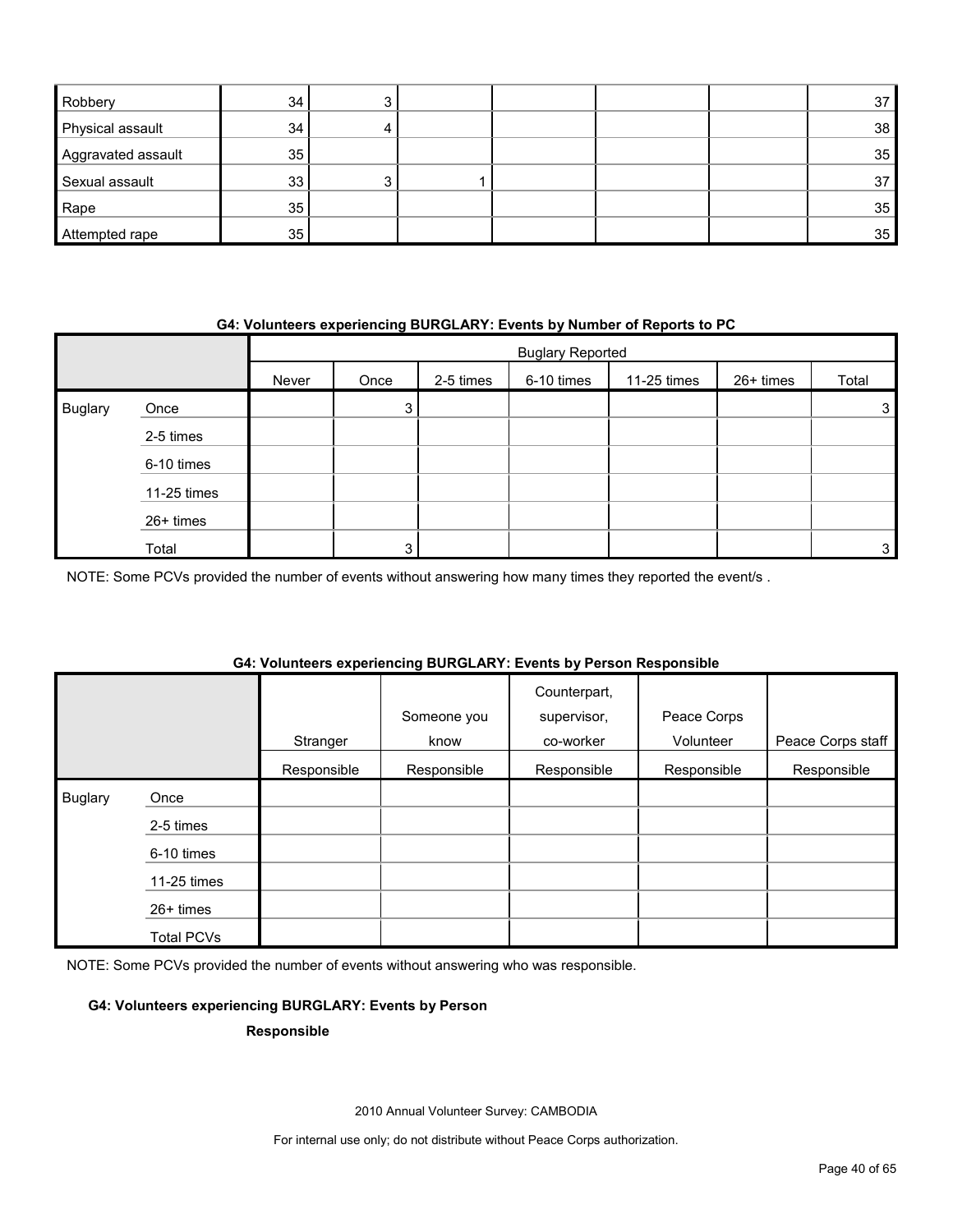|                |                   | Host country family<br>member | Other       |
|----------------|-------------------|-------------------------------|-------------|
|                |                   | Responsible                   | Responsible |
| <b>Buglary</b> | Once              |                               |             |
|                | 2-5 times         |                               |             |
|                | 6-10 times        |                               |             |
|                | 11-25 times       |                               |             |
|                | $26+$ times       |                               |             |
|                | <b>Total PCVs</b> |                               |             |

NOTE: Some PCVs provided the number of events without answering who was responsible.

|       |             |       | Theft Reported |           |            |             |           |                 |  |
|-------|-------------|-------|----------------|-----------|------------|-------------|-----------|-----------------|--|
|       |             | Never | Once           | 2-5 times | 6-10 times | 11-25 times | 26+ times | Total           |  |
| Theft | Once        | 4     | 6              |           |            |             |           | 10 <sup>1</sup> |  |
|       | 2-5 times   |       |                | ົ         |            |             |           | 2 <sub>1</sub>  |  |
|       | 6-10 times  |       |                |           |            |             |           |                 |  |
|       | 11-25 times |       |                |           |            |             |           |                 |  |
|       | 26+ times   |       |                |           |            |             |           |                 |  |
|       | Total       |       | 6              | ົ         |            |             |           | 12              |  |

# **G4: Volunteers experiencing THEFT: Events by Number of Reports to PC**

NOTE: Some PCVs provided the number of events without answering how many times they reported the event/s.

### **G4: Volunteers experiencing THEFT: Events by Person Responsible**

|       |                   |                | Someone you | Counterpart,<br>supervisor, | Peace Corps |                   |
|-------|-------------------|----------------|-------------|-----------------------------|-------------|-------------------|
|       |                   | Stranger       | know        | co-worker                   | Volunteer   | Peace Corps staff |
|       |                   | Responsible    | Responsible | Responsible                 | Responsible | Responsible       |
| Theft | Once              | 2 <sub>1</sub> |             |                             |             |                   |
|       | 2-5 times         |                |             |                             |             |                   |
|       | 6-10 times        |                |             |                             |             |                   |
|       | 11-25 times       |                |             |                             |             |                   |
|       | $26+$ times       |                |             |                             |             |                   |
|       | <b>Total PCVs</b> | っ              |             |                             |             |                   |

2010 Annual Volunteer Survey: CAMBODIA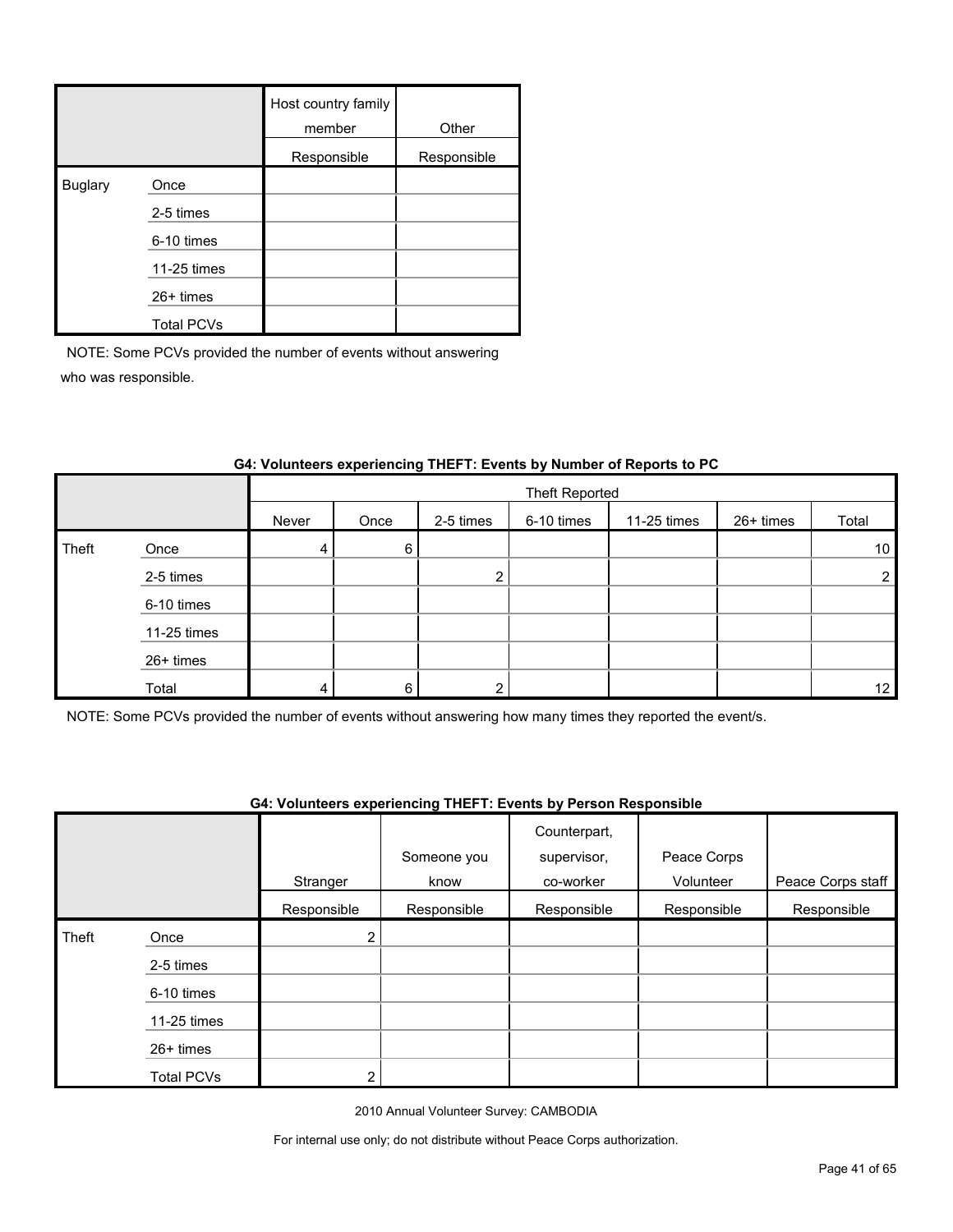#### **G4: Volunteers experiencing THEFT: Events by Person Responsible**

|       |                   |             | . <b>.</b>          |                                          |                          |                   |
|-------|-------------------|-------------|---------------------|------------------------------------------|--------------------------|-------------------|
|       |                   | Stranger    | Someone you<br>know | Counterpart,<br>supervisor,<br>co-worker | Peace Corps<br>Volunteer | Peace Corps staff |
|       |                   | Responsible | Responsible         | Responsible                              | Responsible              | Responsible       |
| Theft | Once              | 2           |                     |                                          |                          |                   |
|       | 2-5 times         |             |                     |                                          |                          |                   |
|       | 6-10 times        |             |                     |                                          |                          |                   |
|       | 11-25 times       |             |                     |                                          |                          |                   |
|       | 26+ times         |             |                     |                                          |                          |                   |
|       | <b>Total PCVs</b> | າ           |                     |                                          |                          |                   |

NOTE: Some PCVs provided the number of events without answering who was responsible.

### **G4: Volunteers experiencing THEFT: Events by Person Responsible**

|       |                   | Host country family<br>member | Other       |
|-------|-------------------|-------------------------------|-------------|
|       |                   | Responsible                   | Responsible |
| Theft | Once              |                               |             |
|       | 2-5 times         |                               |             |
|       | 6-10 times        |                               |             |
|       | 11-25 times       |                               |             |
|       | 26+ times         |                               |             |
|       | <b>Total PCVs</b> |                               |             |

NOTE: Some PCVs provided the number of events without answering

who was responsible.

|         |             |       |                  |           |            | G4: Volunteers experiencing ROBBERY: Events by Number of Reports to PC |           |       |  |  |  |
|---------|-------------|-------|------------------|-----------|------------|------------------------------------------------------------------------|-----------|-------|--|--|--|
|         |             |       | Robbery Reported |           |            |                                                                        |           |       |  |  |  |
|         |             | Never | Once             | 2-5 times | 6-10 times | 11-25 times                                                            | 26+ times | Total |  |  |  |
| Robbery | Once        |       | 3                |           |            |                                                                        |           |       |  |  |  |
|         | 2-5 times   |       |                  |           |            |                                                                        |           |       |  |  |  |
|         | 6-10 times  |       |                  |           |            |                                                                        |           |       |  |  |  |
|         | 11-25 times |       |                  |           |            |                                                                        |           |       |  |  |  |
|         | 26+ times   |       |                  |           |            |                                                                        |           |       |  |  |  |
|         | Total       |       | 3                |           |            |                                                                        |           |       |  |  |  |

2010 Annual Volunteer Survey: CAMBODIA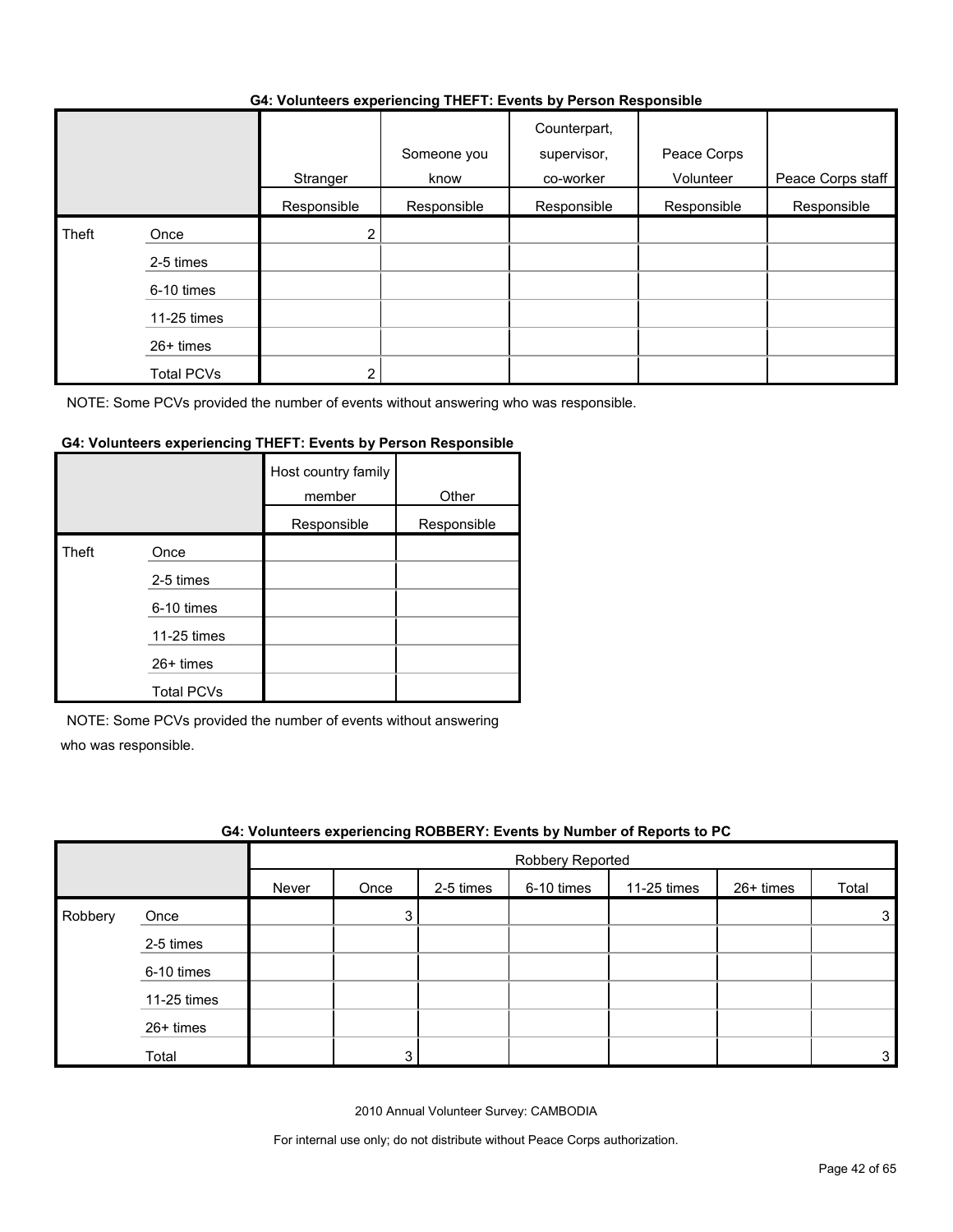|         |             |       | Robbery Reported |           |            |             |           |       |  |
|---------|-------------|-------|------------------|-----------|------------|-------------|-----------|-------|--|
|         |             | Never | Once             | 2-5 times | 6-10 times | 11-25 times | 26+ times | Total |  |
| Robbery | Once        |       | 3                |           |            |             |           | 3     |  |
|         | 2-5 times   |       |                  |           |            |             |           |       |  |
|         | 6-10 times  |       |                  |           |            |             |           |       |  |
|         | 11-25 times |       |                  |           |            |             |           |       |  |
|         | 26+ times   |       |                  |           |            |             |           |       |  |
|         | Total       |       |                  |           |            |             |           | 3     |  |

# **G4: Volunteers experiencing ROBBERY: Events by Number of Reports to PC**

NOTE: Some PCVs provided the number of events without answering how many times they reported the event/s.

# **G4: Volunteers experiencing ROBBERY: Events by Person Responsible**

|         |                   |             | Someone you | Counterpart,<br>supervisor, | Peace Corps |                   |
|---------|-------------------|-------------|-------------|-----------------------------|-------------|-------------------|
|         |                   | Stranger    | know        | co-worker                   | Volunteer   | Peace Corps staff |
|         |                   | Responsible | Responsible | Responsible                 | Responsible | Responsible       |
| Robbery | Once              |             |             |                             |             |                   |
|         | 2-5 times         |             |             |                             |             |                   |
|         | 6-10 times        |             |             |                             |             |                   |
|         | 11-25 times       |             |             |                             |             |                   |
|         | 26+ times         |             |             |                             |             |                   |
|         | <b>Total PCVs</b> |             |             |                             |             |                   |

NOTE: Some PCVs provided the number of events without answering who was responsible.

### **G4: Volunteers experiencing ROBBERY: Events by Person**

|         |                   | Responsible                   |             |
|---------|-------------------|-------------------------------|-------------|
|         |                   | Host country family<br>member | Other       |
|         |                   | Responsible                   | Responsible |
| Robbery | Once              |                               |             |
|         | 2-5 times         |                               |             |
|         | 6-10 times        |                               |             |
|         | 11-25 times       |                               |             |
|         | $26+$ times       |                               |             |
|         | <b>Total PCVs</b> |                               |             |

2010 Annual Volunteer Survey: CAMBODIA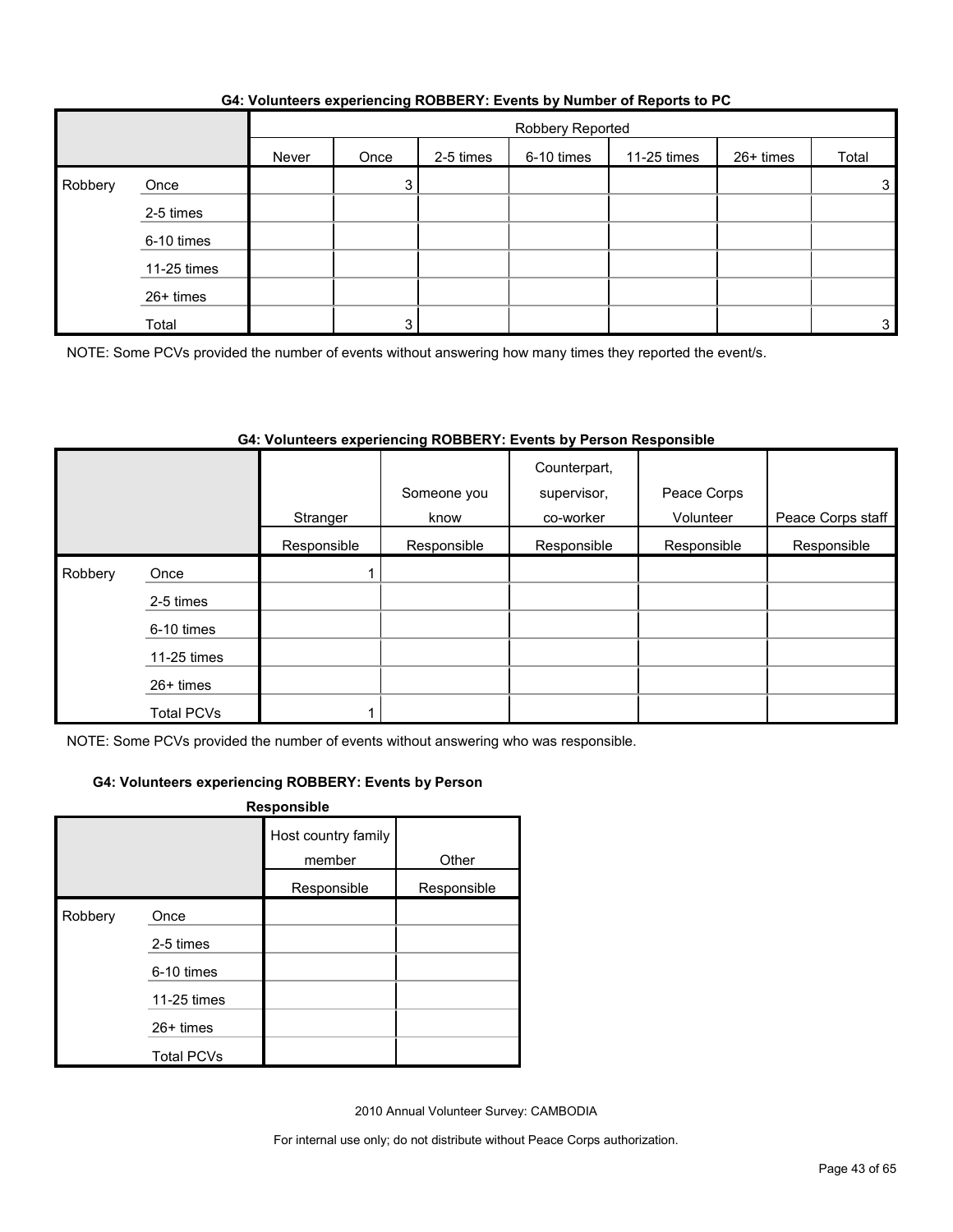#### **G4: Volunteers experiencing ROBBERY: Events by Person**

| <b>Responsible</b> |                   |                               |             |  |  |  |  |  |
|--------------------|-------------------|-------------------------------|-------------|--|--|--|--|--|
|                    |                   | Host country family<br>member | Other       |  |  |  |  |  |
|                    |                   | Responsible                   | Responsible |  |  |  |  |  |
| Robbery            | Once              |                               |             |  |  |  |  |  |
|                    | 2-5 times         |                               |             |  |  |  |  |  |
|                    | 6-10 times        |                               |             |  |  |  |  |  |
|                    | 11-25 times       |                               |             |  |  |  |  |  |
|                    | 26+ times         |                               |             |  |  |  |  |  |
|                    | <b>Total PCVs</b> |                               |             |  |  |  |  |  |

NOTE: Some PCVs provided the number of events without answering who was responsible.

#### **G4: Volunteers experiencing PHYSICAL ASSAULT: Events by Number of Reports to PC**

|                  |             |       | Physical assault Reported |           |            |             |           |       |  |
|------------------|-------------|-------|---------------------------|-----------|------------|-------------|-----------|-------|--|
|                  |             | Never | Once                      | 2-5 times | 6-10 times | 11-25 times | 26+ times | Total |  |
| Physical assault | Once        |       | 3                         |           |            |             |           | 4     |  |
|                  | 2-5 times   |       |                           |           |            |             |           |       |  |
|                  | 6-10 times  |       |                           |           |            |             |           |       |  |
|                  | 11-25 times |       |                           |           |            |             |           |       |  |
|                  | 26+ times   |       |                           |           |            |             |           |       |  |
|                  | Total       |       | 3                         |           |            |             |           | 4     |  |

NOTE: Some PCVs provided the number of events without answering how many times they reported the event/s.

#### **G4: Volunteers experiencing PHYSICAL ASSAULT: Events by Person Responsible**

|                  |             | . . <b>.</b> | Someone you | Counterpart,<br>supervisor, | Peace Corps | Peace Corps |
|------------------|-------------|--------------|-------------|-----------------------------|-------------|-------------|
|                  |             | Stranger     | know        | co-worker                   | Volunteer   | staff       |
|                  |             | Responsible  | Responsible | Responsible                 | Responsible | Responsible |
| Physical assault | Once        |              |             |                             |             |             |
|                  | 2-5 times   |              |             |                             |             |             |
|                  | 6-10 times  |              |             |                             |             |             |
|                  | 11-25 times |              |             |                             |             |             |

2010 Annual Volunteer Survey: CAMBODIA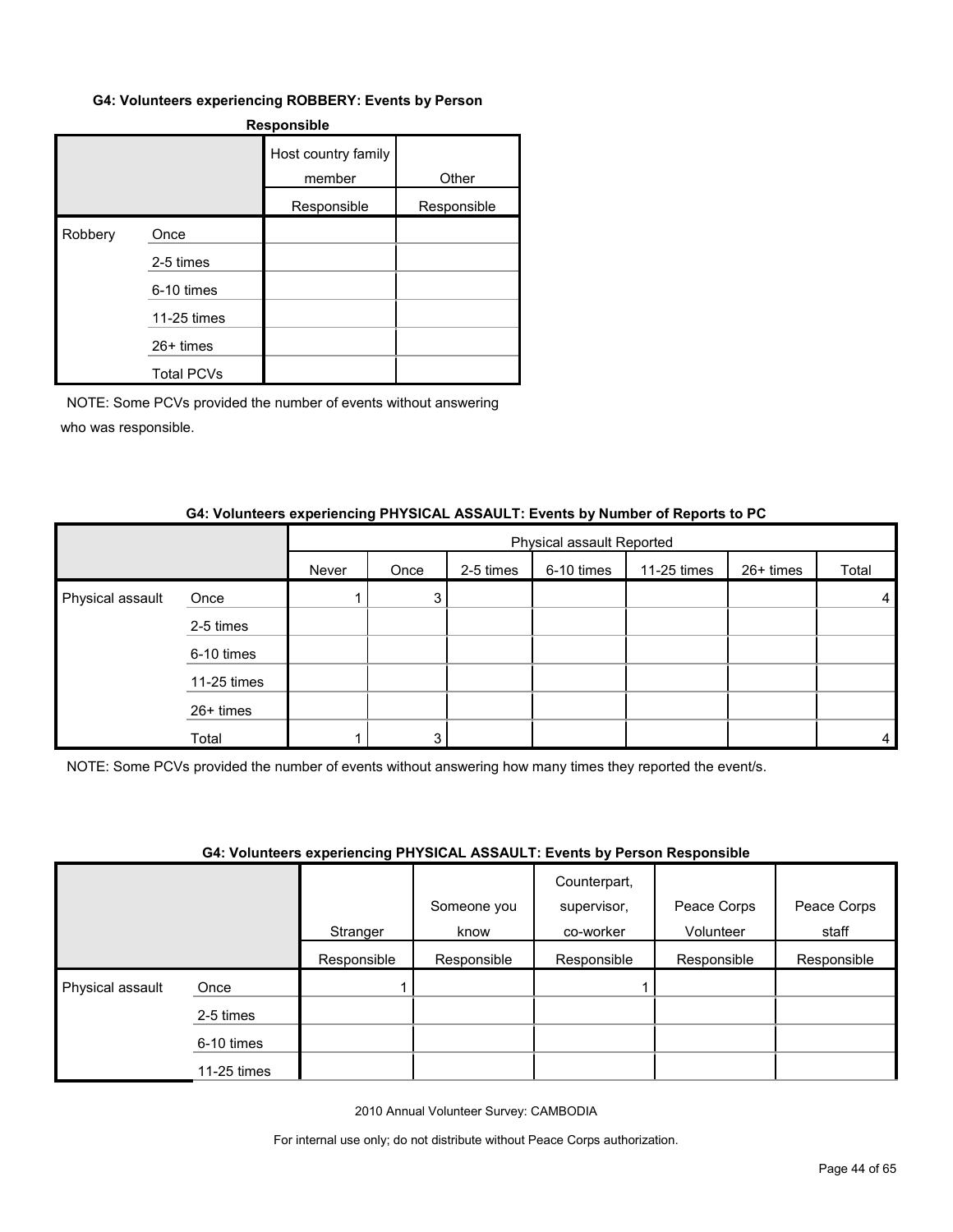| 26+ times         |  |  |  |
|-------------------|--|--|--|
| <b>Total PCVs</b> |  |  |  |

NOTE: Some PCVs provided the number of events without answering who was responsible.

## **G4: Volunteers experiencing PHYSICAL ASSAULT: Events by Person**

| <b>Responsible</b> |
|--------------------|
|--------------------|

|                  |                   | Host country family<br>member | Other       |
|------------------|-------------------|-------------------------------|-------------|
|                  |                   | Responsible                   | Responsible |
| Physical assault | Once              |                               |             |
|                  | 2-5 times         |                               |             |
|                  | 6-10 times        |                               |             |
|                  | 11-25 times       |                               |             |
|                  | $26+$ times       |                               |             |
|                  | <b>Total PCVs</b> |                               |             |

NOTE: Some PCVs provided the number of events without answering who was responsible.

|                    |             | Aggravated assault Reported |      |           |            |             |
|--------------------|-------------|-----------------------------|------|-----------|------------|-------------|
|                    |             | Never                       | Once | 2-5 times | 6-10 times | 11-25 times |
| Aggravated assault | Once        |                             |      |           |            |             |
|                    | 2-5 times   |                             |      |           |            |             |
|                    | 6-10 times  |                             |      |           |            |             |
|                    | 11-25 times |                             |      |           |            |             |
|                    | 26+ times   |                             |      |           |            |             |
|                    | Total       |                             |      |           |            |             |

# **G4: Volunteers experiencing AGGRAVATED ASSAULT: Events by Number of Reports to PC**

NOTE: Some PCVs provided the number of events without answering how many times they reported the event/s.

#### **G4: Volunteers experiencing AGGRAVATED ASSAULT: Events by Number of**

**Reports to PC**

| --------           |            |                             |       |  |  |
|--------------------|------------|-----------------------------|-------|--|--|
|                    |            | Aggravated assault Reported |       |  |  |
|                    |            | 26+ times                   | Total |  |  |
| Aggravated assault | Once       |                             |       |  |  |
|                    | 2-5 times  |                             |       |  |  |
|                    | 6-10 times |                             |       |  |  |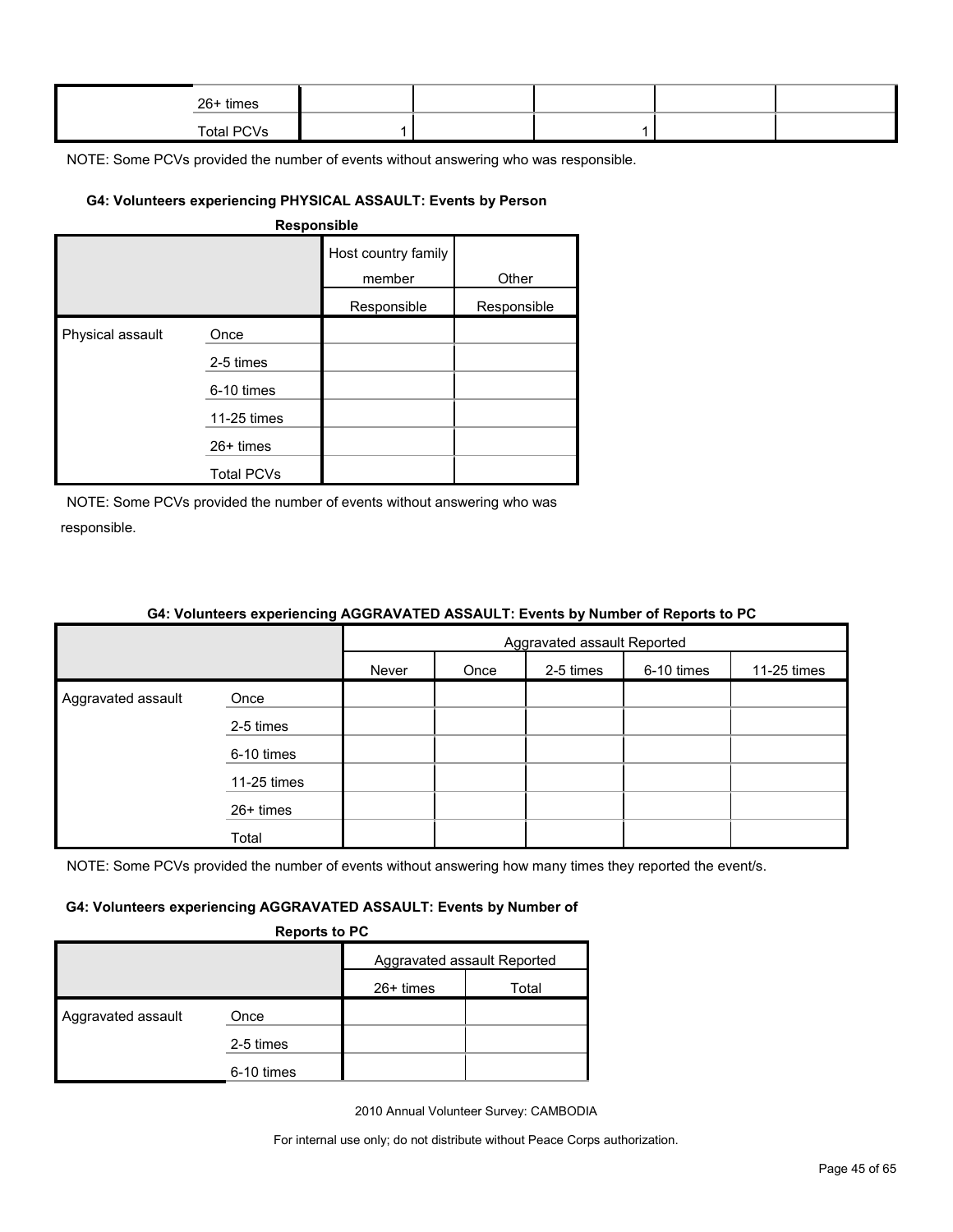| 11-25 times |  |
|-------------|--|
| 26+ times   |  |
| Total       |  |

NOTE: Some PCVs provided the number of events without answering how many times they reported the event/s.

### **G4: Volunteers experiencing AGGRAVATED ASSAULT: Events by Person Responsible**

|                    |                   | Stranger    | Someone you<br>know | Counterpart,<br>supervisor,<br>co-worker | Peace Corps<br>Volunteer | Peace Corps<br>staff |
|--------------------|-------------------|-------------|---------------------|------------------------------------------|--------------------------|----------------------|
|                    |                   | Responsible | Responsible         | Responsible                              | Responsible              | Responsible          |
| Aggravated assault | Once              |             |                     |                                          |                          |                      |
|                    | 2-5 times         |             |                     |                                          |                          |                      |
|                    | 6-10 times        |             |                     |                                          |                          |                      |
|                    | 11-25 times       |             |                     |                                          |                          |                      |
|                    | $26+$ times       |             |                     |                                          |                          |                      |
|                    | <b>Total PCVs</b> |             |                     |                                          |                          |                      |

NOTE: Some PCVs provided the number of events without answering who was responsible.

#### **G4: Volunteers experiencing AGGRAVATED ASSAULT: Events by Person**

| Host country family<br>member<br>Other<br>Responsible<br>Responsible<br>Aggravated assault<br>Once | Responsible |  |  |  |  |  |  |
|----------------------------------------------------------------------------------------------------|-------------|--|--|--|--|--|--|
|                                                                                                    |             |  |  |  |  |  |  |
|                                                                                                    |             |  |  |  |  |  |  |
|                                                                                                    |             |  |  |  |  |  |  |
| 2-5 times                                                                                          |             |  |  |  |  |  |  |
| 6-10 times                                                                                         |             |  |  |  |  |  |  |
| 11-25 times                                                                                        |             |  |  |  |  |  |  |
| 26+ times                                                                                          |             |  |  |  |  |  |  |
| <b>Total PCVs</b>                                                                                  |             |  |  |  |  |  |  |

NOTE: Some PCVs provided the number of events without answering who was responsible.

#### **G4: Volunteers experiencing SEXUAL ASSAULT: Events by Number of Reports to PC**

2010 Annual Volunteer Survey: CAMBODIA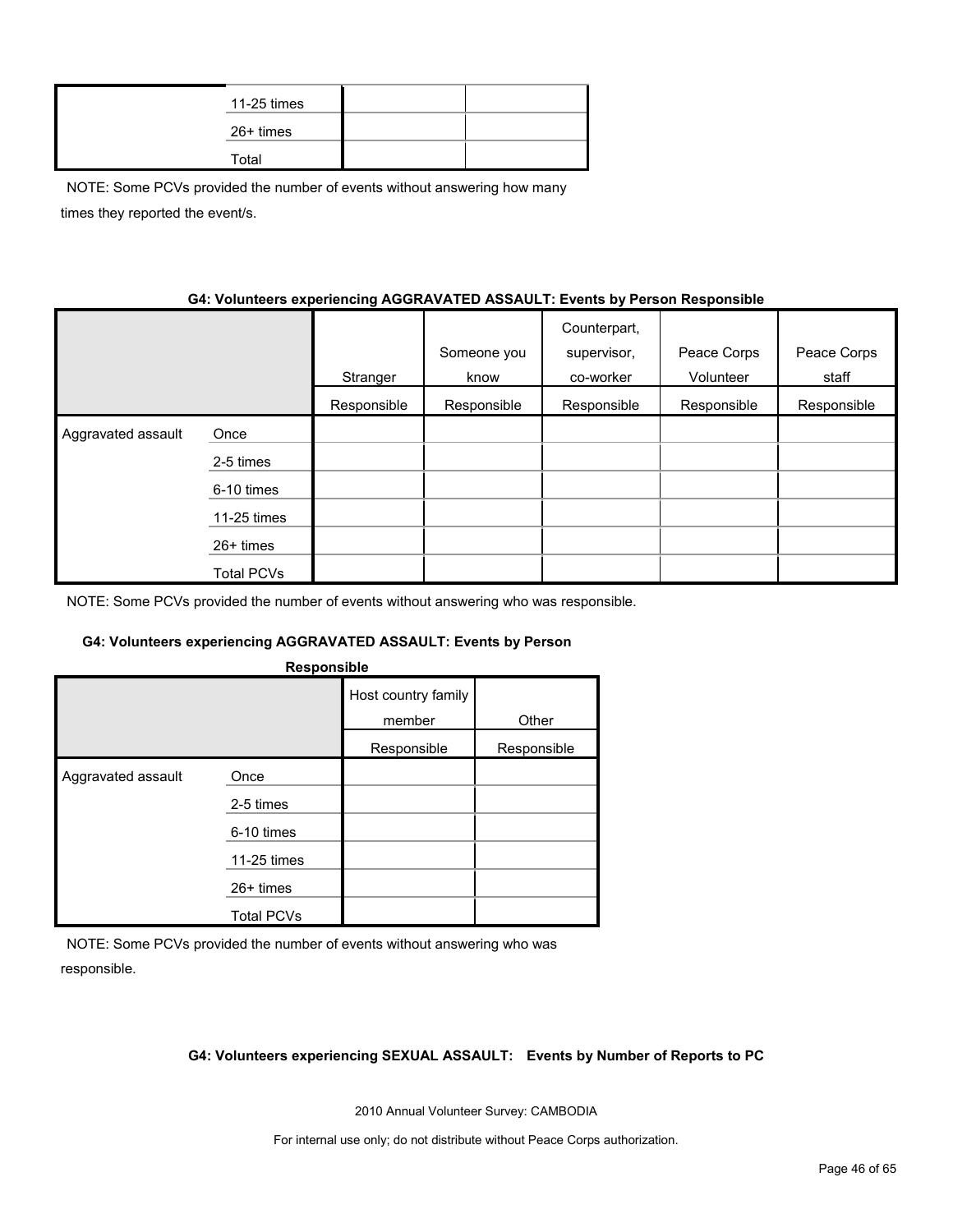|                |             | Sexual assault Reported |      |           |            |             |           |                |
|----------------|-------------|-------------------------|------|-----------|------------|-------------|-----------|----------------|
|                |             | Never                   | Once | 2-5 times | 6-10 times | 11-25 times | 26+ times | Total          |
| Sexual assault | Once        |                         |      |           |            |             |           | $\overline{2}$ |
|                | 2-5 times   |                         |      |           |            |             |           |                |
|                | 6-10 times  |                         |      |           |            |             |           |                |
|                | 11-25 times |                         |      |           |            |             |           |                |
|                | 26+ times   |                         |      |           |            |             |           |                |
|                | Total       |                         |      |           |            |             |           | $\overline{2}$ |

NOTE: Some PCVs provided the number of events without answering how many times they reported the event/s.

#### **G4: Volunteers experiencing SEXUAL ASSAULT: Events by Person Responsible**

|                |                   | Stranger    | Someone you<br>know | Counterpart,<br>supervisor,<br>co-worker | Peace Corps<br>Volunteer | Peace Corps<br>staff |
|----------------|-------------------|-------------|---------------------|------------------------------------------|--------------------------|----------------------|
|                |                   | Responsible | Responsible         | Responsible                              | Responsible              | Responsible          |
| Sexual assault | Once              |             |                     |                                          |                          |                      |
|                | 2-5 times         |             |                     |                                          |                          |                      |
|                | 6-10 times        |             |                     |                                          |                          |                      |
|                | 11-25 times       |             |                     |                                          |                          |                      |
|                | $26+$ times       |             |                     |                                          |                          |                      |
|                | <b>Total PCVs</b> |             |                     |                                          |                          |                      |

NOTE: Some PCVs provided the number of events without answering who was responsible.

#### **G4: Volunteers experiencing SEXUAL ASSAULT: Events by Person**

#### **Responsible**

|                |                   | Host country family<br>member | Other       |
|----------------|-------------------|-------------------------------|-------------|
|                |                   | Responsible                   | Responsible |
| Sexual assault | Once              |                               |             |
|                | 2-5 times         |                               |             |
|                | 6-10 times        |                               |             |
|                | 11-25 times       |                               |             |
|                | 26+ times         |                               |             |
|                | <b>Total PCVs</b> |                               |             |

2010 Annual Volunteer Survey: CAMBODIA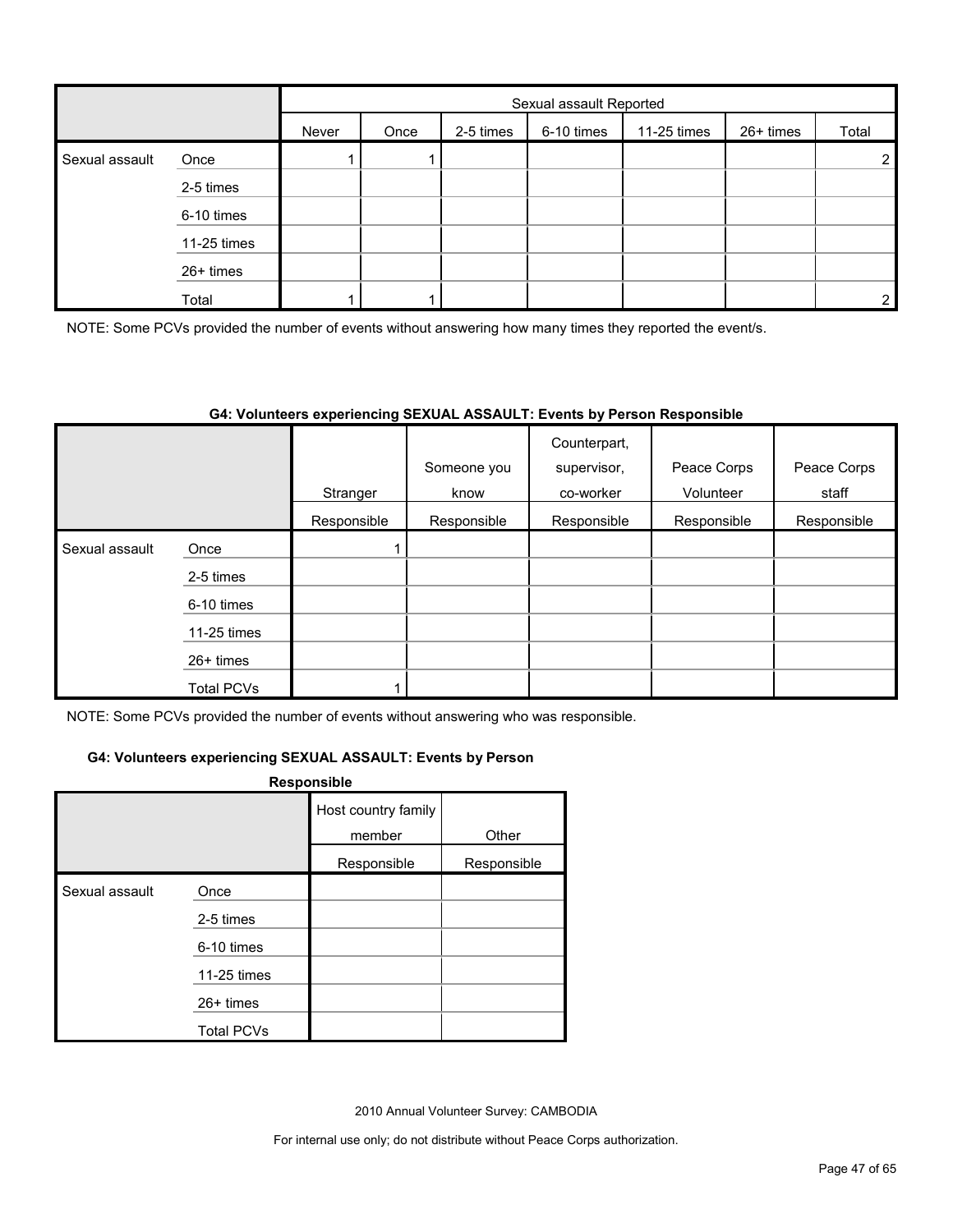#### **G4: Volunteers experiencing SEXUAL ASSAULT: Events by Person**

#### **Responsible**

|                |                   | Host country family<br>member | Other       |
|----------------|-------------------|-------------------------------|-------------|
|                |                   | Responsible                   | Responsible |
| Sexual assault | Once              |                               |             |
|                | 2-5 times         |                               |             |
|                | 6-10 times        |                               |             |
|                | 11-25 times       |                               |             |
|                | $26+$ times       |                               |             |
|                | <b>Total PCVs</b> |                               |             |

NOTE: Some PCVs provided the number of events without answering who was responsible.

#### **G4: Volunteers experiencing RAPE: Events by Number of Reports to PC**

|      |             |       | Rape Reported |           |            |             |           |       |  |  |  |
|------|-------------|-------|---------------|-----------|------------|-------------|-----------|-------|--|--|--|
|      |             | Never | Once          | 2-5 times | 6-10 times | 11-25 times | 26+ times | Total |  |  |  |
| Rape | Once        |       |               |           |            |             |           |       |  |  |  |
|      | 2-5 times   |       |               |           |            |             |           |       |  |  |  |
|      | 6-10 times  |       |               |           |            |             |           |       |  |  |  |
|      | 11-25 times |       |               |           |            |             |           |       |  |  |  |
|      | 26+ times   |       |               |           |            |             |           |       |  |  |  |
|      | Total       |       |               |           |            |             |           |       |  |  |  |

NOTE: Some PCVs provided the number of events without answering how many times they reported the event/s .

# **G4: Volunteers experiencing RAPE: Events by Person Responsible**

|      |             | Stranger    | Someone you<br>know | Counterpart,<br>supervisor,<br>co-worker | Peace Corps<br>Volunteer | Peace Corps staff |
|------|-------------|-------------|---------------------|------------------------------------------|--------------------------|-------------------|
|      |             | Responsible | Responsible         | Responsible                              | Responsible              | Responsible       |
| Rape | Once        |             |                     |                                          |                          |                   |
|      | 2-5 times   |             |                     |                                          |                          |                   |
|      | 6-10 times  |             |                     |                                          |                          |                   |
|      | 11-25 times |             |                     |                                          |                          |                   |

2010 Annual Volunteer Survey: CAMBODIA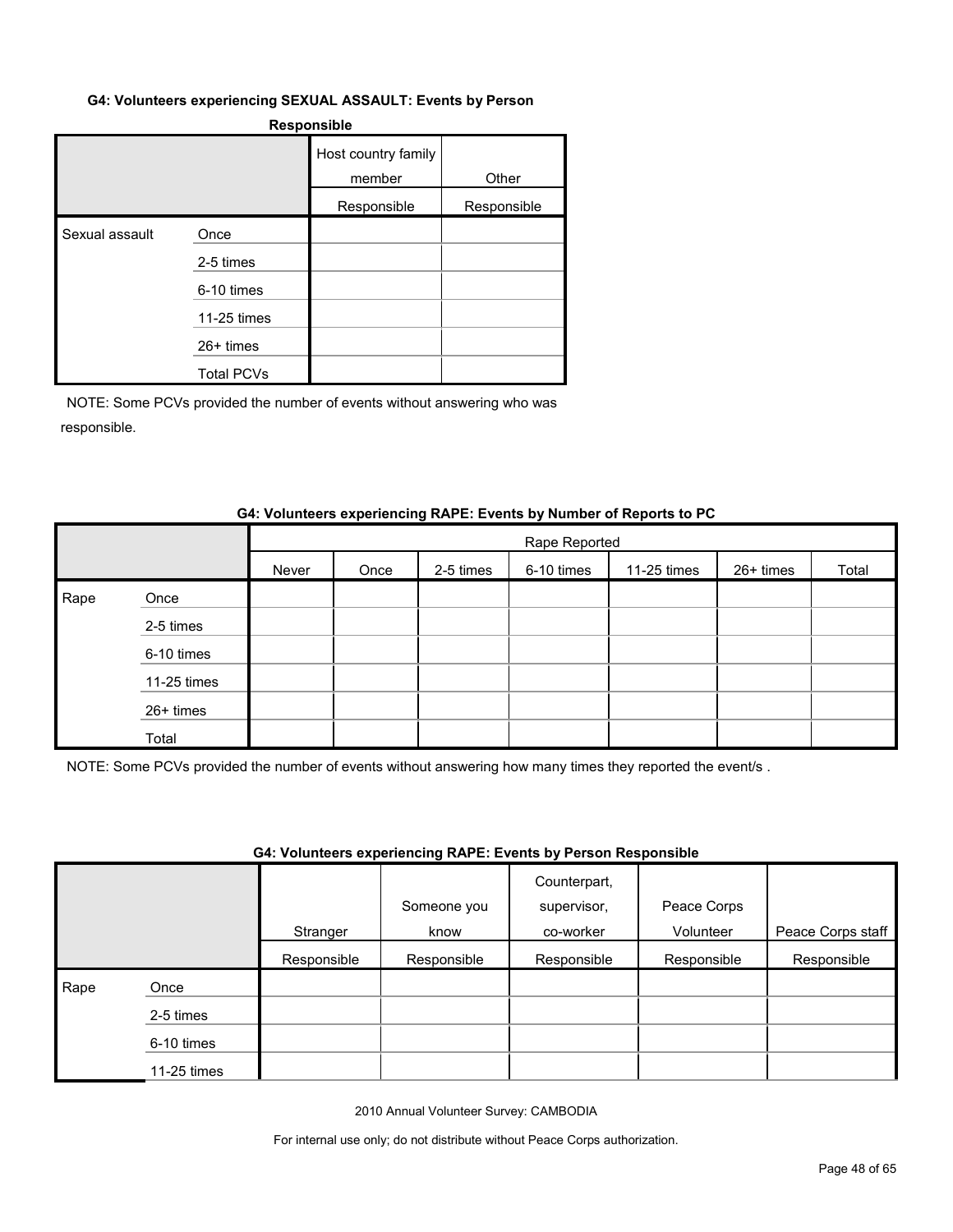| 26+ times  |  |  |  |
|------------|--|--|--|
| Total PCVs |  |  |  |

NOTE: Some PCVs provided the number of events without answering who was responsible.

#### **G4: Volunteers experiencing RAPE: Events by Person Responsible**

|      |                   | Host country family<br>member | Other       |
|------|-------------------|-------------------------------|-------------|
|      |                   | Responsible                   | Responsible |
| Rape | Once              |                               |             |
|      | 2-5 times         |                               |             |
|      | 6-10 times        |                               |             |
|      | 11-25 times       |                               |             |
|      | $26+$ times       |                               |             |
|      | <b>Total PCVs</b> |                               |             |

NOTE: Some PCVs provided the number of events without answering who was responsible.

#### **G4: Volunteers experiencing ATTEMPTED RAPE: Events by Number of Reports to PC**

|                |             |       |      |           | Attempted rape Reported |             |           |       |
|----------------|-------------|-------|------|-----------|-------------------------|-------------|-----------|-------|
|                |             | Never | Once | 2-5 times | 6-10 times              | 11-25 times | 26+ times | Total |
| Attempted rape | Once        |       |      |           |                         |             |           |       |
|                | 2-5 times   |       |      |           |                         |             |           |       |
|                | 6-10 times  |       |      |           |                         |             |           |       |
|                | 11-25 times |       |      |           |                         |             |           |       |
|                | 26+ times   |       |      |           |                         |             |           |       |
|                | Total       |       |      |           |                         |             |           |       |

NOTE: Some PCVs provided the number of events without answering how many times they reported the event/s.

#### **G4: Volunteers experiencing ATTEMPTED RAPE: Events by Person Responsible**

|                        |             | Someone you | Counterpart,<br>supervisor, | Peace Corps | Peace Corps |
|------------------------|-------------|-------------|-----------------------------|-------------|-------------|
|                        | Stranger    | know        | co-worker                   | Volunteer   | staff       |
|                        | Responsible | Responsible | Responsible                 | Responsible | Responsible |
| Attempted rape<br>Once |             |             |                             |             |             |

2010 Annual Volunteer Survey: CAMBODIA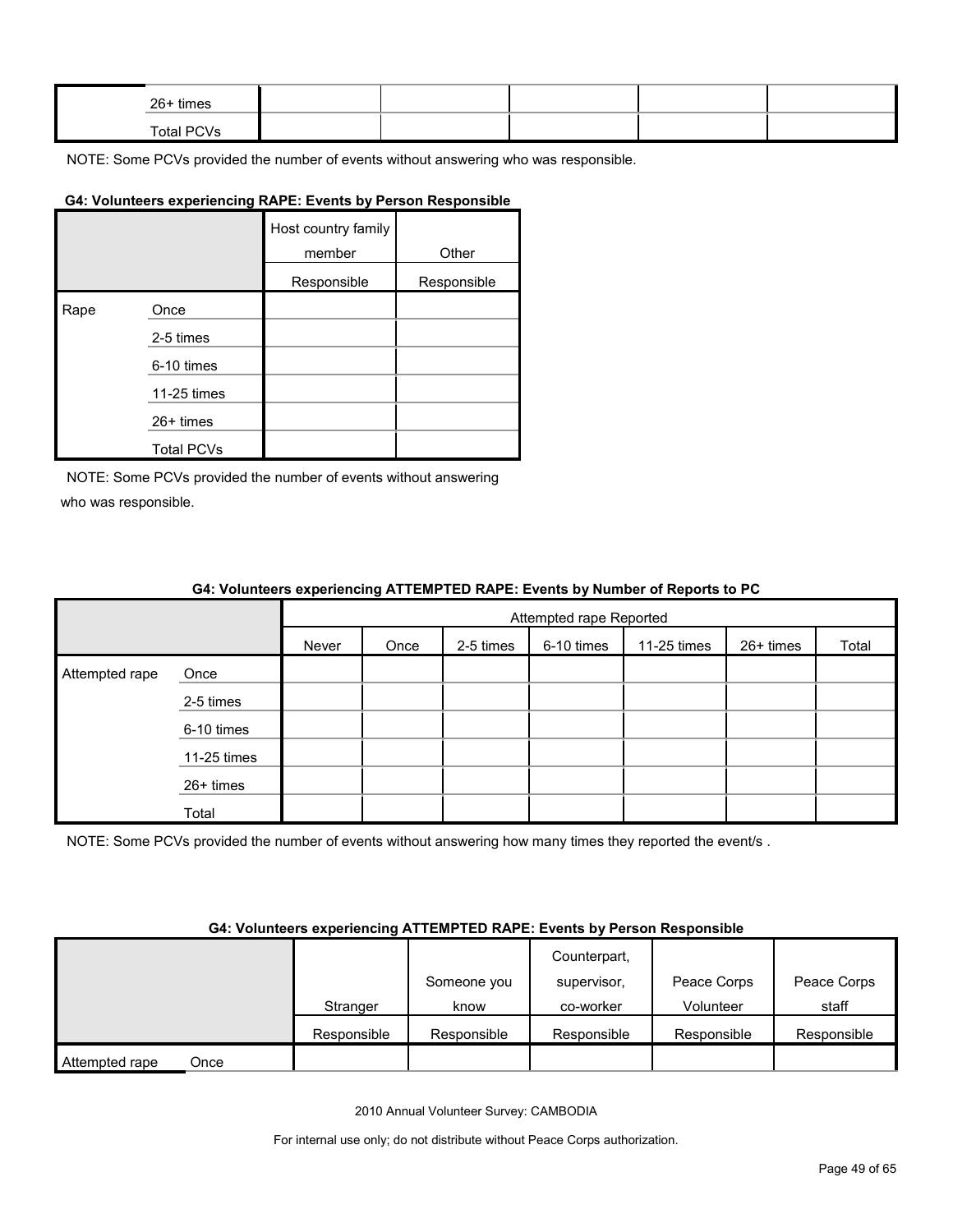| 2-5 times         |  |  |  |
|-------------------|--|--|--|
| 6-10 times        |  |  |  |
| 11-25 times       |  |  |  |
| 26+ times         |  |  |  |
| <b>Total PCVs</b> |  |  |  |

NOTE: Some PCVs provided the number of events without answering who was responsible.

#### **G4: Volunteers experiencing ATTEMPTED RAPE: Events by Person**

|                | Responsible       |                               |             |  |  |  |  |  |
|----------------|-------------------|-------------------------------|-------------|--|--|--|--|--|
|                |                   | Host country family<br>member | Other       |  |  |  |  |  |
|                |                   | Responsible                   | Responsible |  |  |  |  |  |
| Attempted rape | Once              |                               |             |  |  |  |  |  |
|                | 2-5 times         |                               |             |  |  |  |  |  |
|                | 6-10 times        |                               |             |  |  |  |  |  |
|                | 11-25 times       |                               |             |  |  |  |  |  |
|                | $26+$ times       |                               |             |  |  |  |  |  |
|                | <b>Total PCVs</b> |                               |             |  |  |  |  |  |

NOTE: Some PCVs provided the number of events without answering who was responsible.

# <span id="page-49-0"></span>**H. Volunteers Working in HIV/AIDS**

This section reports Volunteers' level of involvement in HIV/AIDS work. It also reports Volunteers' assessment of their Peace Corps HIV/AIDS training and the perceived effectiveness of their HIV/AIDS work with host country individuals or groups.

#### **H1: Which of the following best describes your involvement in HIV/AIDS**

| activities?                                           |         |        |
|-------------------------------------------------------|---------|--------|
|                                                       | Percent | Number |
| HIV/AIDS work is my primary assignment.               |         |        |
| HIV/AIDS work is part of my secondary activities.     | 8%      |        |
| My HIV/AIDS efforts are not part of primary/secondary | 14%     |        |
| actvities.                                            |         |        |
| I have not been involved in any HIV/AIDS activities.  | 78%     | 39     |
| Total                                                 | 100%    | 50     |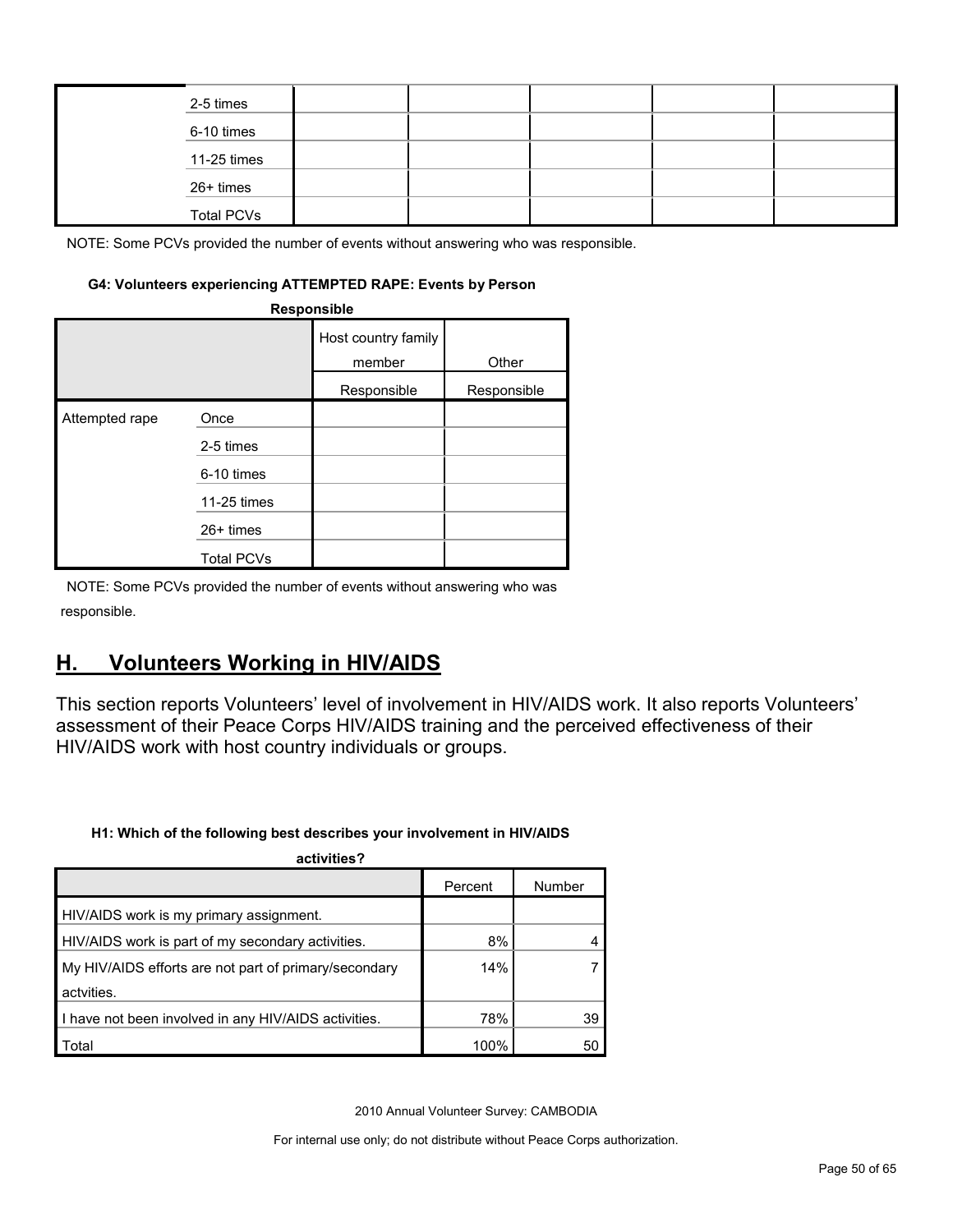**H2: How effective was the PC training you received in preparing you to undertake your HIV/AIDS activities?**

|    | Not effective | Poor | Adequate | Effective | Very effective | <b>NA</b> | Total       |
|----|---------------|------|----------|-----------|----------------|-----------|-------------|
| Н2 | 5%            | 32%  | 23%      | 14%       | 9%             | 18%       | $\sim$<br>∸ |

#### **H2: How effective was the PC training you received in preparing you to undertake your HIV/AIDS activities? (excluding the "NA" responses)**

|          | WANTINAA LAMANDAMIIN MIA TINTI LAAMAINAA |       |          |           |                |       |  |  |  |  |  |
|----------|------------------------------------------|-------|----------|-----------|----------------|-------|--|--|--|--|--|
|          | Not effective                            | Poor  | Adequate | Effective | Very effective | Total |  |  |  |  |  |
| H2<br>╶╹ | 6%                                       | 39% l | 28%      | ່ 7% ເ    | 11%            | 18    |  |  |  |  |  |

# **H3: In working with HC individuals or groups, how would you rate the effectiveness of your specific HIV/AIDS activities?**

|                |                  | Sometimes |                 | Almost always |            |       |
|----------------|------------------|-----------|-----------------|---------------|------------|-------|
|                | Seldom effective | effective | Often effective | effective     | Don't know | Total |
| H <sub>3</sub> | $11\%$           | 26%       | 16%             | 5%            | 42%        | 19    |

# **H3: In working with HC individuals or groups, how would you rate the effectiveness of your specific HIV/AIDS activities? (excluding both the "NA" and the H1="No involvement in HIV/AIDS activities"**

|                |                  | responses) |                 |               |       |
|----------------|------------------|------------|-----------------|---------------|-------|
|                |                  | Sometimes  |                 | Almost always |       |
|                | Seldom effective | effective  | Often effective | effective     | Total |
| H <sub>3</sub> | 10%              | 50%        | 30%             | 10%           | 10    |

NOTE: See Open-Ended Responses Report for PCV explanations and examples of their H3 answers)

# <span id="page-50-0"></span>**I. Your Life in the Peace Corps**

This section reports Volunteers' descriptions of and adjustments to their living conditions, including stress factors and how Volunteers cope with stress.

#### **I1: Have you lived with a host country individual or family?**

|                                                        | Percent | Number |
|--------------------------------------------------------|---------|--------|
| No. I have never lived with a HC individual or family. |         |        |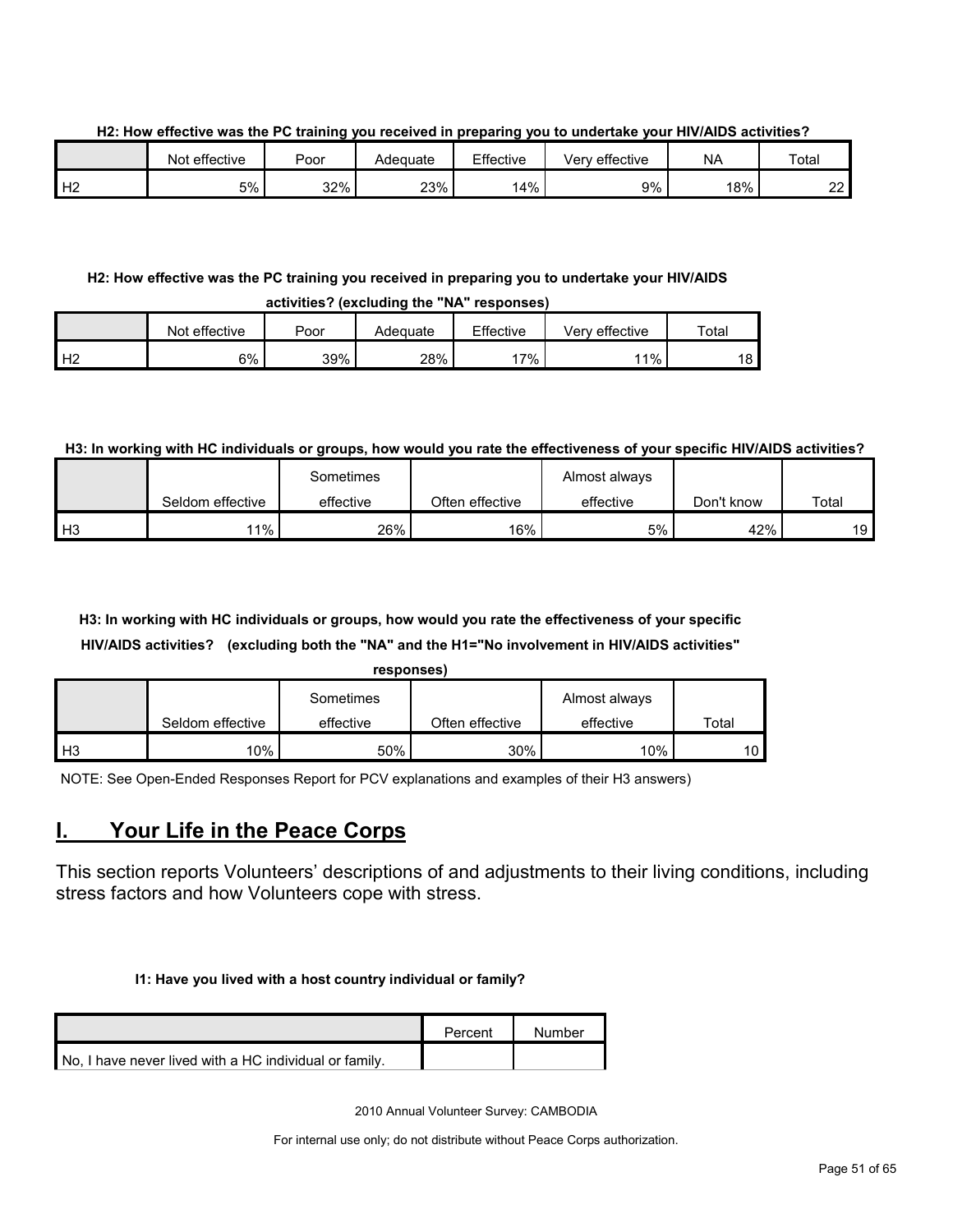| Yes, I lived with a HC individual or family only during | 10%  |    |
|---------------------------------------------------------|------|----|
| <b>PST.</b>                                             |      |    |
| Yes, in my community (not during PST).                  | 2%   |    |
| Yes, both during PST and later in my community.         | 88%  | 44 |
| Total                                                   | 100% | 50 |

#### **I1: How long (in months) have you lived with a host country individual or family?**

|             | month |      |     | 4  |    | $7 - 11$ | $12 - 16$ | 17-26 |
|-------------|-------|------|-----|----|----|----------|-----------|-------|
| PST Only    |       | 50%  | 25% |    |    |          |           | 25%   |
| Post-PST    |       | 100% |     |    |    |          |           |       |
| PST & Later |       |      |     | 5% | 2% | 25%      | 36%       | 27%   |

# **I1: How long (in months) have you lived**

|  | with a host country individual or family? |
|--|-------------------------------------------|
|--|-------------------------------------------|

|                        | $27+$ mos | Total |
|------------------------|-----------|-------|
| PST Only               |           |       |
| ∎Post-PST              |           |       |
| <b>PST &amp; Later</b> | 5%        |       |

# **I2: How often do you interact with HCNs in community/family social events?**

|      |       | Several times a |        | Several times a |         | Less than once a |                 |
|------|-------|-----------------|--------|-----------------|---------|------------------|-----------------|
|      | Daily | week            | Weekly | month           | Monthly | month            | Total           |
| l 12 | 64%   | $10\%$          | $10\%$ | 10%             | $4\%$   | 2%               | 50 <sup>°</sup> |

#### **I3: How integrated into your community do you feel now?**

|                       | Not at all | Minimally | Adequately | ≿onsiderablv | Exceptionally | Total |
|-----------------------|------------|-----------|------------|--------------|---------------|-------|
| $\overline{10}$<br>10 |            | 2%        | 22%        | 53%          | 22%           | 49    |

#### **I4a: Do you have the following at your worksite?**

| <b>Never</b> | - ---<br>mes | <b>Jerially</b><br>udll | \lwavs<br><b>ALVV</b> | ota. |
|--------------|--------------|-------------------------|-----------------------|------|

2010 Annual Volunteer Survey: CAMBODIA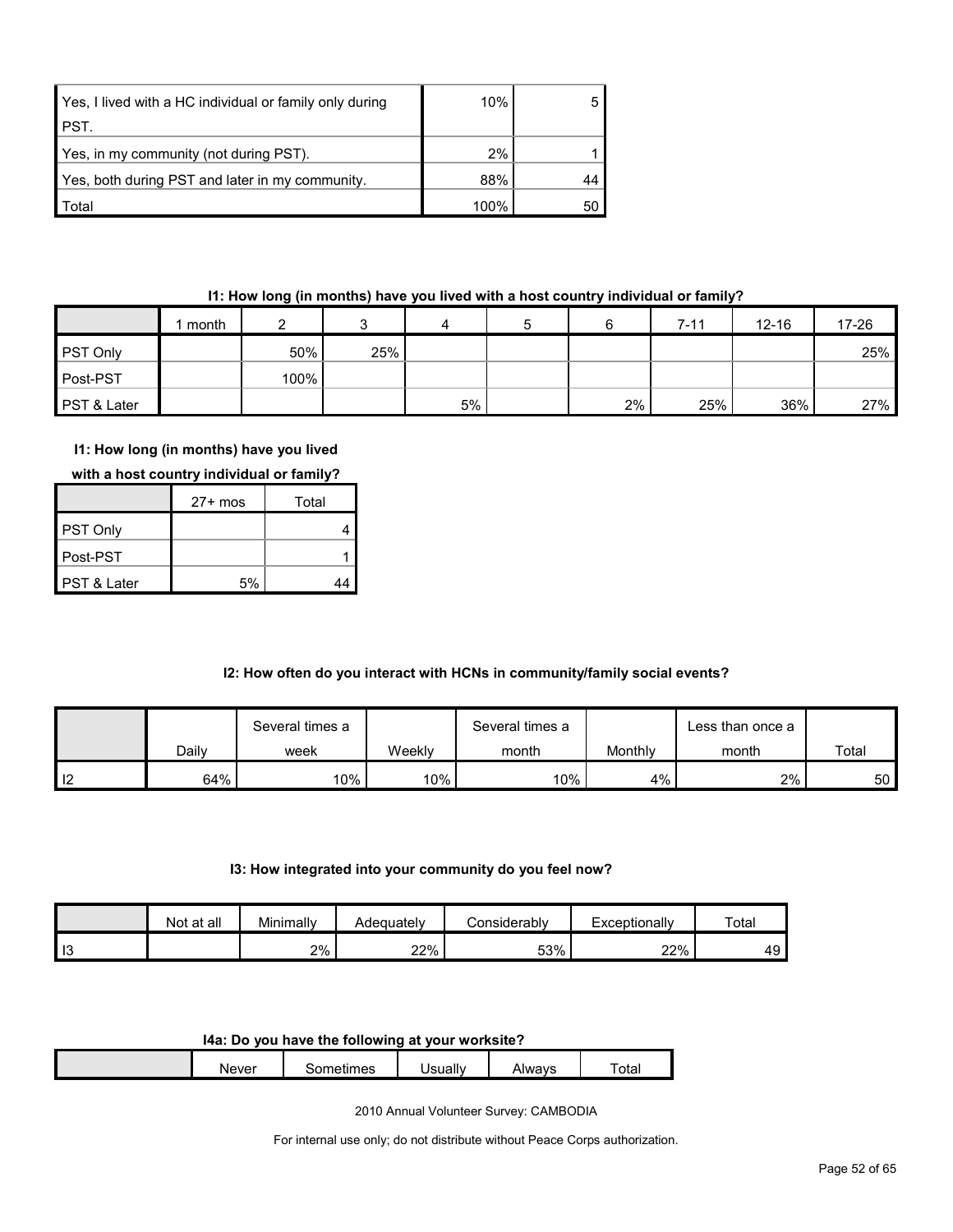| Electricity      | 52% | 28% | 12% | 8% | 50 |
|------------------|-----|-----|-----|----|----|
| Running<br>water | 76% | 12% | 6%  | 6% | ᠇◡ |

**I4b: Do you have the following at your residence?**

|                      | Never | Sometimes | Jsually | Alwavs | Total |
|----------------------|-------|-----------|---------|--------|-------|
| <b>Electricity</b>   | 6%    | 31%       | 23%     | 40%    | 48    |
| <b>Running water</b> | 44%   | 15%       | 19%     | 23%    | 48    |

#### **I5: How often do you have access to--?**

|                                  | Not at all | Less than monthly | Monthly | Weekly | Daily | Total |
|----------------------------------|------------|-------------------|---------|--------|-------|-------|
| Landline phone                   | 88%        | 6%                |         | 2%     | 4%    | 49    |
| Computer                         | 8%         | 4%                | 10%     | 18%    | 60%   | 50    |
| Internet                         | 6%         | 4%                | 22%     | 42%    | 26%   | 50    |
| Cell phone (voice)               |            |                   |         |        | 100%  | 50    |
| Text messaging                   |            |                   |         |        | 100%  | 50    |
| Voice over internet, e.g., SKYPE | 16%        | 16%               | 28%     | 24%    | 16%   | 50    |
| Webcam/internet video            | 20%        | 16%               | 32%     | 26%    | 6%    | 50    |

# **I6: Where do you most frequently connect to the Internet?**

|        |                |         | Another person's |               | PC office/satellite | Other: Please |       |
|--------|----------------|---------|------------------|---------------|---------------------|---------------|-------|
|        | Your residence | At work | home             | Internet cafe | office              | specify       | Total |
| $ $ 16 | 18%            | $2\%$   |                  | 54%           | 14%                 | 12%           | 50 I  |

# **I6.TEXT: Description of "other" location to connect to Internet**

|                                                | Percent | Number |  |
|------------------------------------------------|---------|--------|--|
| Open-ended results. Not responsive to request. |         |        |  |
|                                                |         |        |  |
|                                                |         |        |  |
|                                                |         |        |  |
|                                                |         |        |  |
|                                                |         |        |  |
|                                                |         |        |  |
|                                                |         |        |  |

2010 Annual Volunteer Survey: CAMBODIA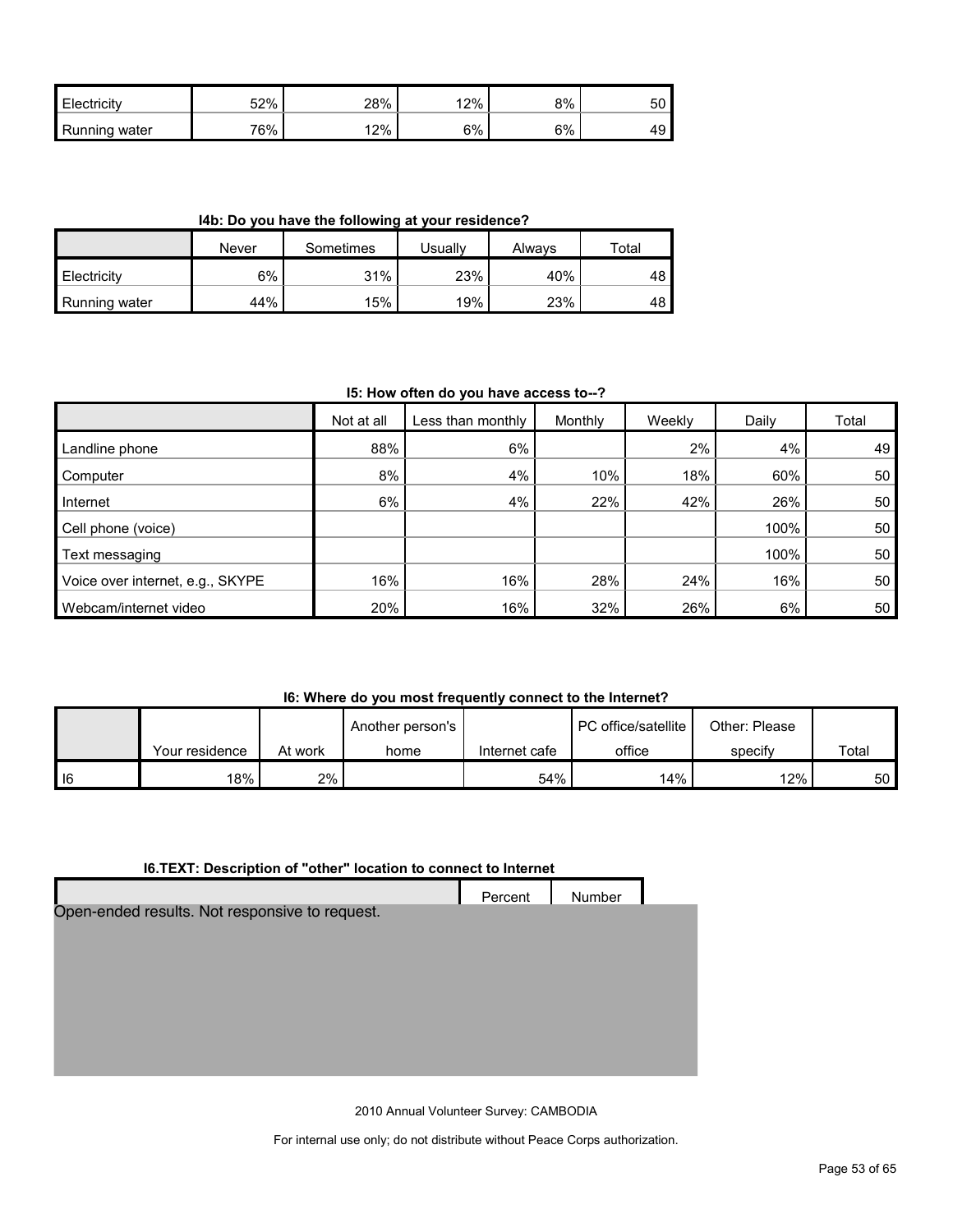| Open-ended results. Not responsive to request. |        |                 |  |
|------------------------------------------------|--------|-----------------|--|
| <sup>-</sup> otal                              | $00\%$ | 50 <sub>1</sub> |  |

# **I7: How long do you travel to access the internet using your typical transport method (one-way trip)?**

| Less than one |                  | From two to four |                     | More than eight |       |
|---------------|------------------|------------------|---------------------|-----------------|-------|
| hour          | One to two hours | hours            | Four to eight hours | hours           | Total |
| 55%           | 27%              | 16%              | $2\%$               |                 | 49 I  |

# **Percent of Volunteers Traveling to/from Internet Connection in One Day (I8) by Travel Time (I7)**

|                                               |                        |      | 18 Return same day from traveling to Internet<br>connection? |       |  |
|-----------------------------------------------|------------------------|------|--------------------------------------------------------------|-------|--|
|                                               |                        | Yes  | No                                                           | Total |  |
| I7 Typical time to reach Internect connection | Less than one hour     | 64%  |                                                              | 27    |  |
|                                               | One to two hours       | 31%  |                                                              | 13    |  |
|                                               | From two to four hours | 5%   | 86%                                                          | 8     |  |
|                                               | Four to eight hours    |      | 14%                                                          |       |  |
|                                               | More than eight hours  |      |                                                              |       |  |
|                                               | Total                  | 100% | 100%                                                         | 49    |  |

# **Number of Volunteers Traveling to/from Internet Connection in One Day (I8) by Travel Time (I7)**

|                                               |                        |     | 18 Return same day from traveling to Internet<br>connection? |       |  |
|-----------------------------------------------|------------------------|-----|--------------------------------------------------------------|-------|--|
|                                               |                        | Yes | No                                                           | Total |  |
| I7 Typical time to reach Internect connection | Less than one hour     | 27  |                                                              | 27    |  |
|                                               | One to two hours       | 13  |                                                              | 13    |  |
|                                               | From two to four hours |     | 6                                                            | 8     |  |
|                                               | Four to eight hours    |     |                                                              |       |  |
|                                               | More than eight hours  |     |                                                              |       |  |
|                                               | Total                  | 42  |                                                              | 49    |  |

2010 Annual Volunteer Survey: CAMBODIA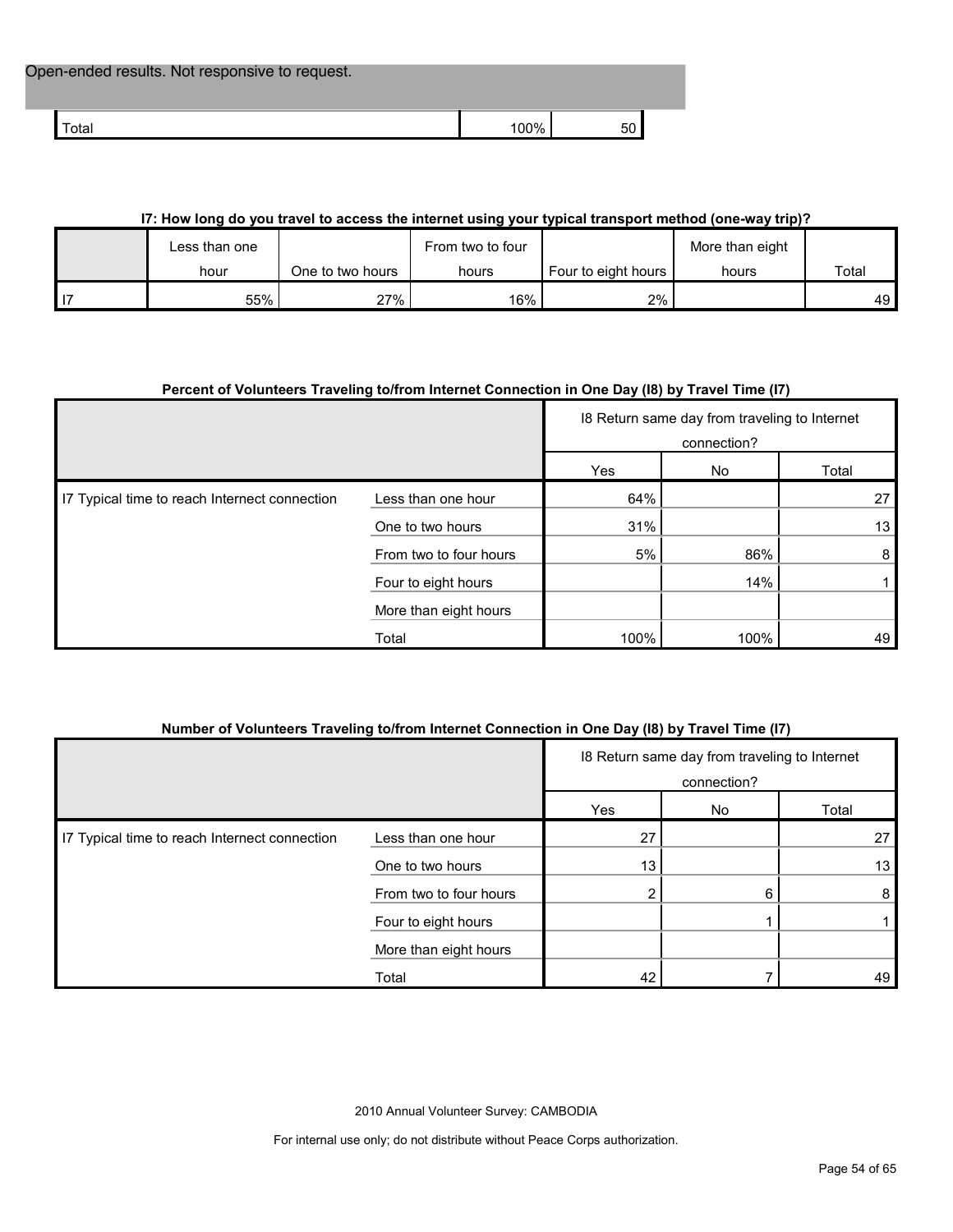#### **I9: Have you participated in the Coverdell World Wise**

| Yes - Please          | No - Please       |       |
|-----------------------|-------------------|-------|
| describe your         | describe your     |       |
| activities/interactio | reason(s) for not |       |
| n withCWWS/CM         | participating     | Total |
| 28%                   | 72%               |       |

# **Schools/Correspondence Match (CWWS/CM)?**

NOTE: See the Open-Ended Responses Report for PCV descriptions

of participation and reasons for not participating.

# **I10: To what extent do the following create stress and/or emotional health issues for you?**

|                                                      |                      | Minimally | Moderately | Considerably |
|------------------------------------------------------|----------------------|-----------|------------|--------------|
|                                                      | Not at all stressful | stressful | stressful  | stressful    |
| <b>Cultural issues</b>                               | 2%                   | 30%       | 32%        | 28%          |
| Dealing with violence in country                     | 38%                  | 36%       | 14%        | 6%           |
| Health/medical problems                              | 8%                   | 40%       | 24%        | 20%          |
| Issues including family, friends, loved ones in U.S. | 22%                  | 26%       | 26%        | 20%          |
| Isolation/Ioneliness                                 | 12%                  | 30%       | 32%        | 10%          |
| Local language                                       | 12%                  | 32%       | 38%        | 16%          |
| Primary assignment                                   | 10%                  | 28%       | 24%        | 26%          |
| Romantic relationships in-country                    | 40%                  | 18%       | 8%         | 6%           |
| Interactions with other Volunteers                   | 31%                  | 37%       | 20%        | 10%          |
| Interactions with PC Staff                           | 26%                  | 42%       | 18%        | 14%          |
| Safety and security                                  | 31%                  | 41%       | 20%        | 8%           |
| Please specify below<br>Other:                       |                      |           |            | 17%          |

# **I10: To what extent do the following create stress and/or emotional health issues for you?**

|                                                      | Exceptionally |           |       |
|------------------------------------------------------|---------------|-----------|-------|
|                                                      | stressful     | <b>NA</b> | Total |
| <b>Cultural issues</b>                               | 8%            |           | 50    |
| Dealing with violence in country                     | 2%            | 4%        | 50    |
| Health/medical problems                              | 8%            |           | 50    |
| Issues including family, friends, loved ones in U.S. | 6%            |           | 50    |
| Isolation/loneliness                                 | 14%           | 2%        | 50    |
| Local language                                       | 2%            |           | 50    |
| Primary assignment                                   | 12%           |           | 50    |
| Romantic relationships in-country                    | 2%            | 26%       | 50    |

2010 Annual Volunteer Survey: CAMBODIA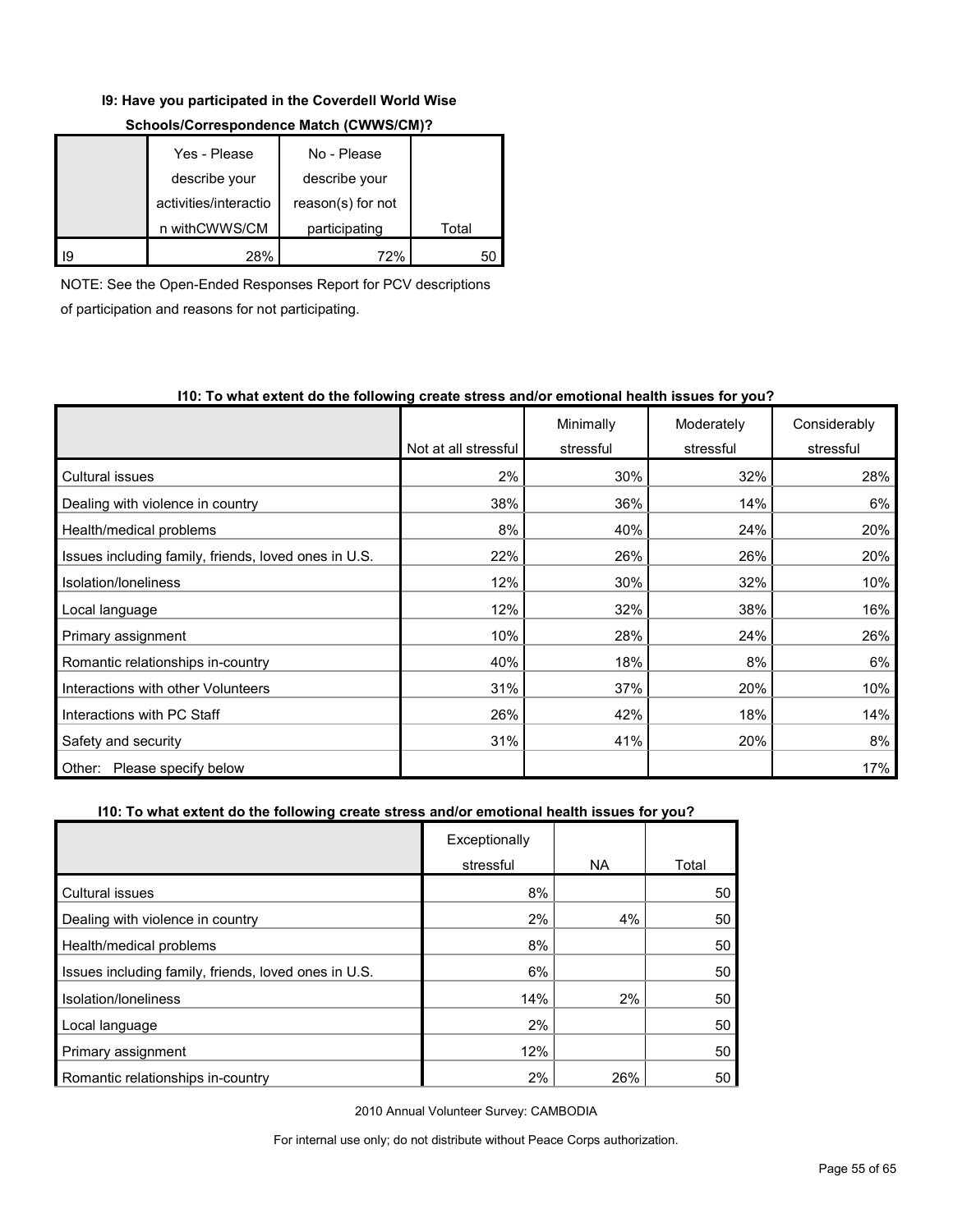| Interactions with other Volunteers | 2% |     |    |
|------------------------------------|----|-----|----|
| Interactions with PC Staff         |    |     | 50 |
| Safety and security                |    |     |    |
| Other: Please specify below        | 8% | 75% |    |

#### **I10: To what extent do the following create stress and/or emotional health issues for you? (excluding "NA" responses)**

|                                         |                      |                     | Moderately | Considerably |
|-----------------------------------------|----------------------|---------------------|------------|--------------|
|                                         | Not at all stressful | Minimally stressful | stressful  | stressful    |
| Cultural issues                         | 2%                   | 30%                 | 32%        | 28%          |
| Dealing with violence in country        | 40%                  | 38%                 | 15%        | 6%           |
| Health/medical problems                 | 8%                   | 40%                 | 24%        | 20%          |
| Issues including family, friends, loved | 22%                  | 26%                 | 26%        | 20%          |
| ones in U.S.                            |                      |                     |            |              |
| Isolation/loneliness                    | 12%                  | 31%                 | 33%        | 10%          |
| Local language                          | 12%                  | 32%                 | 38%        | 16%          |
| Primary assignment                      | 10%                  | 28%                 | 24%        | 26%          |
| Romantic relationships in-country       | 54%                  | 24%                 | 11%        | 8%           |
| Interactions with other Volunteers      | 31%                  | 37%                 | 20%        | 10%          |
| Interactions with PC Staff              | 26%                  | 42%                 | 18%        | 14%          |
| Safety and security                     | 31%                  | 41%                 | 20%        | 8%           |
| Please specify below<br>Other:          |                      |                     |            | 67%          |

#### **I10: To what extent do the following create stress and/or emotional**

# **health issues for you? (excluding "NA" responses)**

|                                         | Exceptionally |       |
|-----------------------------------------|---------------|-------|
|                                         | stressful     | Total |
| <b>Cultural issues</b>                  | 8%            | 50    |
| Dealing with violence in country        | 2%            | 48    |
| Health/medical problems                 | 8%            | 50    |
| Issues including family, friends, loved | 6%            | 50    |
| ones in U.S.                            |               |       |
| Isolation/loneliness                    | 14%           | 49    |
| Local language                          | 2%            | 50    |
| Primary assignment                      | 12%           | 50    |
| Romantic relationships in-country       | 3%            | 37    |
| Interactions with other Volunteers      | 2%            | 49    |

2010 Annual Volunteer Survey: CAMBODIA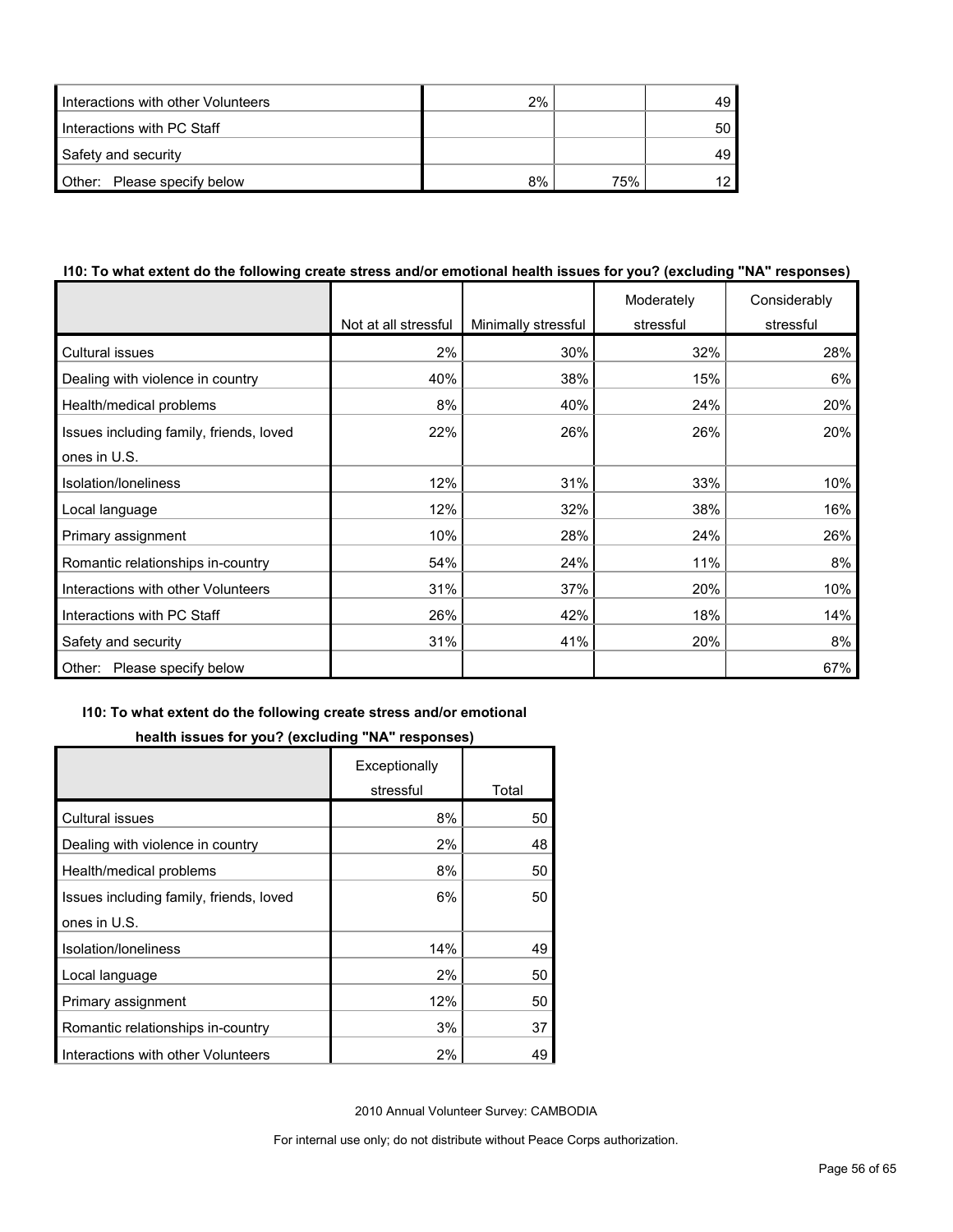| Interactions with PC Staff  |     | 50 |
|-----------------------------|-----|----|
| Safety and security         |     |    |
| Other: Please specify below | 33% |    |

# **I10.TEXT: Description of "other" stress factor**

|                                                | Percent | Number |  |
|------------------------------------------------|---------|--------|--|
| Open-ended results. Not responsive to request. |         |        |  |
|                                                |         |        |  |
|                                                |         |        |  |
|                                                |         |        |  |
|                                                |         |        |  |
|                                                |         |        |  |
|                                                |         |        |  |
| Total                                          | 100%    | 50     |  |

NOTE: Long PCV descriptions of "other" factors may have be cut off in this table. The complete text is available upon request from OSIRP.

|                                   |                      | % Using This          | <b>Total PCVs</b> |
|-----------------------------------|----------------------|-----------------------|-------------------|
|                                   | <b>PCV Responses</b> | <b>Stress Reducer</b> | Responding        |
| Friends/family in U.S.            | 41                   | 84%                   |                   |
| Pursue personal hobbies/interests | 39                   | 80%                   |                   |
| PCVs outside my community         | 37                   | 76%                   |                   |
| Leave community for a time        | 36                   | 73%                   |                   |
| Participate in sports/exercise    | 32                   | 65%                   |                   |
| Co-workers/friends (not PCVs)     | 25                   | 51%                   |                   |
| Get involved in other projects    | 23                   | 47%                   |                   |
| My host family                    | 20                   | 41%                   |                   |
| PCVs in my community              | 14                   | 29%                   |                   |
| Meditate                          | 14                   | 29%                   |                   |
| Pray                              | 11                   | 22%                   |                   |
| PC in-country staff               | 5                    | 10%                   |                   |
| Other activities                  | 4                    | 8%                    |                   |
| <b>Others</b>                     | 3                    | 6%                    |                   |
| Office of Special Services        |                      |                       |                   |
| Peer Support Network              |                      |                       |                   |

# **I11: Please mark all of the typical ways in which you cope with stress.**

2010 Annual Volunteer Survey: CAMBODIA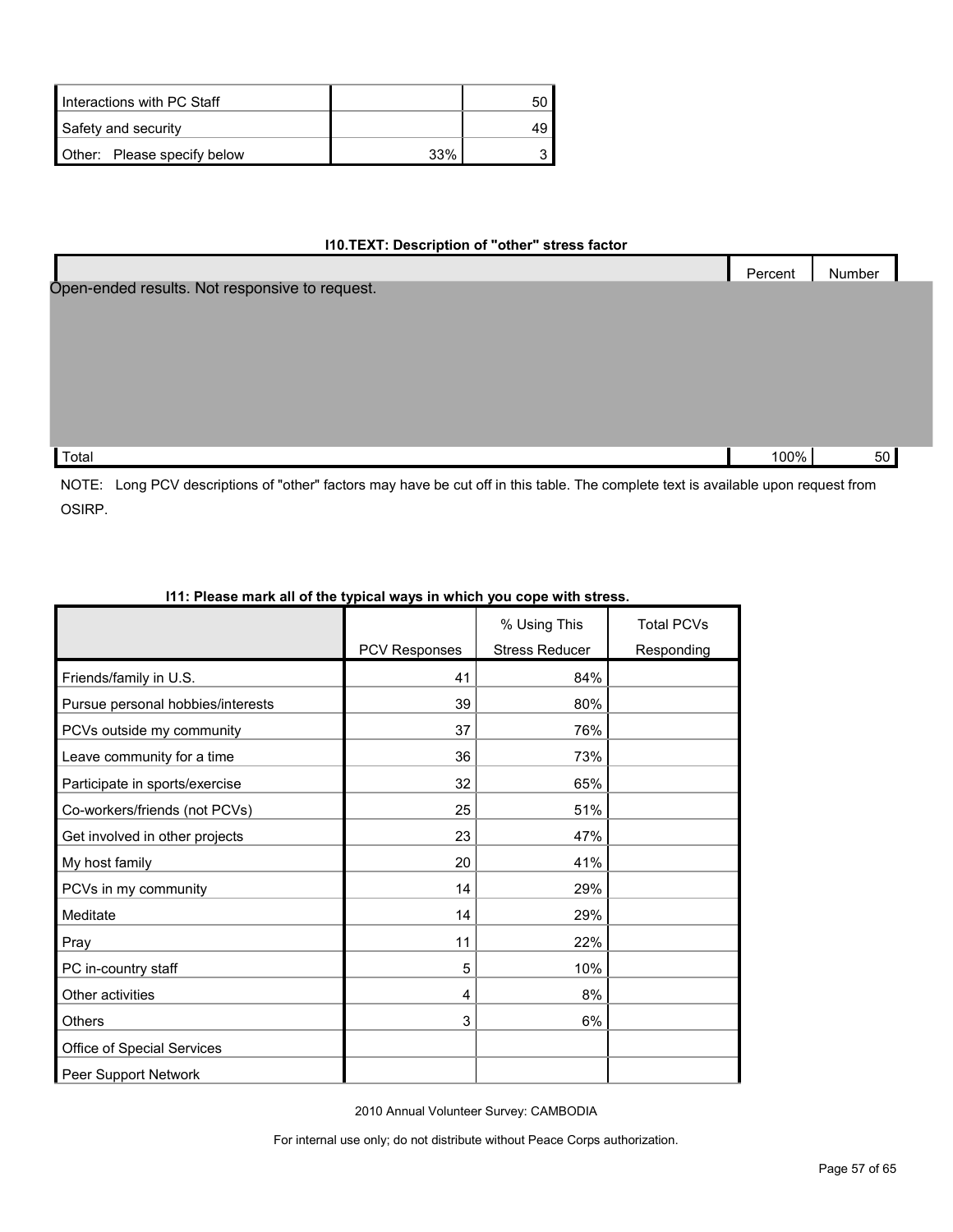| Attend individual/group counseling |  |  |
|------------------------------------|--|--|
| Total                              |  |  |

\*Percents total to more than 100% since Volunteers were asked to "mark all that apply."

| 111: Others I talk with to reduce stress       |         |               |  |  |  |
|------------------------------------------------|---------|---------------|--|--|--|
|                                                | Percent | <b>Number</b> |  |  |  |
| Open-ended results. Not responsive to request. |         |               |  |  |  |
|                                                |         |               |  |  |  |
|                                                |         |               |  |  |  |
|                                                |         |               |  |  |  |
|                                                |         |               |  |  |  |
|                                                |         |               |  |  |  |
| <sup>.</sup> otal                              | 100%    | 50            |  |  |  |

#### **I11: Other activities to reduce stress**

|                                                | Percent | Number |  |
|------------------------------------------------|---------|--------|--|
|                                                | 92%     | 46     |  |
| Open-ended results. Non-responsive to request. |         |        |  |
|                                                |         |        |  |
|                                                |         |        |  |
|                                                |         |        |  |
| otal <sup>-</sup>                              | 100%    | 50     |  |

# **I8: When asked about ways of coping with stress, Volunteers who**

**answered "No stress"** 

|              | Yes, I have no |        |       |
|--------------|----------------|--------|-------|
|              | NA             | stress | Total |
| 111.NOSTRESS | 98%            | 2%     | 51    |

# <span id="page-57-0"></span>**J. Overall Assessment of Your Peace Corps Service**

This section reports Volunteers' level of satisfaction with their Peace Corps service and their expectations about completing their service.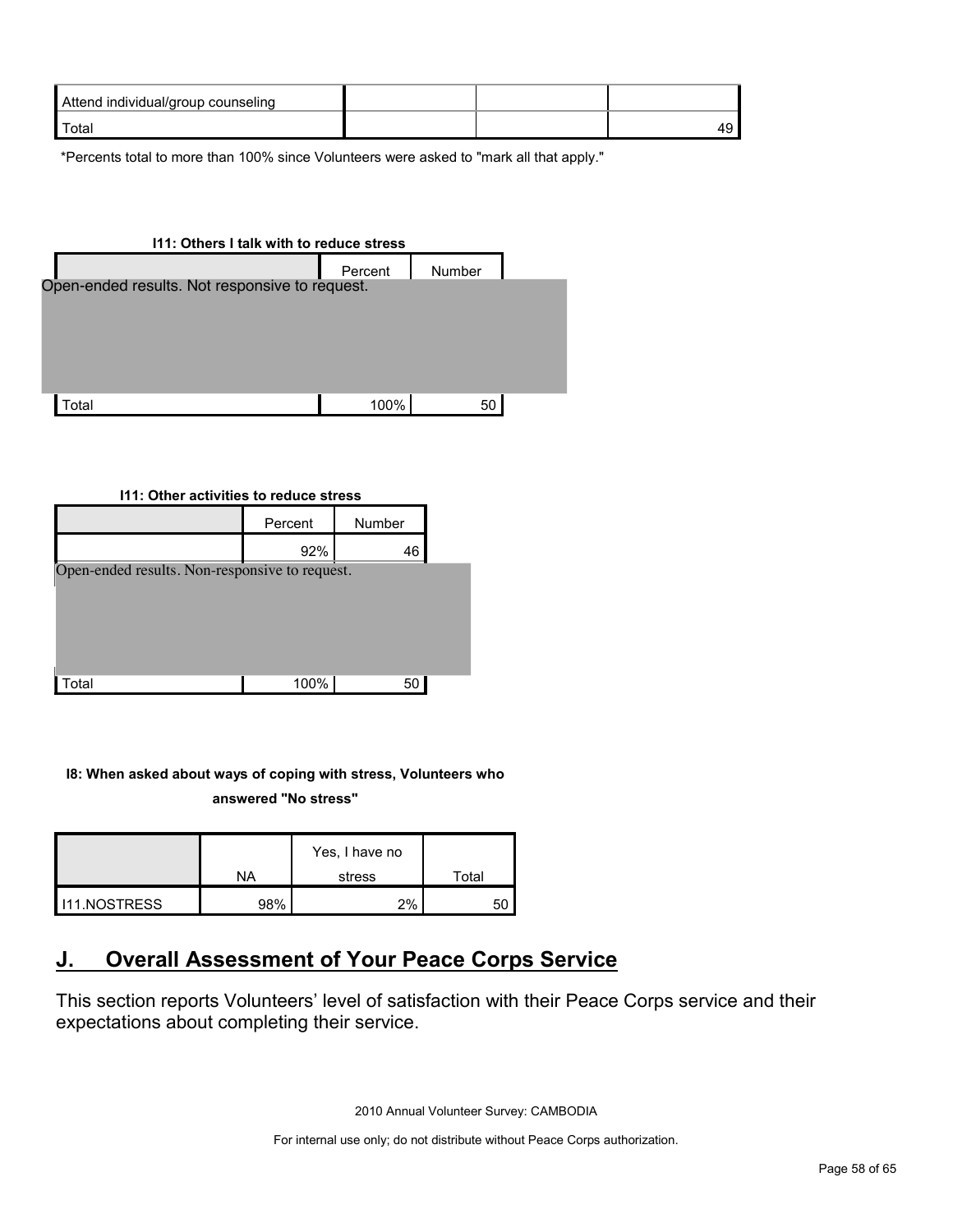#### **J1: How personally rewarding do you find your--?**

|                                         | Not at all | Minimally | Adequately | Considerably | Exceptionally | Total |
|-----------------------------------------|------------|-----------|------------|--------------|---------------|-------|
| Overall Peace Corps service             |            | 6%        | 8%         | 46%          | 40%           | 50    |
| Community involvement                   | 2%         | 10%       | 26%        | 36%          | 26%           | 50    |
| <b>Experience with other Volunteers</b> |            | 10%       | 32%        | 36%          | 22%           | 50    |
| Work with counterparts/community        |            | 18%       | 32%        | 34%          | 16%           | 50    |
| <b>partners</b>                         |            |           |            |              |               |       |
| Experience with other host country      | 2%         | 8%        | 22%        | 46%          | 22%           | 50    |
| nationals                               |            |           |            |              |               |       |

NOTE: See the Open-Ended Responses Report for PCV comments on J7 "What has been the best aspect of your PC service?"

# **J2: Today, would you make the same decision to join the Peace Corps?**

|               | Nο | Probably not | Possibly | Probablv | $\Delta$ efinitely | $\tau$ otar |
|---------------|----|--------------|----------|----------|--------------------|-------------|
| 1 IC<br>1 J Z |    | 2%           | 6%       | 16%      | 76%                | 50          |

#### **J3: Would you recommend Peace Corps service to others you think are qualified?**

|    | No | Probably<br>not | Possibly | Probably | Definitely | Total |
|----|----|-----------------|----------|----------|------------|-------|
| J3 |    | 2%              | 12%      | 18%      | 68%        | 50 I  |

**J4: Do you intend to complete your Peace Corps service?**

|    | No | Not sure | Yes | Might extend | Total |
|----|----|----------|-----|--------------|-------|
| J4 | 4% | 8%       | 80% | 8%           | 50    |

#### **J5: Would your host country benefit most if the Peace Corps program was---?**

|    |              |         | Refocused/redesig |                  |          |       |
|----|--------------|---------|-------------------|------------------|----------|-------|
|    | Discontinued | Reduced | ned               | Maintained as is | Expanded | Total |
| J5 |              | 2%      | 30%               | 8%               | 60%      | 50 l  |

NOTE: See the Open-Ended Responses Report for PCV comments on J6 "How can the PC better address the needs of your host country?"

2010 Annual Volunteer Survey: CAMBODIA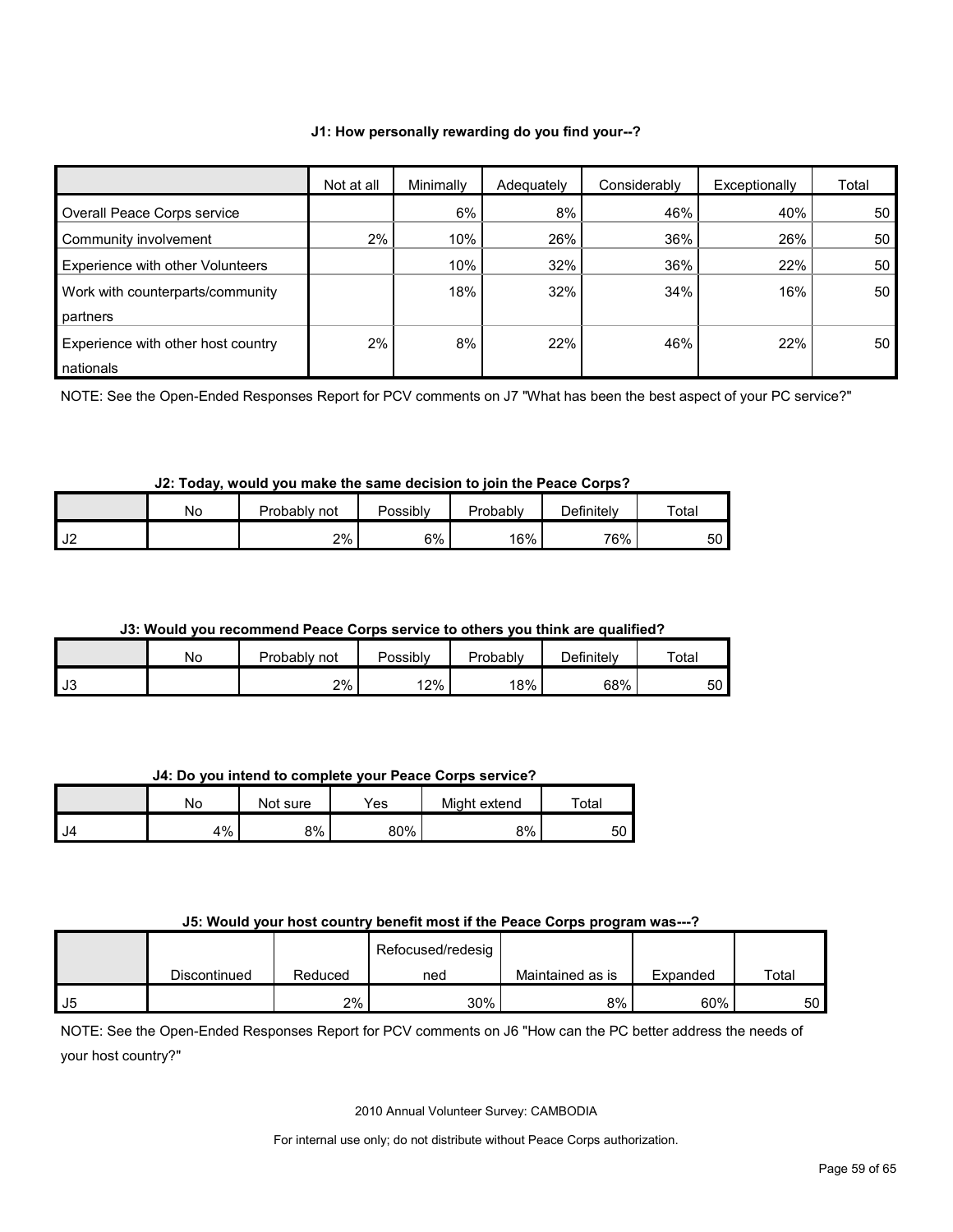# <span id="page-59-0"></span>**K. Demographics and Factors Affecting Extensions**

This section reports on the age and gender of all respondents. It also reports on the importance Volunteers place on various factors that may influence their decision to extend or not extend their service beyond two years. Volunteers who answered that they either were considering an extension or were already serving beyond two years were asked to rate nine "motivating" factors and nine "challenging" factors. Volunteers could also write in any of their own motivating or challenging factors not included in the list.

| K1: What is your age? |  |  |
|-----------------------|--|--|
|                       |  |  |

|         | 20-29 | $30 - 49$ | $50+$ | $\tau$ otal |  |
|---------|-------|-----------|-------|-------------|--|
| AGE3grp | 90%   | 6%        | $1\%$ | 50          |  |

# **K2: What is your gender?**

|                | Female | Male | Total |
|----------------|--------|------|-------|
| <b>LGENDER</b> | 67%    | 220/ |       |

Other demographic tables are available upon request

| K8: Are you considering a 3rd year extension? |  |
|-----------------------------------------------|--|
|-----------------------------------------------|--|

|                                              | Percent | Number |
|----------------------------------------------|---------|--------|
| No                                           | 78%     | 39     |
| May extend beyond my original COS date       | 18%     | 9      |
| I am now serving beyond my original COS date | 4%      |        |
| Total                                        | 100%    | 50     |

# **Ext Q1: Comparison of Reasons for Extending by Importance to PCVs Who May Extend Beyond COS**

|                                                                      | Not Important | Somewhat<br>important | Important | <b>NA</b> | Total |
|----------------------------------------------------------------------|---------------|-----------------------|-----------|-----------|-------|
| Ability to partner with an NGO and/or government<br>counterpart      | 22%           | 33%                   | 44%       |           | 9     |
| Additional financial compensation (higher living<br>allowance, etc.) | 44%           | 22%                   | 33%       |           | 9     |

2010 Annual Volunteer Survey: CAMBODIA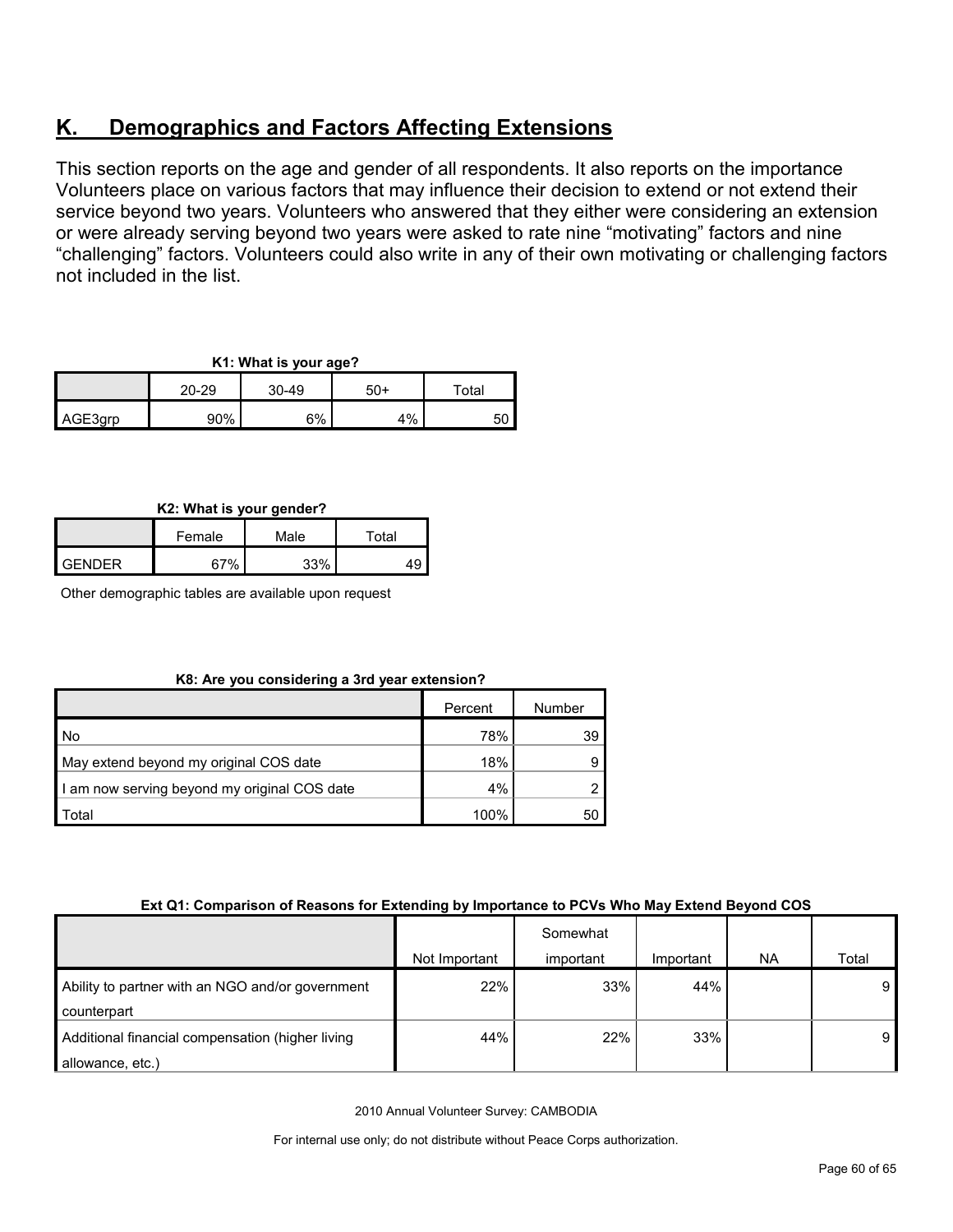| Flexibility to design my extension assignment           | 11% | 11% | 78% |      | 9  |
|---------------------------------------------------------|-----|-----|-----|------|----|
| Opportunity for more substantive work                   | 11% | 22% | 67% |      | 9  |
| Opportunity to finish or be more productive in my       | 11% | 22% | 67% |      | 9  |
| project                                                 |     |     |     |      |    |
| Opportunity to serve in a different site, country or    | 33% | 44% | 22% |      | 9  |
| project                                                 |     |     |     |      |    |
| Opportunity to take on additional responsibilities with | 44% | 33% | 22% |      | 9. |
| PC at post                                              |     |     |     |      |    |
| Recognition of excellent performance                    | 56% | 33% | 11% |      | 9  |
| Support from local Peace Corps staff                    | 33% | 56% | 11% |      | 9  |
| Other:<br>Please specify below                          |     |     |     | 100% |    |

NOTE: This table includes only PCVs who answered K8="May extend beyond my original COS date"

|                                                         | Not Important | Somewhat<br>important | Important | <b>NA</b> | Total          |
|---------------------------------------------------------|---------------|-----------------------|-----------|-----------|----------------|
| Ability to partner with an NGO and/or government        |               |                       | 100%      |           | 2              |
| counterpart                                             |               |                       |           |           |                |
| Additional financial compensation (higher living        |               |                       | 100%      |           | 2              |
| allowance, etc.)                                        |               |                       |           |           |                |
| Flexibility to design my extension assignment           |               |                       | 100%      |           | $\mathbf{2}$   |
| Opportunity for more substantive work                   |               |                       | 100%      |           | $\overline{2}$ |
| Opportunity to finish or be more productive in my       |               |                       | 100%      |           | $\overline{2}$ |
| project                                                 |               |                       |           |           |                |
| Opportunity to serve in a different site, country or    |               | 50%                   | 50%       |           | 2              |
| project                                                 |               |                       |           |           |                |
| Opportunity to take on additional responsibilities with |               |                       | 100%      |           | $\overline{2}$ |
| PC at post                                              |               |                       |           |           |                |
| Recognition of excellent performance                    |               |                       | 100%      |           | $\overline{2}$ |
| Support from local Peace Corps staff                    |               |                       | 100%      |           | 2              |
| Other: Please specify below                             |               |                       |           | 100%      |                |

#### **Ext Q1: Comparison of Reasons for Extending by Importance to PCVs Serving an Extension**

NOTE: This table includes only PCVs who answered K8="Now serving beyond my original COS date"

# **Ext Q1: Comparison of Reasons for Extending by Importance to PCVs Who May Extend and PCVs Serving an Extension (excluding all "NA" responses)**

2010 Annual Volunteer Survey: CAMBODIA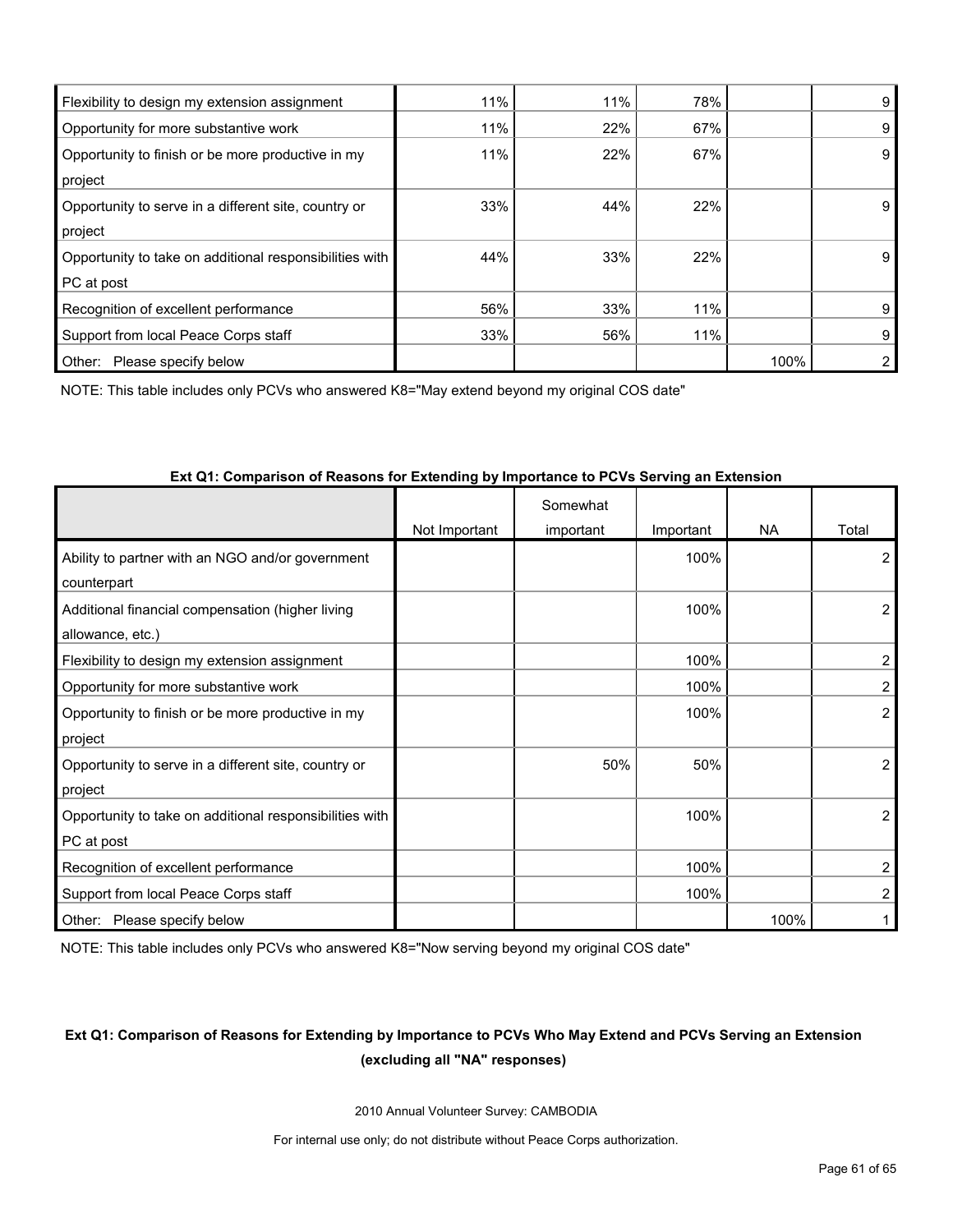|                                                              | Are you considering a 3rd year extension? |                                        |           |       |  |
|--------------------------------------------------------------|-------------------------------------------|----------------------------------------|-----------|-------|--|
|                                                              |                                           | May extend beyond my original COS date |           |       |  |
|                                                              |                                           | Somewhat                               |           |       |  |
|                                                              | Not Important                             | important                              | Important | Total |  |
| Ability to partner with an NGO and/or government             | 22%                                       | 33%                                    | 44%       | 9     |  |
| counterpart                                                  |                                           |                                        |           |       |  |
| Additional financial compensation (higher living             | 44%                                       | 22%                                    | 33%       | 9     |  |
| allowance, etc.)                                             |                                           |                                        |           |       |  |
| Flexibility to design my extension assignment                | 11%                                       | 11%                                    | 78%       | 9     |  |
| Opportunity for more substantive work                        | 11%                                       | 22%                                    | 67%       | 9     |  |
| Opportunity to finish or be more productive in my project    | 11%                                       | 22%                                    | 67%       | 9     |  |
| Opportunity to serve in a different site, country or project | 33%                                       | 44%                                    | 22%       | 9     |  |
| Opportunity to take on additional responsibilities with PC   | 44%                                       | 33%                                    | 22%       | 9     |  |
| at post                                                      |                                           |                                        |           |       |  |
| Recognition of excellent performance                         | 56%                                       | 33%                                    | 11%       | 9     |  |
| Support from local Peace Corps staff                         | 33%                                       | 56%                                    | 11%       | 9     |  |
| Other: Please specify below                                  |                                           |                                        |           |       |  |

NOTE: See Open-Ended Responses Report for "other" reasons for extending beyond COS

# **Ext Q1: Comparison of Reasons for Extending by Importance to PCVs Who May Extend and PCVs Serving an Extension**

**(excluding all "NA" responses)**

|                                                              | Are you considering a 3rd year extension? |                                              |           |                |  |
|--------------------------------------------------------------|-------------------------------------------|----------------------------------------------|-----------|----------------|--|
|                                                              |                                           | I am now serving beyond my original COS date |           |                |  |
|                                                              |                                           | Somewhat                                     |           |                |  |
|                                                              | Not Important                             | important                                    | Important | Total          |  |
| Ability to partner with an NGO and/or government             |                                           |                                              | 100%      | 2              |  |
| counterpart                                                  |                                           |                                              |           |                |  |
| Additional financial compensation (higher living             |                                           |                                              | 100%      | 2              |  |
| allowance, etc.)                                             |                                           |                                              |           |                |  |
| Flexibility to design my extension assignment                |                                           |                                              | 100%      | 2              |  |
| Opportunity for more substantive work                        |                                           |                                              | 100%      | 2              |  |
| Opportunity to finish or be more productive in my project    |                                           |                                              | 100%      | 2              |  |
| Opportunity to serve in a different site, country or project |                                           | 50%                                          | 50%       | 2              |  |
| Opportunity to take on additional responsibilities with PC   |                                           |                                              | 100%      | $\overline{2}$ |  |
| at post                                                      |                                           |                                              |           |                |  |
| Recognition of excellent performance                         |                                           |                                              | 100%      | 2              |  |
| Support from local Peace Corps staff                         |                                           |                                              | 100%      | 2              |  |
| Other: Please specify below                                  |                                           |                                              |           |                |  |

2010 Annual Volunteer Survey: CAMBODIA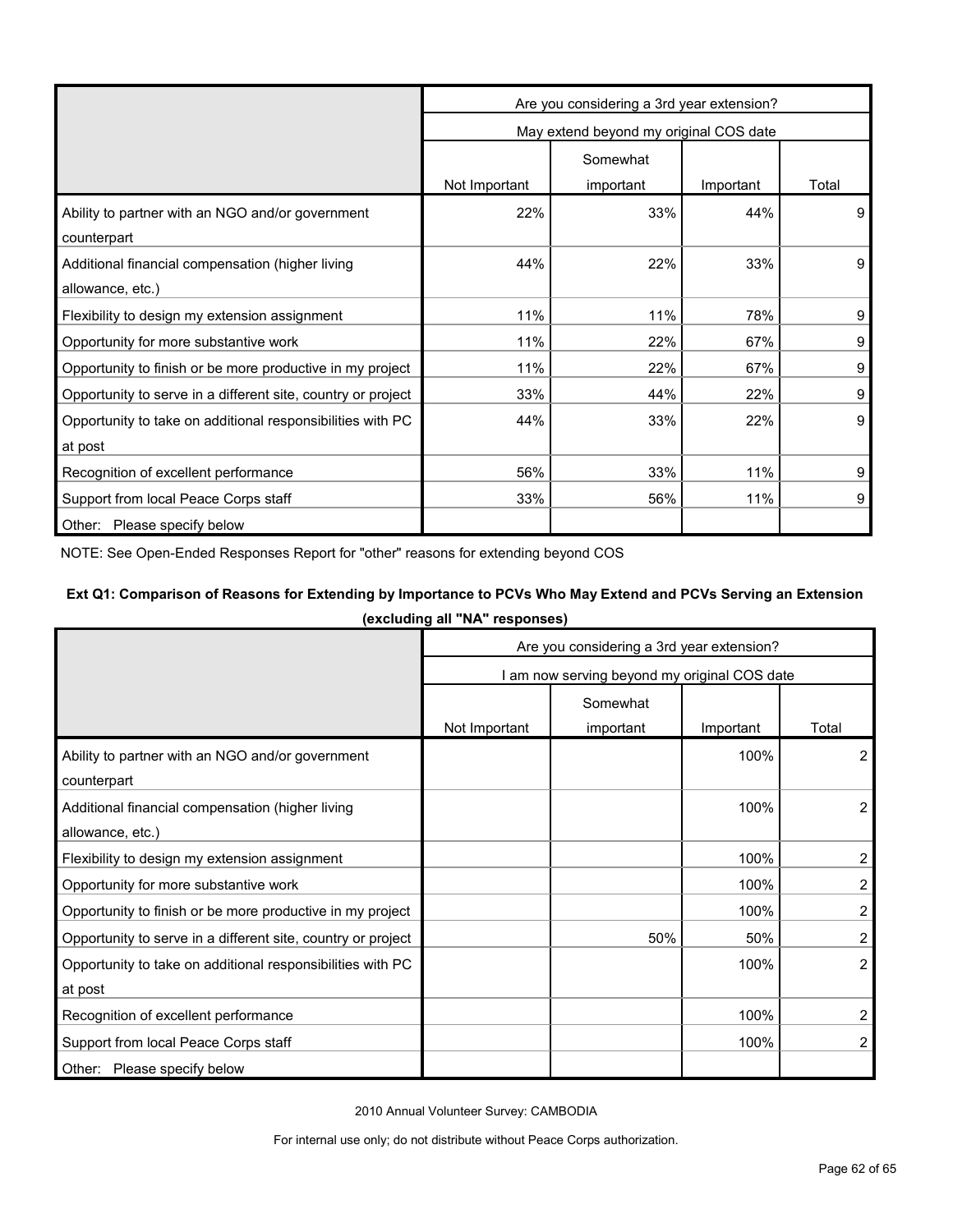# **Ext Q1: Comparison of Reasons for Extending by Importance to PCVs Who May Extend and PCVs Serving an Extension**

|                                                              | Are you considering a 3rd year extension? |                                              |           |                |
|--------------------------------------------------------------|-------------------------------------------|----------------------------------------------|-----------|----------------|
|                                                              |                                           | I am now serving beyond my original COS date |           |                |
|                                                              |                                           | Somewhat                                     |           |                |
|                                                              | Not Important                             | important                                    | Important | Total          |
| Ability to partner with an NGO and/or government             |                                           |                                              | 100%      | $\overline{2}$ |
| counterpart                                                  |                                           |                                              |           |                |
| Additional financial compensation (higher living             |                                           |                                              | 100%      | $\overline{2}$ |
| allowance, etc.)                                             |                                           |                                              |           |                |
| Flexibility to design my extension assignment                |                                           |                                              | 100%      | 2              |
| Opportunity for more substantive work                        |                                           |                                              | 100%      | 2              |
| Opportunity to finish or be more productive in my project    |                                           |                                              | 100%      | 2              |
| Opportunity to serve in a different site, country or project |                                           | 50%                                          | 50%       | 2              |
| Opportunity to take on additional responsibilities with PC   |                                           |                                              | 100%      | $\overline{2}$ |
| at post                                                      |                                           |                                              |           |                |
| Recognition of excellent performance                         |                                           |                                              | 100%      | 2              |
| Support from local Peace Corps staff                         |                                           |                                              | 100%      | 2              |
| Other:<br>Please specify below                               |                                           |                                              |           |                |

**(excluding all "NA" responses)**

NOTE: See Open-Ended Responses Report for "other" reasons for extending beyond COS

| $\frac{1}{2}$ . The companion of reasons for not Extending by importance |               | Somewhat  |           |     |       |
|--------------------------------------------------------------------------|---------------|-----------|-----------|-----|-------|
|                                                                          | Not Important | important | Important | NA. | Total |
| Adjustment to new country or site                                        | 78%           | 11%       |           | 11% | 9     |
| Bureaucratic challenges related to extension                             | 44%           | 33%       | 22%       |     | 9     |
| process                                                                  |               |           |           |     |       |
| Delaying the pursuit of professional/educational                         | 22%           | 22%       | 56%       |     | 9     |
| opportunities                                                            |               |           |           |     |       |
| Family and personal reasons                                              |               | 33%       | 67%       |     | 9     |
| Feeling that I am ready to go home                                       |               | 22%       | 78%       |     | 9     |
| Fellow Volunteers are leaving/have left                                  | 11%           | 56%       | 33%       |     | 9     |
| Lack of information about/difficulty defining the 3rd                    | 11%           | 78%       | 11%       |     | 9     |
| year extension role                                                      |               |           |           |     |       |
| Lack of professional development opportunities                           | 22%           | 44%       | 33%       |     | 9     |
| Lack of support from Peace Corps staff                                   | 22%           | 56%       | 22%       |     | 9     |

#### **Ext Q2: Comparison of Reasons for Not Extending by Importance to PCVs Who May Serve Beyond COS**

2010 Annual Volunteer Survey: CAMBODIA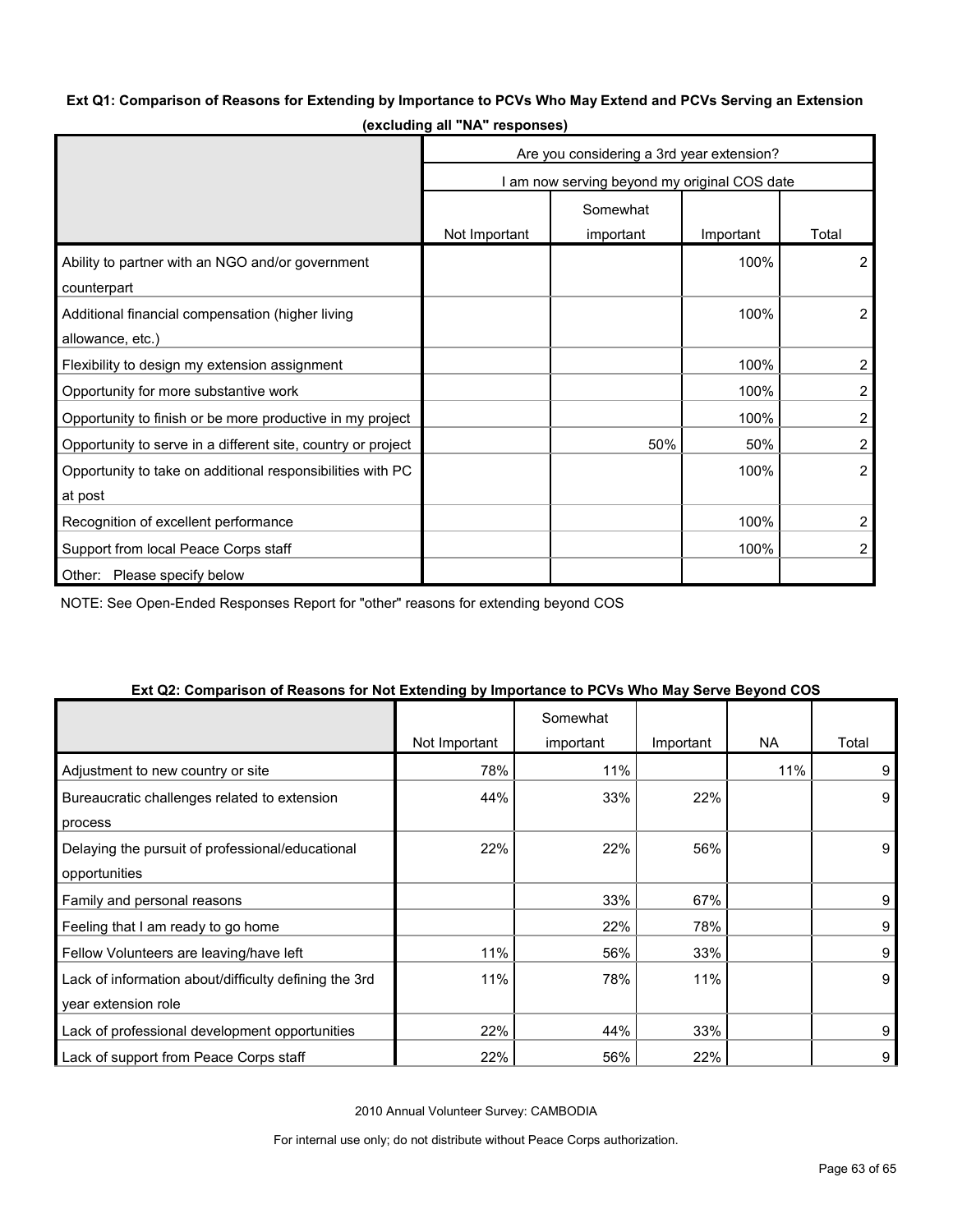| Other:<br>Ple:<br>snecity<br>below<br>900<br>$\sim$ $\sim$ $\sim$ |  | 100% |  |
|-------------------------------------------------------------------|--|------|--|
|                                                                   |  |      |  |

NOTE: This table includes only PCVs who answered K8="May extend beyond my original COS date"

| LAT QL. OUITPOLISUL ULINEGSULS TULTIOL LATERIURING BY IMPORTANCE TULL OVS OEI VING DEYUNG OOD |               |           |           |      |                |
|-----------------------------------------------------------------------------------------------|---------------|-----------|-----------|------|----------------|
|                                                                                               |               | Somewhat  |           |      |                |
|                                                                                               | Not Important | important | Important | NA.  | Total          |
| Adjustment to new country or site                                                             |               |           | 50%       | 50%  | $\overline{2}$ |
| Bureaucratic challenges related to extension                                                  |               |           | 50%       | 50%  | $\overline{2}$ |
| process                                                                                       |               |           |           |      |                |
| Delaying the pursuit of professional/educational                                              |               |           | 50%       | 50%  | $\overline{2}$ |
| opportunities                                                                                 |               |           |           |      |                |
| Family and personal reasons                                                                   |               |           | 50%       | 50%  | $\overline{2}$ |
| Feeling that I am ready to go home                                                            |               |           | 50%       | 50%  | 2              |
| Fellow Volunteers are leaving/have left                                                       |               | 50%       |           | 50%  | 2              |
| Lack of information about/difficulty defining the 3rd                                         |               |           | 50%       | 50%  | $\overline{2}$ |
| year extension role                                                                           |               |           |           |      |                |
| Lack of professional development opportunities                                                |               |           | 50%       | 50%  | 2              |
| Lack of support from Peace Corps staff                                                        |               |           | 50%       | 50%  | $\overline{2}$ |
| Please specify below<br>Other:                                                                |               |           |           | 100% |                |

# **Ext Q2: Comparison of Reasons for Not Extending by Importance to PCVs Serving Beyond COS**

NOTE: This table includes only PCVs who answered K8="Now serving beyond my original COS date"

# **Ext Q2: Comparison of Reasons for Not Extending by Importance to PCVs Who May Extend and PCVs Serving an Extension (excluding all "NA" responses)**

|                                                      | Are you considering a 3rd year extension? |           |           |       |  |
|------------------------------------------------------|-------------------------------------------|-----------|-----------|-------|--|
|                                                      | May extend beyond my original COS date    |           |           |       |  |
|                                                      |                                           | Somewhat  |           |       |  |
|                                                      | Not Important                             | important | Important | Total |  |
| Adjustment to new country or site                    | 88%                                       | 13%       |           | 8     |  |
| Bureaucratic challenges related to extension process | 44%                                       | 33%       | 22%       | 9     |  |
| Delaying the pursuit of professional/educational     | 22%                                       | 22%       | 56%       | 9     |  |
| opportunities                                        |                                           |           |           |       |  |
| Family and personal reasons                          |                                           | 33%       | 67%       | 9     |  |
| Feeling that I am ready to go home                   |                                           | 22%       | 78%       | 9     |  |
| Fellow Volunteers are leaving/have left              | 11%                                       | 56%       | 33%       | 9     |  |

2010 Annual Volunteer Survey: CAMBODIA